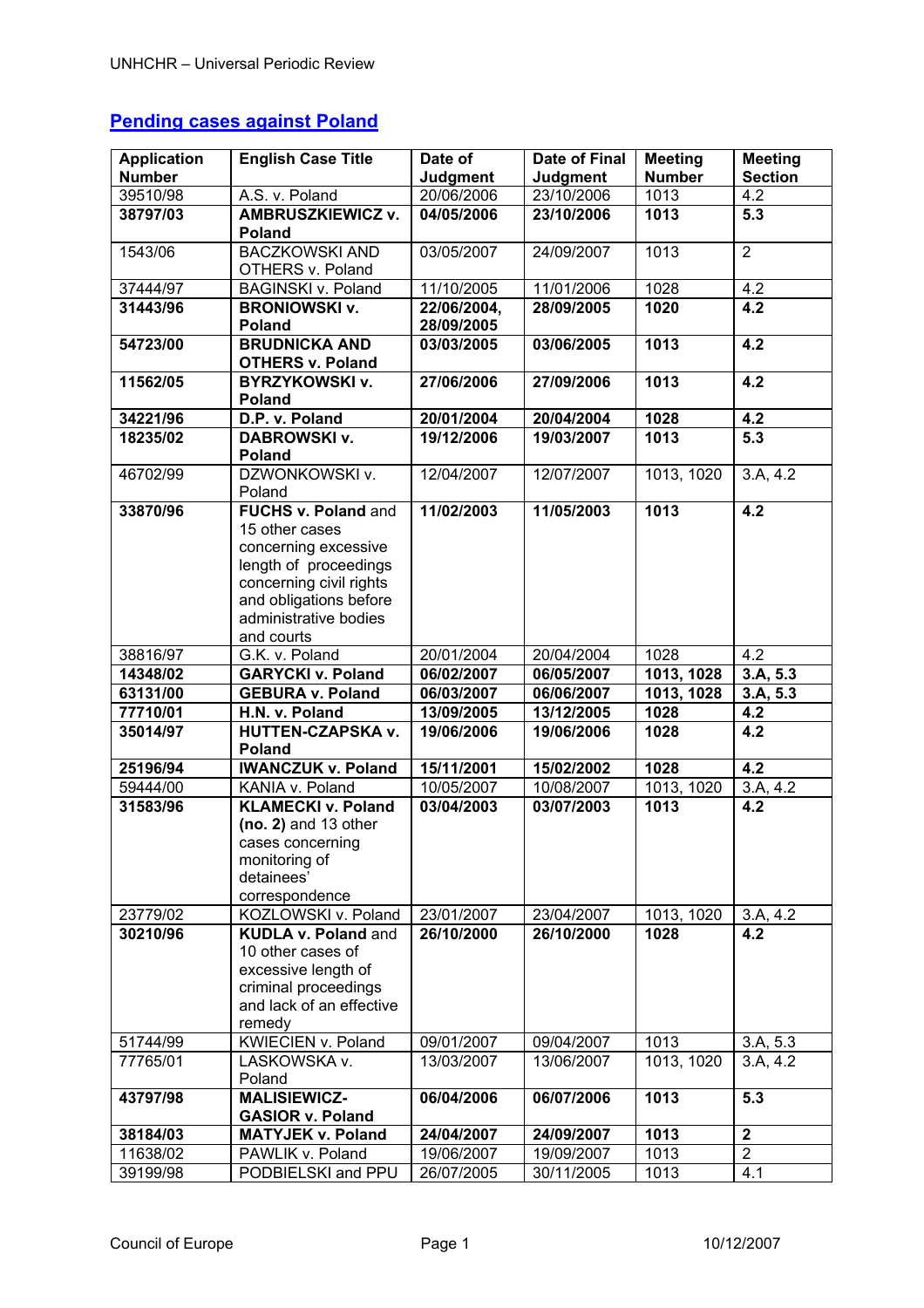|                      | POLPURE v. Poland                           |             |            |                        |                   |
|----------------------|---------------------------------------------|-------------|------------|------------------------|-------------------|
| 27916/95             | PODBIELSKI v.                               | 30/10/1998  | 30/10/1998 | 1028                   | 4.2               |
|                      | Poland and 131 other                        |             |            |                        |                   |
|                      | cases of excessive                          |             |            |                        |                   |
|                      | length of civil                             |             |            |                        |                   |
|                      | proceedings and lack                        |             |            |                        |                   |
|                      | of effective remedy                         |             |            |                        |                   |
| 51728/99             | <b>ROSENZWEIG AND</b>                       | 28/07/2005  | 30/11/2005 | 1028, 1013             | <b>5.3, Pcour</b> |
|                      | <b>BONDED</b><br><b>WAREHOUSES LTD.</b>     |             |            |                        | Art41             |
|                      | v. Poland                                   |             |            |                        |                   |
| 17373/02             | ROSINSKI v. Poland                          | 17/07/2007  | 17/10/2007 | 1020                   | $\overline{2}$    |
| 55339/00             | ROZANSKI v. Poland                          | 18/05/2006  | 18/08/2006 | 1013, 1020             | 3.B, 4.2          |
| 28949/03             | SANOCKI v. Poland                           | 17/07/2007  | 17/10/2007 | 1013                   | $\overline{2}$    |
| 8932/05              | SIALKOWSKA v.                               | 22/03/2007  | 09/07/2007 | 1013, 1020             | 3.A, 4.2          |
|                      | Poland                                      |             |            |                        |                   |
| 45972/99             | <b>SIEMIANOWSKI v.</b>                      | 06/09/2005  | 15/02/2006 | 1020                   | $\overline{5.3}$  |
|                      | <b>Poland</b>                               |             |            |                        |                   |
| 43425/98             | <b>SKALKA v. Poland</b>                     | 27/05/2003  | 27/08/2003 | 1013                   | 5.3               |
| 52589/99             | <b>SKIBINSCY v. Poland</b>                  | 14/11/2006  | 14/11/2006 | 1013                   | 3.B, 4.2          |
| 46917/99             | STANKIEWICZ v.                              | 06/04/2006  | 06/07/2006 | 1028                   | 5.3               |
|                      | Poland                                      |             |            |                        |                   |
| 59519/00             | STAROSZCZYK v.                              | 22/03/2007  | 09/07/2007 | 1013, 1020             | 3.A, 4.2          |
|                      | Poland                                      |             |            |                        |                   |
| 21541/03             | SZMAJCHEL v. Poland                         | 17/07/2007  | 17/10/2007 | 1020                   | $\overline{2}$    |
| 41187/02             | <b>SZWAGRUN-</b>                            | 24/10/2006  | 24/01/2007 | 1028                   | $\overline{5.3}$  |
|                      | <b>BAURYCZA v. Poland</b>                   |             |            |                        |                   |
| 6925/02              | <b>SZYMONSKI v.</b><br>Poland               | 10/10/2006  | 10/01/2007 | 1013, 1020             | 3.B, 5.3          |
|                      |                                             | 27/06/2006  | 27/09/2006 |                        |                   |
| 12825/02<br>25792/94 | TABOR v. Poland<br><b>TRZASKA v. Poland</b> | 11/07/2000  | 11/07/2000 | 1020<br>1028           | 4.2<br>4.2        |
|                      | and 44 cases of                             |             |            |                        |                   |
|                      | excessive length of                         |             |            |                        |                   |
|                      | detention on remand                         |             |            |                        |                   |
| 5410/03              | TYSIAC v. Poland                            | 20/03/2007  | 24/09/2007 | 1013                   | $\overline{2}$    |
| 21508/02             | W.S. v. Poland                              | 19/06/2007  | 24/09/2007 | 1013                   | $\overline{2}$    |
| 73192/01             | WAWRZYNOWICZ v.                             | 17/07/2007  | 17/10/2007 | $\overline{2}$<br>1020 |                   |
|                      | Poland                                      |             |            |                        |                   |
| 22860/02             | <b>WOS v. Poland</b>                        | 08/06/2006  | 08/09/2006 | 1013                   | 4.2               |
| 48542/99             | <b>ZAWADKA v. Poland</b>                    | 23/06/2005  | 12/10/2005 | 1013                   | 4.1               |
| 49913/99             | ZIELONKA v. Poland                          | 08/11/2005  | 08/02/2006 | 1013                   | 5.3               |
| 42049/98             | <b>ZWIAZEK</b>                              | 21/09/2004  | 02/02/2005 | 1020                   | 4.2               |
|                      | <b>NAUCZYCIELSTWA</b>                       |             |            |                        |                   |
|                      | POLSKIEGO v.                                |             |            |                        |                   |
|                      | Poland                                      |             |            |                        |                   |
| 34049/96             | ZWIERZYNSKI v.                              | 19/06/2001, | 06/06/2007 | 1013                   | 3.B, 4.1          |
|                      | Poland                                      | 02/07/2002, |            |                        |                   |
|                      |                                             | 06/03/2007  |            |                        |                   |

# **Cases against Poland the examination of which has been closed in principle on the basis of the execution information received and awaiting the preparation of a final resolution**

| <b>Application Number</b> | <b>English Case Title</b>  | <b>Date of Judgment</b> | <b>Date</b><br>of<br>Judgment | Final |
|---------------------------|----------------------------|-------------------------|-------------------------------|-------|
| 27715/95                  | <b>BERLINSKI v. Poland</b> | 20/06/2002              | 20/09/2002                    |       |
| 24244/94                  | MIGON v. Poland            | 25/06/2002              | 25/09/2002                    |       |
| 26229/95                  | <b>GAWEDA v. Poland</b>    | 14/03/2002              | 14/03/2002                    |       |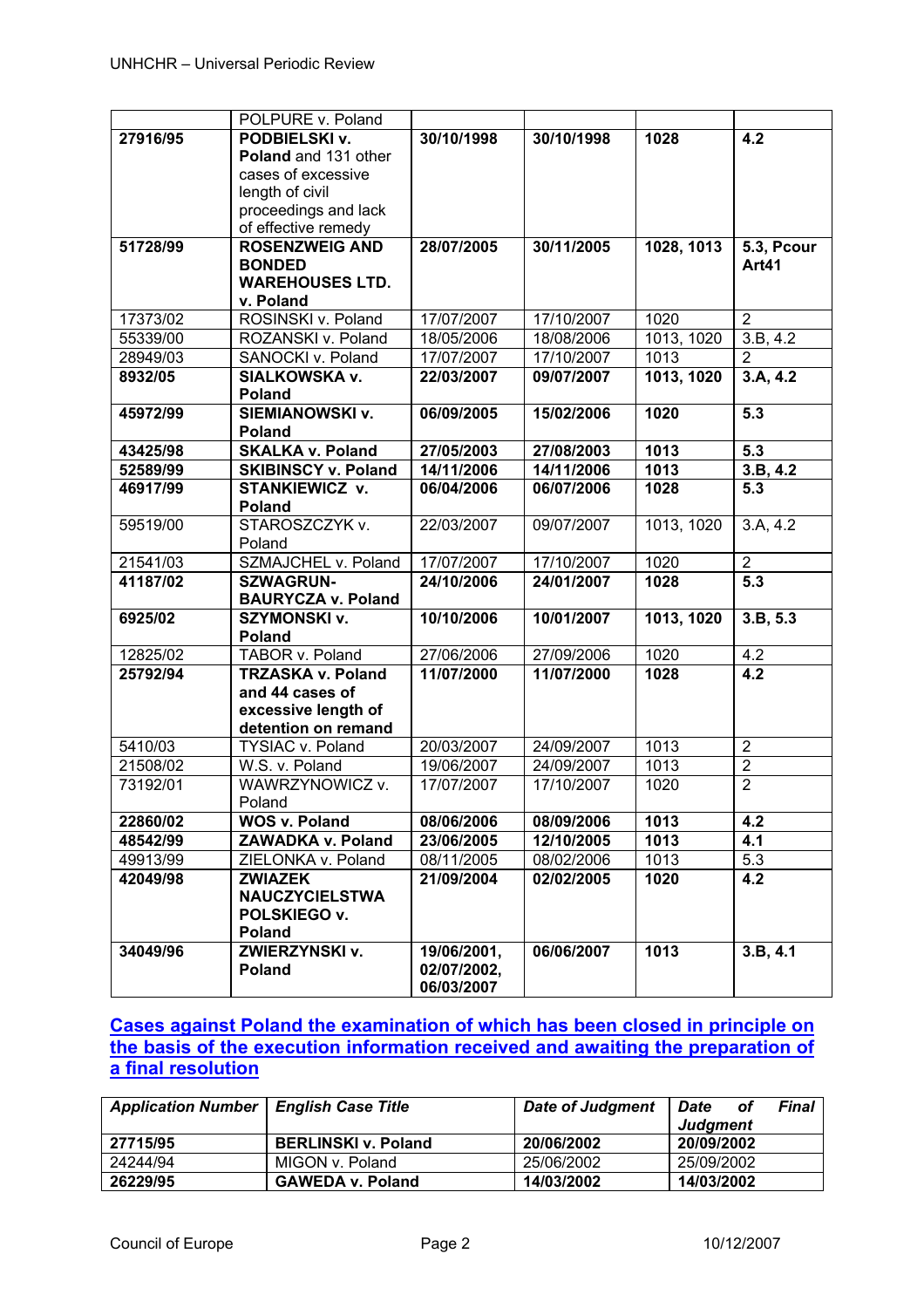| 26624/95 | <b>WORWA v. Poland</b>         | 27/11/2003 | 14/06/2004 |
|----------|--------------------------------|------------|------------|
| 26760/95 | <b>WERNER v. Poland</b>        | 15/11/2001 | 15/11/2001 |
| 26761/95 | <b>PLOSKI v. Poland</b>        | 12/11/2002 | 12/02/2003 |
| 28249/95 | <b>KREUZ v. Poland (No. 1)</b> | 19/06/2001 | 19/06/2001 |
| 28358/95 | <b>BARANOWSKI v. Poland</b>    | 28/03/2000 | 28/03/2000 |
| 29537/95 | RADAJ v. Poland                | 28/11/2002 | 28/02/2003 |
| 29692/96 | R.D. v. Poland                 | 18/12/2001 | 18/03/2002 |
| 30865/96 | <b>JASINSKI v. Poland</b>      | 20/12/2005 | 20/03/2006 |
| 31382/96 | <b>KURZAC v. Poland</b>        | 22/02/2001 | 22/05/2001 |
| 33866/96 | <b>BOGULAK v. Poland</b>       | 13/06/2006 | 13/09/2006 |
| 34090/96 | W.B. v. Poland                 | 10/01/2006 | 10/04/2006 |
| 34091/96 | M.B. v. Poland                 | 27/04/2004 | 27/07/2004 |
| 35489/97 | SALAPA v. Poland               | 19/12/2002 | 19/03/2003 |
| 37774/97 | P.K. v. Poland                 | 06/11/2003 | 06/11/2003 |
| 38064/97 | <b>TURCZANIK v. Poland</b>     | 05/07/2005 | 30/11/2005 |
| 38670/97 | <b>DEWICKA v. Poland</b>       | 04/04/2000 | 04/07/2000 |
| 39598/98 | HULEWICZ v. Poland             | 23/02/2006 | 23/05/2006 |
| 45214/99 | <b>SILDEDZIS v. Poland</b>     | 24/05/2005 | 24/08/2005 |
| 45288/99 | CIAGADLAK v. Poland            | 01/07/2003 | 01/10/2003 |
| 45355/99 | <b>SHAMSA v. Poland</b>        | 27/11/2003 | 27/02/2004 |
| 48140/99 | TELTRONIC-CATV v. Poland       | 10/01/2006 | 10/04/2006 |
| 64120/00 | NIZIUK v. Poland               | 15/07/2003 | 15/07/2003 |
| 68880/01 | <b>SCHIRMER v. Poland</b>      | 21/09/2004 | 21/12/2004 |
| 71731/01 | KNIAT v. Poland                | 26/07/2005 | 26/10/2005 |
| 71891/01 | HALKA and Others v. Poland     | 02/07/2002 | 02/10/2002 |
| 73547/01 | JEDAMSKI and JEDAMSKA v.       | 26/07/2005 | 30/11/2005 |
|          | Poland                         |            |            |
| 75955/01 | SOKOLOWSKI v. Poland           | 29/03/2005 | 29/06/2005 |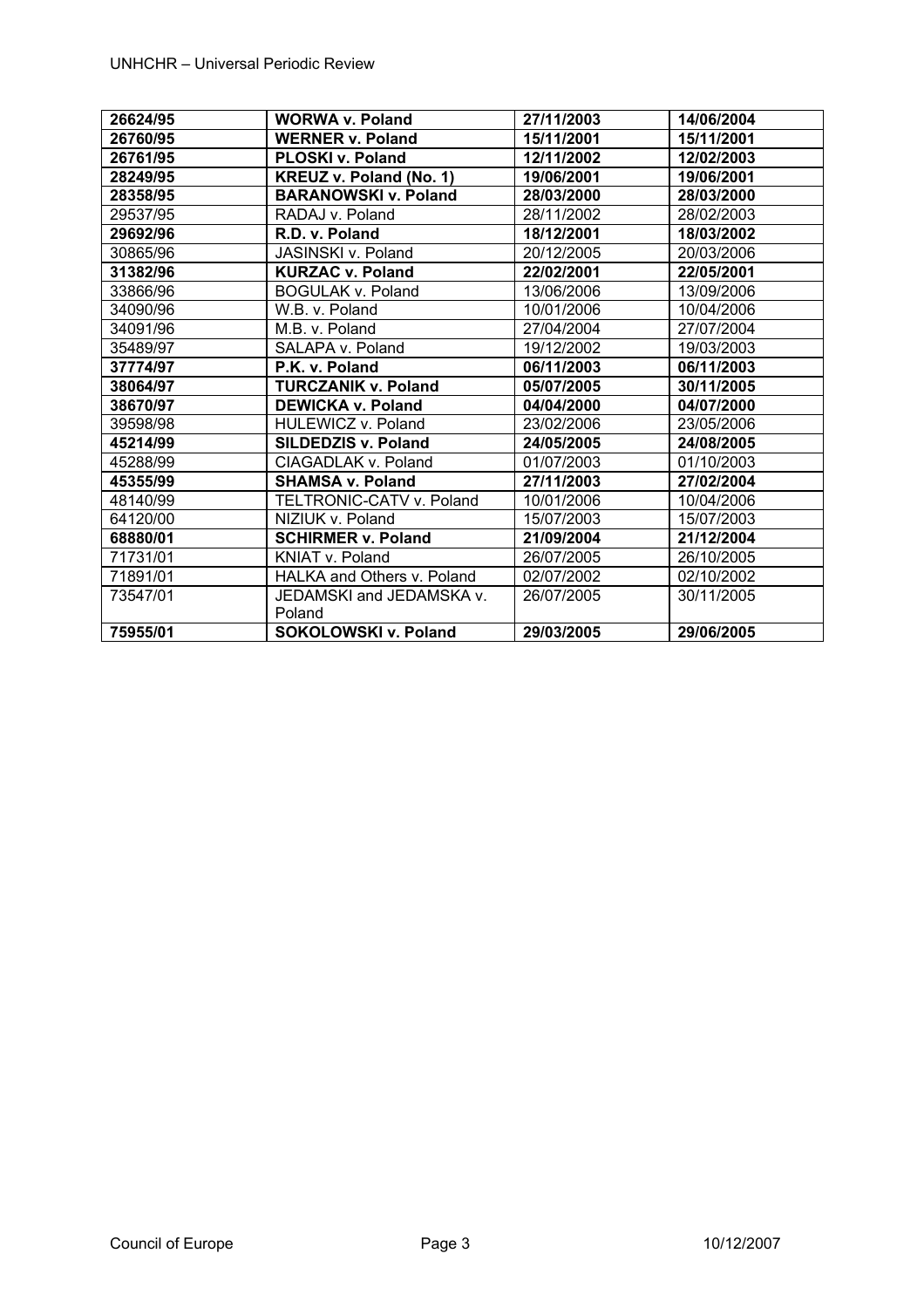# **Main pending cases against Poland**

997 (June 2007) section 4.2

## **- 13 cases of length of proceedings concerning civil rights and obligations before administrative authorities and courts**

| <b>Application</b> | Case                                                                                  | <b>Object</b><br>of<br>proceedings                                   | Length<br>оf<br>proceedings<br>European<br>(within<br>Court's  | Proceedings still<br>pending<br>when<br>the<br>European<br>Court<br>gave |
|--------------------|---------------------------------------------------------------------------------------|----------------------------------------------------------------------|----------------------------------------------------------------|--------------------------------------------------------------------------|
|                    |                                                                                       |                                                                      | jurisdiction)                                                  | judgment                                                                 |
| 33870/96           | Fuchs,<br>judgment<br>of                                                              | <b>Building permit</b><br>+ demolition order                         | Right of individual                                            | Yes                                                                      |
|                    | 11/02/03, final on 11/05/03                                                           |                                                                      | petition entered into<br>force: 1/05/93                        | Yes                                                                      |
| 51837/99           | Beller.<br>judgment<br>οf<br>01/02/2005,<br>final<br>on<br>06/06/2005                 | Right of usufruct on<br>nationalised land in<br>Warsaw               | Right of individual<br>petition entered into<br>force: 1/05/93 | Yes                                                                      |
| 49961/99           | judgment<br>Bogucki,<br>οf<br>15/11/2005,<br>final<br>on<br>15/02/2006                | Closure<br>of<br>expropriation<br>proceedings<br>+ compensation      | 8 years, 2 months                                              | <b>No</b>                                                                |
| 43702/02           | of<br>Grabiński,<br>judgment<br>17/10/2006,<br>final<br>on<br>17/01/2007 <sup>1</sup> |                                                                      |                                                                |                                                                          |
| 40732/98           | J.S. and A.S., judgment of<br>24/05/2005,<br>final<br>on<br>12/10/2005                | Restitution<br>οf<br>nationalised property                           | Right of individual<br>petition entered into<br>force: 1/05/93 | Yes                                                                      |
| 38049/02           | Kaniewski,<br>judgment<br>οf<br>08/11/2005.<br>final<br>on<br>08/02/2006              | Right of usufruct on<br>nationalised land in<br>Warsaw               | Began 14/10/93                                                 | Yes                                                                      |
| 52495/99           | judgment<br>Koss,<br>οf<br>28/03/2006,<br>final<br>on<br>28/06/2006                   | Right of usufruct on a<br>plot<br>of<br>land<br>nationalised in 1945 | Began 06/08/1993                                               | Yes                                                                      |
| 77795/01           | Orzechowski, judgment<br>of<br>24/10/2006,<br>final<br>on<br>24/01/2007               |                                                                      |                                                                |                                                                          |
| 77741/01           | Piekara,<br>judgment<br>οf<br>15/06/2004,<br>final<br>on<br>15/09/2004                | " $2nd$<br>world<br>war"<br>status                                   | 6 years, 8 months<br>and 21 days                               | <b>No</b>                                                                |
| 36431/03           | Skowroński,<br>judgment<br>of<br>24/01/06, final on 24/04/06                          | Closure<br>οf<br>expropriation<br>proceedings<br>+ compensation      | Began 19/04/99                                                 | Yes                                                                      |
| 13568/02           | Stevens,<br>judgment<br>of<br>24/10/2006,<br>final<br>on<br>24/01/2007                |                                                                      |                                                                |                                                                          |
| 67979/01           | judgment<br>Szenk,<br>οf<br>22/03/2005,<br>final<br>on<br>22/06/2005                  | Right of usufruct on<br>nationalised land in<br>Warsaw               | Right of individual<br>petition entered into<br>force: 1/05/93 | $\overline{Yes}$                                                         |
| 33777/96           | Urbańczyk,<br>judgment<br>οf<br>01/06/2004,<br>final<br>on<br>01/09/2004              | <b>Building permit</b>                                               | 6 years, 8 months<br>and 13 days                               | <b>No</b>                                                                |

These cases concern the excessive length of certain proceedings concerning civil rights and obligations before the administrative authorities and the Supreme Administrative Court (violations of Article 6§1).

In all these cases, the European Court indicated that the length of proceedings was due to the inactivity of administrative authorities (particularly local administrative authorities in the Beller, Grabiński, Kaniewski, Koss and Szenk cases) which were examining the applicants' requests and of the Supreme Administrative Court when examining the appeals against the administrative decisions. **Individual measures**:

1

<sup>&</sup>lt;sup>1</sup> This case also appears in Section 3.a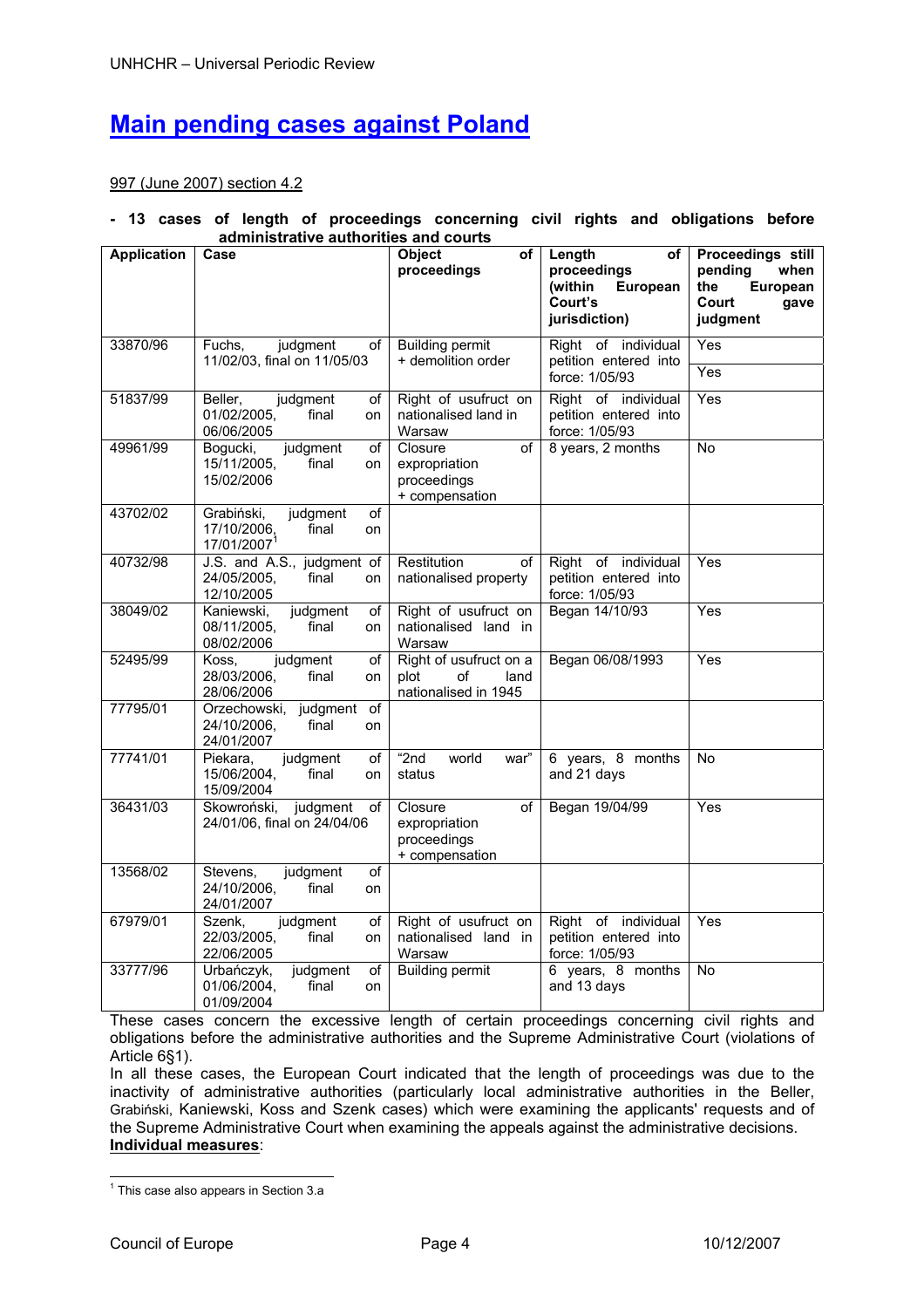*1) Fuchs case*: Both sets of proceedings at issue are now closed.

## *2) Beller case*:

• *Information provided by the Polish authorities (letters of 8/03/2006 and 29/03/2007)*: On 14/10/2005, following an appeal brought by the applicant, the Warsaw District Administrative Court overturned the *wojewoda* decision of 23/07/2001 and referred the matter to the Mayor of Warsaw to be reconsidered. This nonetheless requires the *wojewoda* to consider an application introduced by the Social Security Agency.

## *3) Szenk case*

• *Information provided by the Polish authorities* (*letter of 29/03/2007*): The matter is still pending before the Mayor of Warsaw pending the outcome of court proceedings to remove the communal status of the building at issue, which is a necessary condition for its restitution to the applicant. The municipal authorities are collecting together the documentation needed to launch such proceedings.

## *4) J. S. and A. S. case*:

• *Information provided by the Polish authorities (letters of 05/02/2006 and 30/04/2007)*: On 24/01/2006 and 21/03/2006 the Ministry of Agriculture and Rural Development issued a decision partially annulling the nationalisation of the land at issue. The decision of 21/03/2006 is enforceable but has been appealed by the opposing party. This appeal is being examined by the Supreme Court.

In the framework of the enforcement of this decision – but only once it becomes final – the applicants may be granted a part of the disputed property and they may obtain compensation for the remaining part.

## *5) Skowroński case:*

*• Information provided by the Polish authorities (letter of 10/10/2006)*: On 27/02/2007 the *starosta*  issued a partial decision defusing to award compensation to the applicant, who has consequently appealed.

*6) Koss case*: By a decision of 12/07/2006, the Mayor of Warsaw assumed *ex officio* competence for the proceedings concerning the applicant's application for perpetual usufruct, and dismissed the application on 22/12/2006. Upon appeal by the applicant, this decision was overturned and a fresh examination ordered.

*• Additional information is awaited on the state of domestic proceedings in the Beller, Szenk, J.S. and A.S., Koss and Skowroński cases. Concerning the Kaniewski and Grabinski cases, information is awaited on the progress of domestic proceedings and on their acceleration, if needed.*  **General measures**:

# *• Measures taken:*

## *1) Publication and dissemination*

The Fuchs and Piekara judgments have been sent out to the authorities competent for construction matters and published on the internet site of the Ministry of Justice (www.ms.gov.pl). The judgments delivered in the Beller, Fuchs, Piekara, Szenk and Urbańczyk cases have been sent out to the Supreme Administrative Court and to Voivodship Administrative Courts. The J.S and A.S. judgment has been sent out to officials of the Ministry of Agriculture and Rural Development.

*• Information is awaited on the publication of the judgments in the cases of J.S. and A.S., Beller and Szenk.* 

## *2) Excessive length of proceedings before the Supreme Administrative Court:*

*- Organisation and functioning of the administrative court system:* 

The Act on the Organisation of Administrative Courts and of the Act on Proceedings before Administrative Courts entered into force on 1/01/2004. These laws institute a two-instance system of administrative courts (the newly created voivodship administrative courts and the Supreme Administrative Court) and provide solutions to accelerate procedures, such as mediation and summary proceedings.

Before their entry into force, some two years were required for the Supreme Administrative Court or one of its 11 satellites throughout the country to consider an appeal, taking into account the constantly growing backlog of cases (around 70 000 new cases a year) and the insufficient number of judges (300). The reform set up 16 Voivodship Administrative Courts and personnel numbers were increased so that, as of 30/09/2005 there were 424 judges, 125 trainee judges (*asesorzy*) and 84 judicial assistants (*referendarze sądowi*).

On 1/01/2004, some 92 600 cases were transmitted to the voivodship administrative courts and during the first year about 59 000 new cases were brought before them. In 2004, these courts examined around 83 000 cases, leaving a backlog of approximately 68 000 cases. At the end of 2004, this figure had been reduced to about 68 000 and to 43 780 cases on 31/12/2005. In 2006, the voivodship administrative courts had been seised of 62 436 new cases with a backlog of 27 556 cases, reduced by 37% as compared to the previous year. The present mean duration of an appeal has been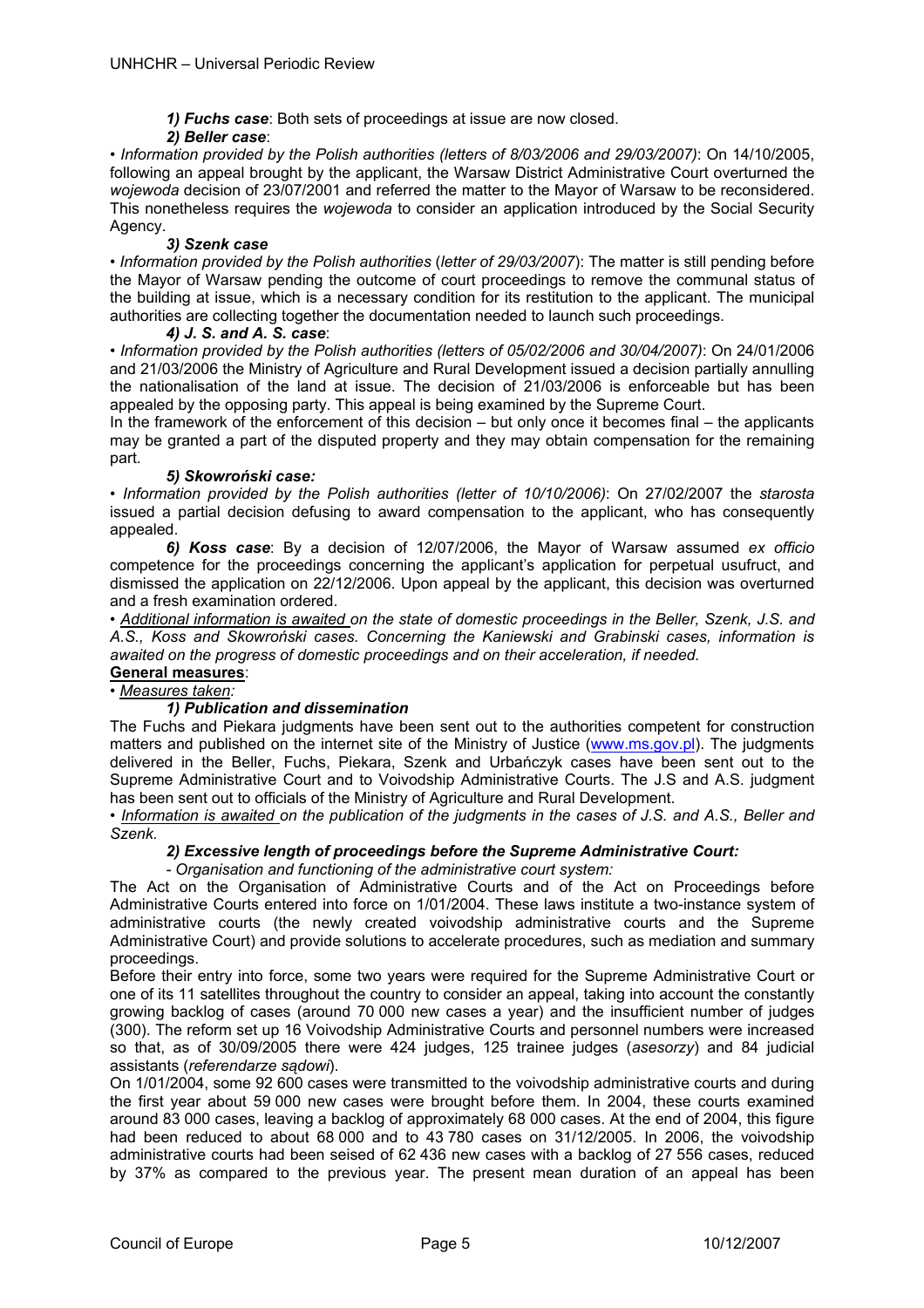estimated at 5 months (approximately 3 months before the Warsaw voivodship administrative court and 15 months before the Krakow voivodship administrative court).

According to the President of the Supreme Administrative Court (letter of 20/10/2005), the excessive length of some administrative proceedings which took place in the 1990s was also linked to the structural reorganisation of the Polish state which took place at the beginning of the decade.

 *- Administrative courts' control over administrative authorities:* 

The Act of 30/08/2002 on Proceedings before Administrative Courts contains provisions to ensure control of the functioning of administrative authorities. It allows parties to administrative proceedings to lodge complaints before the court concerning the inactivity of administrative authorities. Article 154 provides that where a court judgment finding such inactivity has not been enforced, or in cases of administrative inactivity following a judgment quashing an administrative decision, parties may lodge a fresh complaint before an administrative court, requesting that the authority in question be fined. Moreover, Article 155 provides that if the administrative court, when examining the case, finds substantial errors in law or circumstances which might give rise to such errors, it may deliver a decision informing the competent authority or its superior authority about such errors. The authority concerned then has to take a position and inform the court within 30 days.

Moreover, the law of 17/06/2004 on complaints against excessive length of judicial proceedings (examined in context of the Kudła case, judgment of 26/10/2000, Interim Resolution ResDH(2007)28, 992nd meeting, April 2007) also concerns proceedings before administrative jurisdictions.

In a letter of 11/09/2006, the President of the Supreme Administrative Court took the view that the measures set out above guarantee an effective domestic remedy against excessive length of proceedings.

## *3) Excessive length of proceedings before administrative bodies*:

*- Construction law*:

Following decentralisation, i.e. the administrative reform which entered into force on 01/01/1999, the powers of the central administrative building supervision body were restricted. Proceedings under the Building Act are conducted at first instance before the building supervision inspector of the *powiat* or the *starosta* and at second instance before the building supervision inspector of the voivodship or the voivod. An important amendment to the Building Act, aiming at simplifying and accelerating proceedings, entered into force on 11/07/2003 and introduced a disciplinary provision in respect of the administrative authorities. According to this provision, an administrative authority dealing with a building permit issue shall give its decision within 65 days, otherwise the superior authority may impose a financial penalty on it.

*- Requests for the right of usufruct in respect of nationalised land in Warsaw*:

The Minister of the Interior and Administration asked the Mayor of Warsaw to send out the judgments in the Beller and Szenk cases to civil servants of the Warsaw-Centre Municipal Office, which deals with such requests.

*- Length of proceedings before administrative authorities in general*:

In his letter of 11/09/2006 mentioned above, the President of the Supreme Administrative Court stated that he was not in a position to assess whether the excessive length of such proceedings stems from a systemic problem. In his opinion, it is up to the Minister of the Interior and Administration to make an assessment of this issue.

By letter of 25/04/2007, the Minister of the Interior and Administration presented legislative changes which might be envisaged to improve the promptness and efficiency of administrative proceedings, including:

- introduction of "participative proceedings", namely the obligation to appoint a representative when the number of parties to a case reaches a certain level (20 for example);

- introduction of a legal prohibition of abuses of administrative law, in particular a ban on the repeated extension of the legal time-limit for dealing with a case (Article 36 of the Code of Administrative Procedure);

- shortening legal time-limits for examining cases, or imposing financial penalties on administrative organs which do not respect the legal time-limits (as in construction law, see below);

- introduction of "tacit agreement" by administrative organs: when an administrative body does not deliver its decision within a certain time (for example 30 days), it is assumed, under certain conditions, that a tacit decision in favour of the applicant has been rendered;

According to the Minister of the Interior and Administration, some of these proposals do not fall within his competence and should therefore be accepted by other ministers concerned.

In addition, Parliament is examining legislative texts to enhance the decentralisation and distribution of tasks within the public administration.

*▪ Outstanding issues:*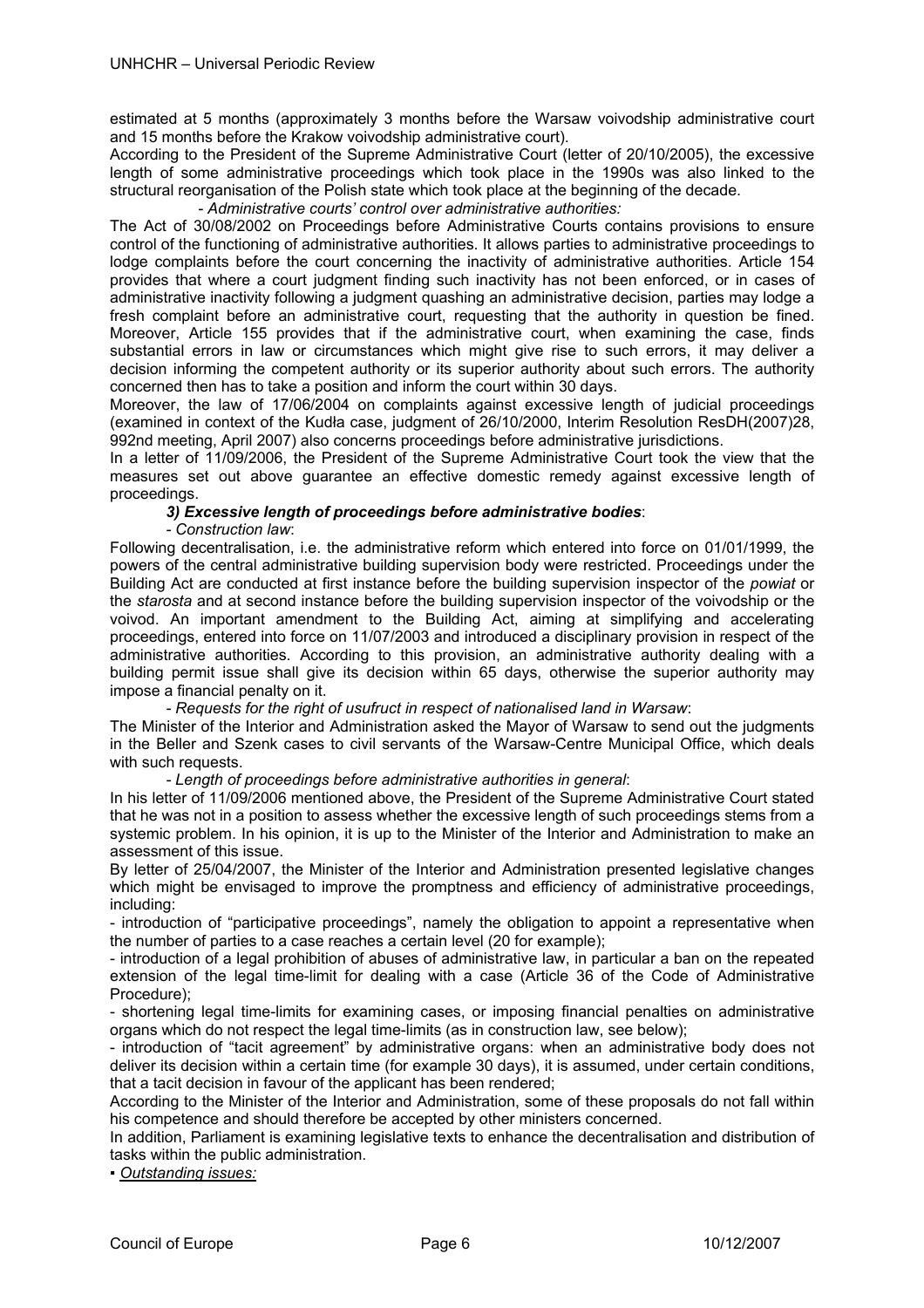• *Information is awaited concerning:* 

*- whether the judgments delivered in the Szenk and Beller cases have been sent out to the civil servants of the Warsaw-Centre Municipal Office* 

*- the follow-up to the proposals made by the Minister of the Interior and Administration on the reform of administrative procedure.* 

The Deputies decided to resume consideration of these items:

at their 1007th meeting (15-17 October 2007) (DH), in the light of information to be provided on the payment of the just satisfaction, if necessary;

2. at their 1013th meeting (3-5 December 2007) (DH), in the light of further information to be provided on general measures, as well as individual measures in the cases of Beller, Szenk, Grabiński, J.S. and A.S., Kaniewski, Koss and Skowroński.

997 (June 2007) section 4.2

# **34221/96 D.P., judgment of 20/01/04, final on 20/04/04**

**38816/97 G.K., judgment of 20/01/04, final on 20/04/04** 

## **37444/97 Bagiński, judgment of 11/10/2005, final on 11/01/2006**

These cases concern the prolonged detention on remand of the applicants, without a legal basis, from 01/01/1997 to 24/01/1997 due to the fact that the Polish authorities' request to extend their detention had been filed after the expiry of the time-limit fixed in interim domestic provisions of 1995 (violation of Article 5§1). The cases also concern the excessive length of their detention on remand (respectively about 3 years and 17 days and 2 years and 9 months) given the insufficient reasons to justify it (violations of Article 5§3).

The Bagiński case also concerns the failure to bring the applicant promptly before a judge, in that he was placed in detention initially on the basis of a decision by the prosecutor (violation of Article 5§3).

The Bagiński and G.K. cases also concerns the violation of the applicants' right to obtain a determination of the legality of their detention in the absence of a procedure satisfying the requirements of Article 5§4.

The G.K. case relates to the violation of the applicant's right to respect for his correspondence (violation of Article 8) due to the opening by the authorities in 2000 of one of his letters addressed to the European Court in spite of the provisions of the new Code for Execution of Sentences of 1997 expressly prohibiting control of the correspondence of convicted persons with international institutions as the European Court.

Finally, the Bagiński case concerns the violation of the applicant's right to respect for his family life 5violation of Article 8). The European court found that the restrictions placed on visits by the applicant's mother between December 1995 and May 1996 exceeded what was necessary in a democratic society to defend public order and prevent the commission of offences.

**Individual measures**: The applicants are no longer detained. The European Court granted them just satisfaction in respect of non-pecuniary damage.

• *Assessment*: *In the circumstances, no further measure seems necessary.*

## **General measures**:

## *1) Violations of Article 5§1*:

• *Information provided by the Polish authorities*: For the year 2005 the Minister of Justice adopted "The Guidelines for the Exercise of Supervision of the Activity of Ordinary Courts", on the basis of the Decree of 25/10/2002 on the Procedure of Supervision of the Administrative Activity of Courts. According to these guidelines, pending criminal cases in which detention on remand has been extended for more than 2 years are placed under the supervision of the presidents of courts of appeal who are to ensure that proceedings are examined rapidly.

Moreover, in February 2006 the Minister of Justice wrote to all prosecutors reminding them of the legal rules concerning detention on remand. In this letter the Minister emphasised *inter alia* that prosecutors should conduct investigations promptly and that they should ask judges to prolong detention on remand, in principle, in cases in which the detainee is suspected of having committed a crime or an offence liable to a sentence of 8 years' imprisonment or more.

Moreover, in March 2007, the Minister of Justice sent out a circular to Presidents of courts of appeal concerning the finding of this violation in the D.P. judgment.

The D.P. judgment has been published on the internet site of the Ministry of Justice www.ms.gov.pl.

• *Assessment*: *In the circumstances, no further measure seems necessary.*

 *2) Violations of Article 5§3 (length of detention on remand)*: These cases present similarities to the Trzaska group (Section 4.2).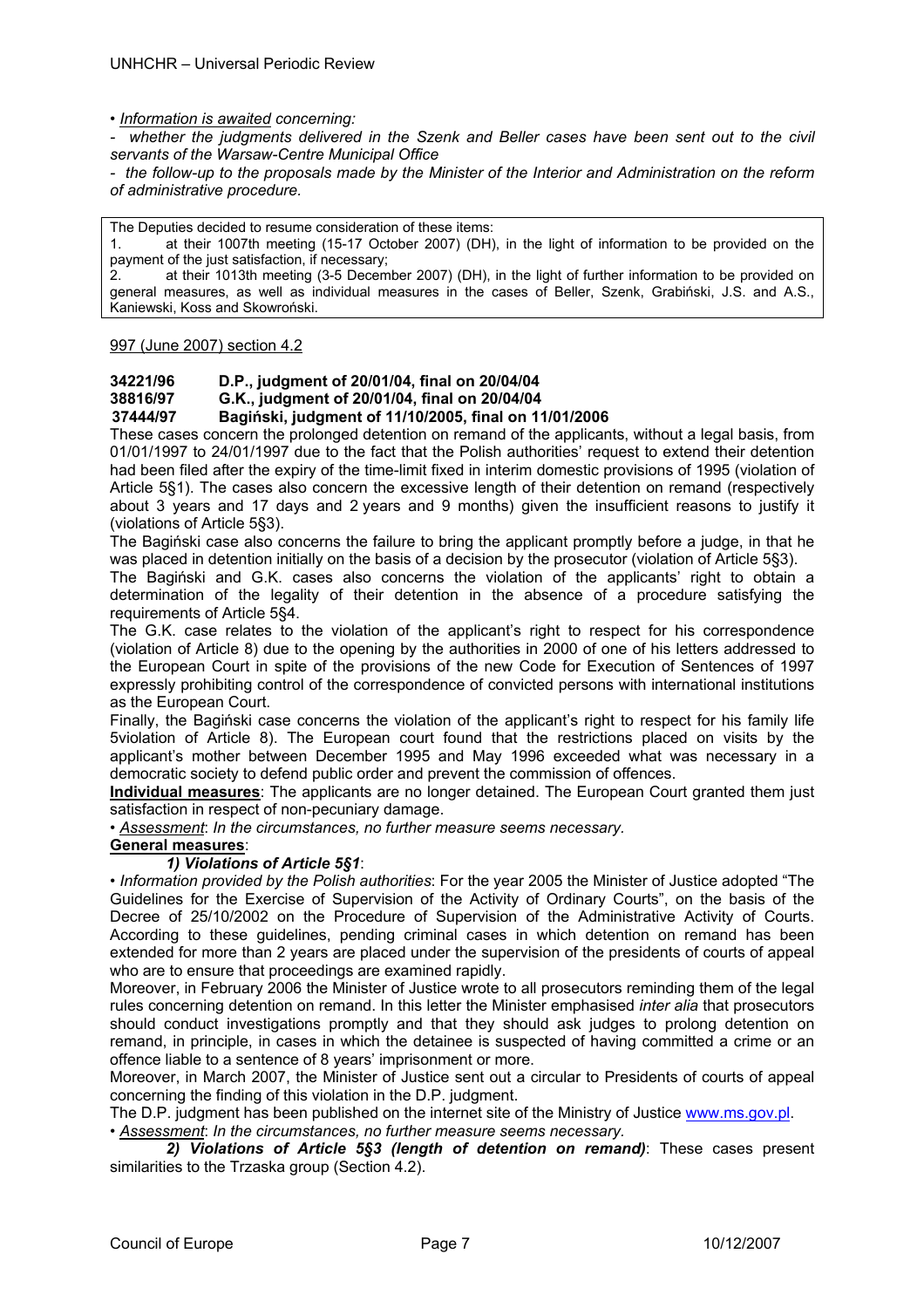*3) Violation of Article 5§3 concerning the right to be brought promptly before a judge and violation of Article 5§4*: The Bagiński and G.K. cases present similarities to that of Niedbała (judgment of 04/07/2000) closed by Resolution ResDH(2002)124 following the entry into force on 01/09/1998 of the new Code of Criminal Procedure. According to Article 249 of the Code, before deciding on the application of preventive measures, a court shall hear the defendant. His counsel shall also be allowed to attend the court's session.

 *4) Violation of Article 8*: The Bagiński and G.K. cases present similarities to that of the Klamecki No.2 group, judgment of 03/04/2003 (Section 4.2).

The Deputies decided to resume consideration of these items at the latest at their 2nd DH meeting of 2008, and to join them, at the same meeting, with the Trzaska group of cases, to supervise general measures.

## 1007 (October 2007) section 4.1

## **39199/98 Podbielski and PPU Polpure, judgment of 26/07/2005, final on 30/11/2005**

This case concerns the violation of the applicant's right of access to a court due to domestic courts' refusal to exempt him from court fees in respect of an appeal lodged against a judgment concerning his pecuniary claims (violation of Article 6§1).

The applicant, having carried out construction work for the commune of Świdnica, instituted proceedings in 1992 to obtain payment of the amounts due, including contractual penalties and damages for late payment. In 1993 the Wałbrzych Regional Court partially allowed his claims, but rejected those concerning contractual penalties. Following an appeal lodged by the applicant, the Supreme Court annulled this judgment and remitted the case to the court of first instance. Consequently, the applicant increased his claims. By a judgment of 20/02/1995, the Wałbrzych Regional Court ordered the commune to pay nearly 1,8 million PLZ (a tenth of what he had asked for) as penalties and, by a judgment of 23/10/1996, rejected his claims concerning damages. The applicant therefore tried to lodge an appeal against this judgment and requested exemption from court fees. By a final decision of 10/06/1999 the Supreme Court rejected this request and the judgment of 23/10/1996 became final. At this stage of the proceedings, the applicant's financial claims related to an amount exceeding 3,500,000 PLN (980 800 euros).

Given the importance of the right to a court in a democratic society, the European Court concluded that the judicial authorities had failed to secure a proper balance between the interest of the state in collecting court fees and the interests of the applicant in vindicating his claims through the courts. Thus the imposition of the court fees on the applicant constituted a disproportionate restriction of his right of access to a court.

## **Individual measures**:

 *1) Attempt to reopen proceedings*: Following the European Court's judgment the applicant, relying on Article 401, Section 2, of the Code of Civil Procedure, applied for the reopening of the proceedings finally terminated by a decision of the Supreme Court of 10/06/1999. This request was dismissed on 19/10/2005 on the grounds that the Code of Civil Procedure did not contain a clear provision allowing reopening in cases in which the European Court had delivered a judgment in favour of the applicant. This dismissal has been criticised in judicial circles and in the media (see Bulletin No. 2/2005 of the Council of Europe Information Centre in Warsaw).

In November 2005 he attempted to appeal against the Supreme Court's judgment of 19/10/2005 but on 22/12/2005 the Supreme Court declared his appeal inadmissible as not being provided by law. On 07/04/2006 the Minister of Justice sent the applicant a letter in which he joined the Supreme Court's position concerning the interpretation of Article 401, Section 2, of the Code of Civil Procedure and declared himself incompetent to contest the decisions of this jurisdiction.

 *2) Constitutional complaint*: On 12/05/2006 the applicant lodged a constitutional complaint against Article 401, Section 2, of the Code of Civil Procedure as contradictory with the provisions of the Polish Constitution on the superiority of international treaties over domestic laws. On 11/10/2006 the Constitutional Court refused to examine the applicant's appeal on the ground that it had been introduced out of time, the judge indicating that the time-limit for lodging an appeal ran from the date upon which he had received the Supreme Court decision of 19/10/2005 and not that of 22/12/2005. The applicant's counsel lodged objection to this decision, but his appeal was rejected on 5/02/2007.

 *3) The applicant's situation:* The applicant's company has meanwhile become insolvent. On 28/07/2006 he asked the Minister of Justice and the Minister of Finance to stay all judicial and enforcement proceedings related to this insolvency until a decision concerning his constitutional complaint is delivered. The Ministry of Justice informed him on 27/11/2006 and 25/01/2007 that it had no competence to suspend them. Consequently, one set of proceedings is pending (applicant's letter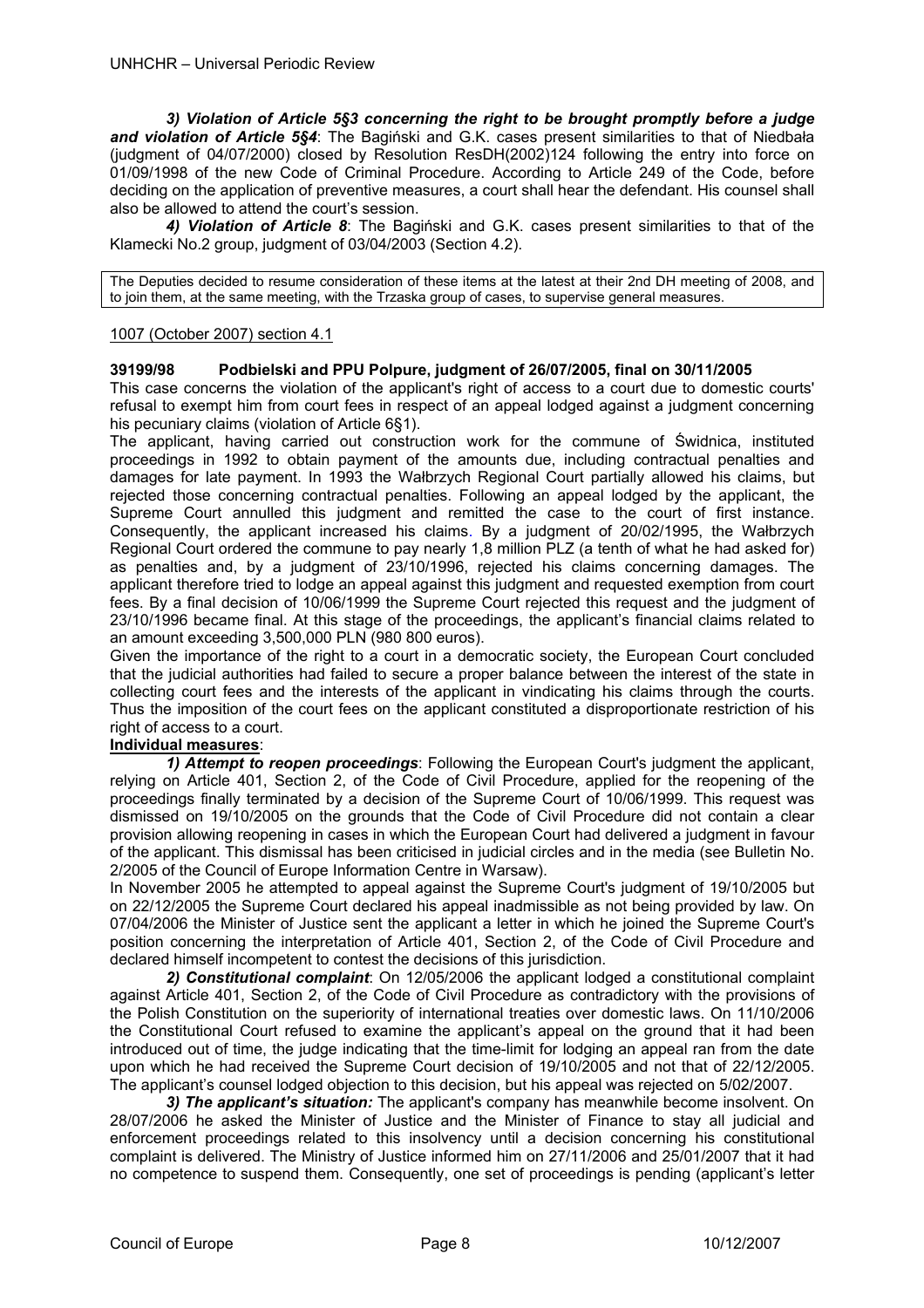of 3/01/2007). On 23/01/2007, the applicant refused to allow the bailiff to enter his house and refused to comply with the enforcement proceedings (letter of 23/02/2007). Consequently, criminal proceedings were instituted against him by the police (letter of 24/08/2007).

The applicant complains that, following the violation found by the European Court:

- he does not have the financial means to pay his debts and his enterprise has become insolvent,

- the domestic courts are failing to respect the obligations arising from the European Court's judgment.

He asks the Committee of Ministers to intervene to redress the negative consequences of the violation (in particular the pecuniary damage).

The applicant informed the Secretariat that the Polish government did not intend to reach a friendly settlement making it possible to compensate him for the pecuniary damage resulting from the violation (in a telephone conversation on 30/11/2006).

## *4) Position of the Polish authorities*:

*• Information provided by the Polish authorities at the 976th meeting (October 2006)*: In the opinion of the Polish authorities, no obligation to reopen civil proceedings stems from the European Court's judgment, even in the light of the Committee of Ministers' Recommendation No R 2000(2). However, they do not exclude the possibility of amending the Polish Code of Civil Procedure to allow reopening of proceedings in civil cases following judgments of the European Court in the future.

• *The Secretariat's position at their 922nd Meeting (April 2007):* Referring to the elements of reflection contained in its document CM/Del/OJ/DH(2007)992, the Secretariat finds, *inter alia*, that in the circumstances of this case the principle of legal certainty is not contrary to a review or reopening. In the framework of this dispute, the applicant was opposed to the commune.

*• Information provided by the Polish authorities (992nd meeting, April 2007)*: The Polish authorities are of the opinion that the European Court's judgments have no impact on the domestic judicial decisions. In support of this statement, they invoke Article 41 of the Convention and the principle of legal certainty. Moreover, they underline that the European Court, even though its case-law has not always been coherent, has found several times that the Convention did not impose on a respondent state the obligation to modify judgments or reopen domestic proceedings. In any event, the examination of the compatibility of domestic laws and decisions with the Convention does not fall within the European Court's competence.

However, the Polish authorities' position is in line with that of Secretariat, according to which the principle of legal certainty is not crucial in this case, since the commune was the third person against which the applicant was opposed in the domestic proceedings

According to the Polish authorities, certain legal remedies existing in Polish law may allow the applicant to rectify his situation resulting from the violation of the Convention:

- reopening of the civil proceedings on the basis of general rules included in Article 401 of the Code of Civil Procedure, for instance by invoking the partiality of judges;
- action for compensation on the grounds of Article 417 and  $417<sup>1</sup>$  of the Civil Code, which governs state tort liability;
- action to establish that a court decision is null and void as contrary to the law; such an action may be instituted on the basis of an amendment to the Code of Civil Proceedings of 22/12/2004.

*• Recent information provided by the Polish authorities (10/04/2007)*: According to the Polish Commission on the Codification of Civil Law, the Convention does not impose on states parties the obligation to reopen domestic proceedings closed by a final judgment; the European Court is not a jurisdiction superior to the domestic courts and it may not assess the compatibility of a judicial decision with the Convention. In this case the outcome of the domestic proceedings, terminated by a final decision, is not in itself contrary to the Convention and thus a reopening, which would allow the applicant to have a second review of his claims, is not necessary.

Moreover, according to this commission, the applicant may request the reopening of proceedings on the basis of the provisions of the Code of Civil Procedure currently in force and the court competent to examine such a request would then be obliged to take into account the criteria stemming from the Convention. Besides that, he could also institute an action on the basis of the amendment of 22/12/2004, by invoking the incompatibility of the judicial decisions with the Convention.

Nevertheless the commission does not exclude the possibility of adopting legislative provisions to solve the problem of the consequences of international courts' decisions on the domestic legal order.

*• Assessment by the Secretariat*: The Polish authorities' position raises the question as to whether the Convention imposes an obligation on respondent states to execute the European Court's judgments, and in particular the obligation of *restitutio in integrum*.

Concerning measures proposed by the Polish authorities, the Secretariat notes that:

the applicant has already asked for reopening of proceedings on the basis of Article 401 of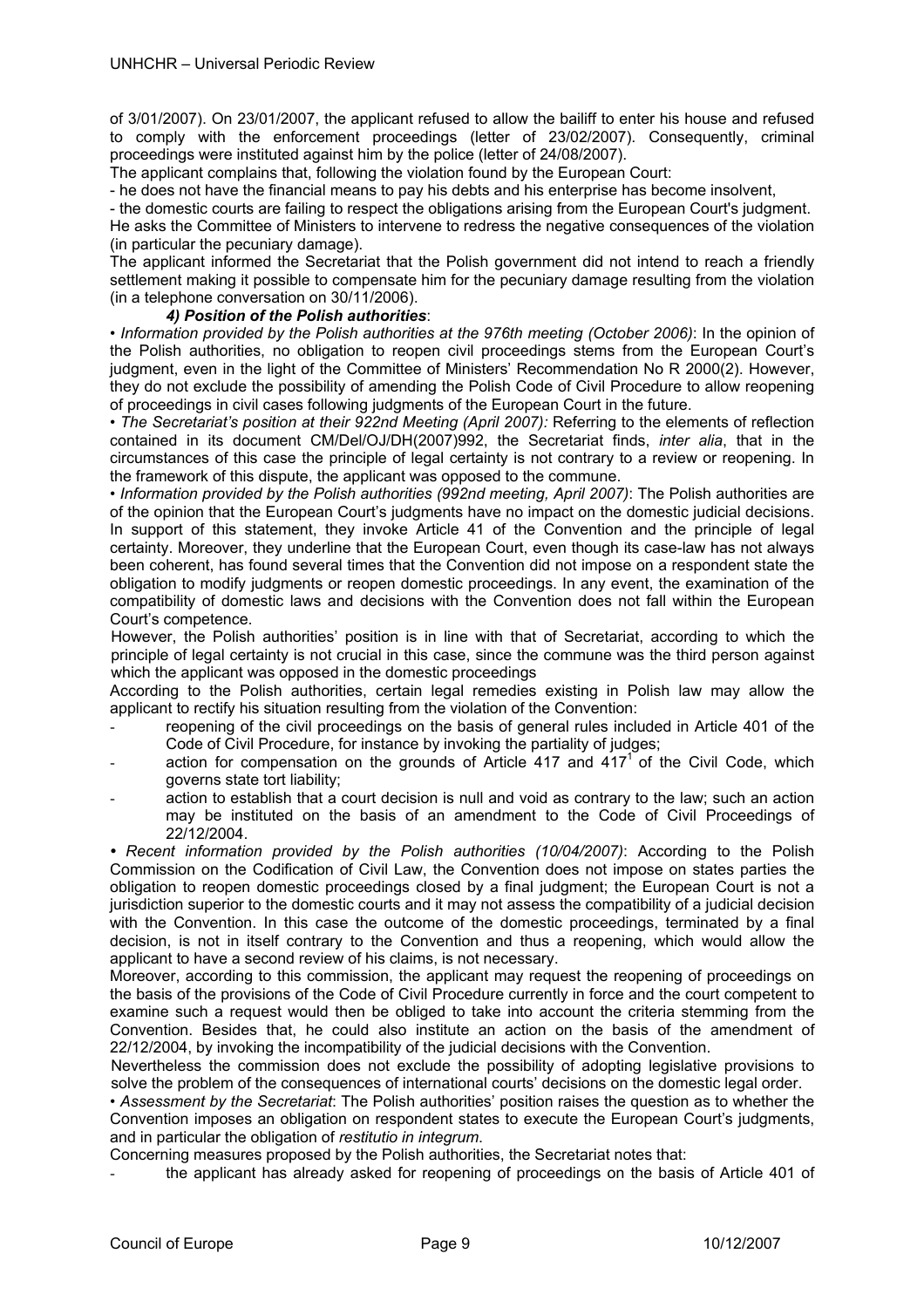the Code of Civil Procedure, invoking the lack of possibility to act, and that his request has been rejected (see above);

as regards the use of Article 417 of the Civil Code, governing the general rules on the State's tort liability, it is not clear whether the use of this remedy would be efficient in the case of the applicant. In this case the possible damage resulted from court decisions. Thus, according to Article  $417<sup>1</sup>$  of the Civil Code, the applicant has to request to the judge to find that the impugned decisions has been delivered in contradiction with the law (amendment to the Code of Civil Proceedings of 22/12/2004). However, the latter provision is applicable only to decisions which became final after 01/09/2004.

Moreover, a similar issue may be raised in the case of Kania (judgment of 10/05/2007, final on 10/08/2007; Section 2), concerning the lack of exemption from court fees for lodging a point-of-law appeal in proceedings instituted against the State Treasury.

*• Bilateral contacts are under way to assess the proposed individual measures.* 

**General measures**: This case presents similarities to the Kreuz case (judgment of 19/06/01) (Section 6.2), in which measures have been already taken.

The Diet adopted a new Act on court costs in civil cases. This law entered into force on 2/03/2006, and brings together in a single text questions of general principle related to the imposition of costs, their amount and procedures for exemption, these questions having previously been determined by different sets of rules (in particular the 1967 Act on court costs and the Civil Code).

The new law provides fixed amounts for costs in most court proceedings; previously, the general rule was that costs should be proportional. In addition, they simplify the calculation of proportional costs, which remain applicable in most disputes over assets. At present, proportional costs are equivalent to 5% of the value of the asset in dispute, with a minimum of 30 PLN and a maximum of 100 000 PLN.

The new aw also lays own the rules for exemption from costs. Parties to a dispute may be exempted, in whole or in part, by the judge if they make a declaration to the effect that they could not pay them without risking their living or that of their family. Such declaration must be accompanied by a detailed statement of their financial situation. In any event, they must pay the minimum charge of 30 PLN.

The possibility of exemption is available equally to physical and legal persons as well as organisational entities without legal personality.

The Deputies decided to resume consideration of this case at their 1013th meeting (3-5 December 2007) (DH), in the light of further information to be provided concerning the individual measures.

## 1007 (October 2007) section 2

## **59444/00 Kania, judgment of 10/05/2007, final on 10/08/2007**

## **23779/02 Kozłowski, judgment of 23/01/2007, final on 23/04/2007**

These cases concern the violation of the applicants' right of access to a court due to domestic courts' refusal to exempt them from court fees (violation of Article 6§1).

In the Kania case, the applicant as a child had an accident at his state primary school in which he lost the sight in his right eye. In 1994 he lodged a civil action against the State Treasury for compensation and the increase of invalidity pension previously determined in a court decision and was initially exempted from court fees. Consequently, his claims were partially allowed, but those for nonpecuniary damage were dismissed. The applicant lodged a cassation appeal against the Wroclaw Court of Appeal judgment of 11/04/2000 and applied for an exemption from court fees in these proceedings. However, this request was dismissed by the same court on 08/09/2000. As the applicant did not pay the court fees, on 20/09/2000 the Wrocław Court of Appeal rejected his cassation appeal. His interlocutory appeal against this decision was rejected on 17/11/2000, because of non-payment of court fees pertaining to this appeal, even though the applicant had applied for their exemption.

In the Kozłowski case the applicant lodged a civil action seeking to have a notarial deed declared null and void and requested an exemption from court fees. His motion was dismissed by a final decision of 24/10/01 of the Poznań Court of Appeal.

In both cases the European Court found that the judicial authorities failed to secure a proper balance between the interest of the state in collecting court fees and the interests of the applicants in pursuing their civil claims.

**Individual measures**: The European Court awarded the applicants just satisfaction in respect of nonpecuniary damage. In the Kania case, at the stage of cassation appeal proceedings, the applicant's claims for compensation amounted to 500,000 PLN (approximately EUR 125,000). In the Kozłowski case, the applicant's civil action was related to a property whose value amounted to 1,000,000 PLN (approximately EUR 250,000). As the applicant failed to pay the required court fees, his statement of claim was returned to him on 20/12/2001.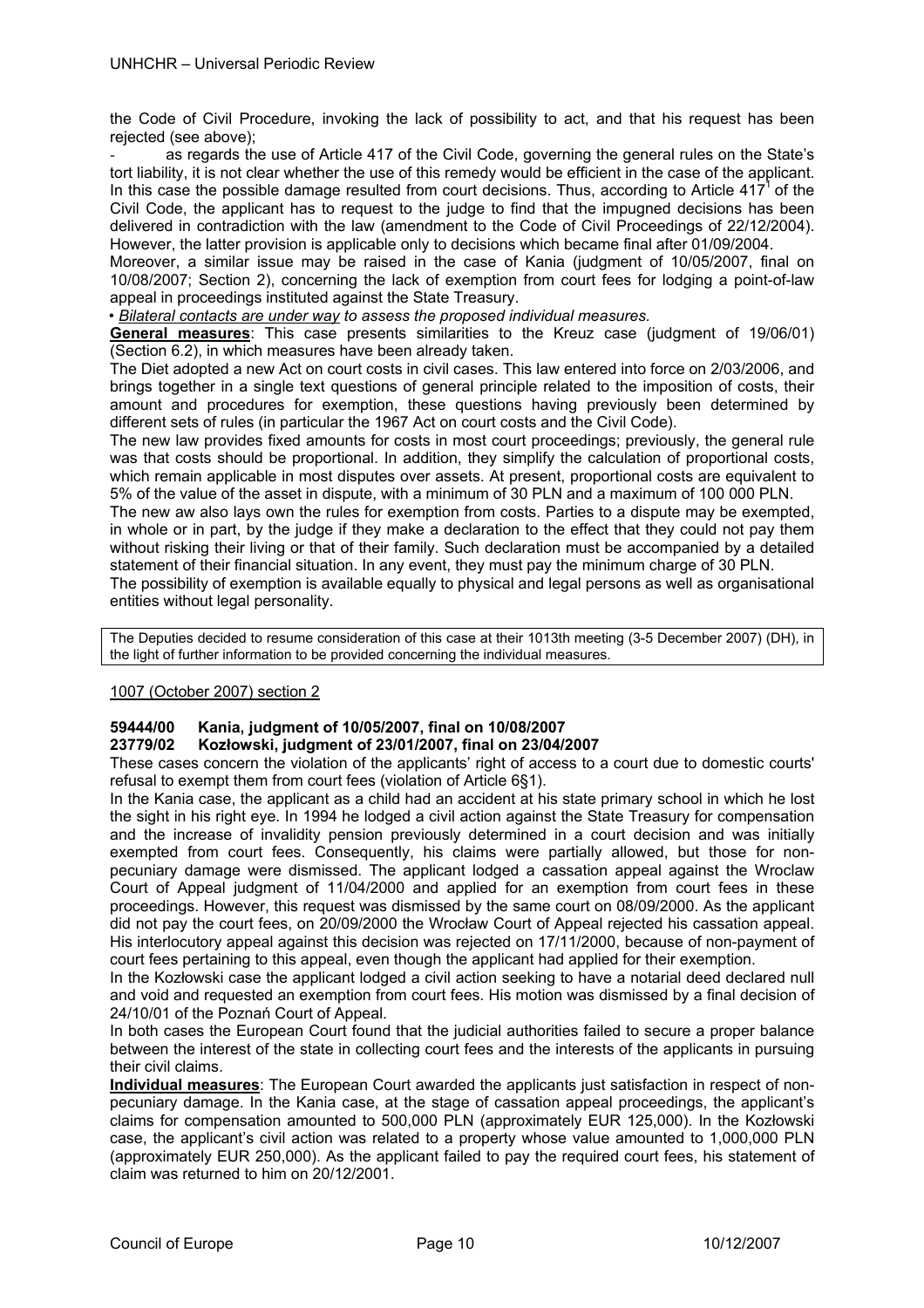• *Information is awaited on the applicants' current situation in order to assess whether individual measures are necessary.* 

## **General measures**:

*1) Legislative measures:* This case presents similarities to the Kreuz case (judgment of 19/06/01) (Section 6.2), in which measures have been already taken. The Diet adopted a new Act on court costs in civil cases. This law entered into force on 2/03/2006, and brings together in a single text questions of general principle related to the imposition of costs, their amount and procedures for exemption, these questions having previously been determined by different sets of rules (in particular the 1967 Act on court costs and the Civil Code). The new law provides fixed amounts for costs in most court proceedings; previously, the general rule was that costs should be proportional. In addition, they simplify the calculation of proportional costs, which remain applicable in most disputes over assets.

At present, proportional costs are equivalent to 5% of the value of the asset in dispute, with a minimum of 30 PLN and a maximum of 100 000 PLN. The new law also lays down the rules for exemption from costs. Parties to a dispute may be exempted, in whole or in part, by the judge if they make a declaration to the effect that they could not pay them without risking their living or that of their family. Such declarations must be accompanied by a detailed statement of their financial situation. The possibility of exemption is available equally to physical and legal persons as well as organisational entities without legal personality.

*2) Other measures:* Even though the 2005 Act on Court Costs provides a new scheme for fixing such fees, the rules for exemption remain general. Exemption from such fees depends of the courts' assessment of the individual circumstances of any case. In these two cases, the violations were due to the judicial authorities' assessment of their overall circumstances, which led to refusals of exemption contrary to the requirements of the Convention. In this context, some specific features of these cases should be noted.

In the Kania case, the European Court observed that the Wrocław's Court of Appeal's decision of 08/09/2000 contained no reasons, as no appeal lay against that decision. A similar issue is being examined in the context of the Tabor case (judgment of 27/06/2006, final on 27/09/2006, Section 4.2 of this meeting), in which the applicant's legal aid request was rejected by the second-instance court without invoking any reasons for it. Moreover, in the Kania case the European Court also underlined that there was much at stake for the applicant in the domestic proceedings.

In the Kozłowski case, the European Court noted that the judicial authorities assessed his financial situation solely on the ground that he must haved lived with his wife and shared a household with her, although he had been married under the system of separate ownership and did not indicate where he lived.

• *Considering the specific circumstances in the Kania and Kozłowski cases, information is awaited on publication and dissemination of these two judgments to the competent civil courts.*

The Deputies decided to resume consideration of these items:

1. at their 1013th meeting (3-5 December 2007) (DH), in the light of information to be provided concerning the payment of just satisfaction, if necessary;

2. at the latest at their 1020th meeting (4-6 March 2008) (DH), in the light of information to be provided concerning individual and general measures, in particular the dissemination and publication of the Court's judgment to the authorities concerned.

## 992 (April 2007) section 4.2

## **- 11 cases of length of criminal proceedings - Effective remedy 30210/96 Kudła, judgment of 26/10/00 - Grand Chamber and other similar cases CM/Inf/DH(2004)31**

These cases concern the excessive length of criminal proceedings against the applicants, which began between 1990 and 2002 and lasted between 5 years and 3 months and 11 years and 1 month<sup>2</sup> (violations of Article 6§1).

The Kudła case also concerns the excessive length (2 years, 4 months) of the applicant's detention on remand on charges of fraud and forgery (violation of Article 5§3) and the lack of effective remedies to enforce, at national level, the right to a hearing "within a reasonable time" (violation of Article 13). **Individual measures**: None. All domestic proceedings have been closed.

## **General measures**:

*1) Violation of Article 5§3:* The case of Kudła presents similarities to those of Trzaska and others against Poland (Section 4.2).

<sup>1</sup> <sup>2</sup> Poland's declaration recognising the right of individual petition (former Article 25 of the Convention) took effect on 1/05/1993.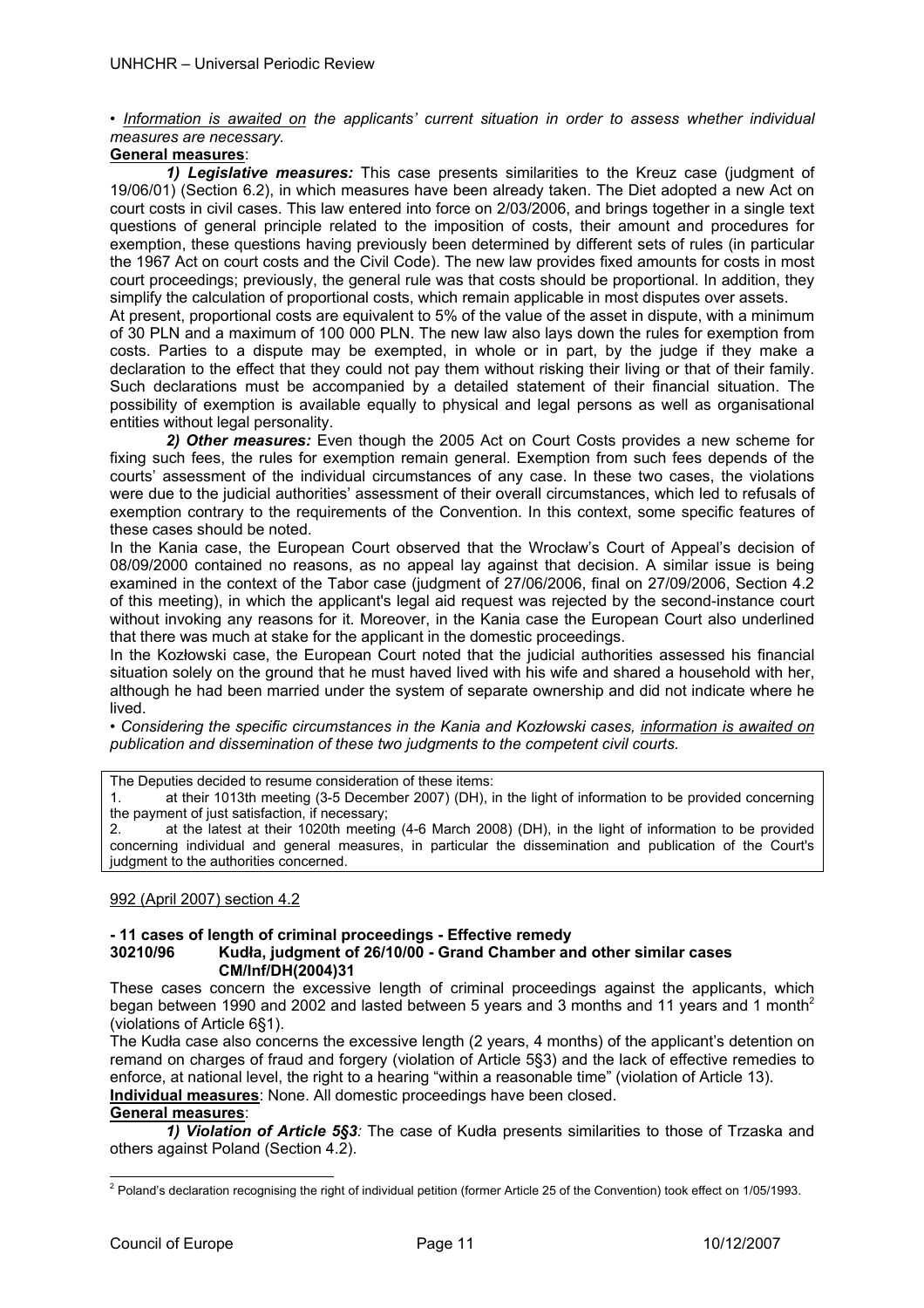## *2) Violation of Article 6§1:*

## *• Measures taken:*

#### *- Legislative measures*:

A number of legislative measures were taken to accelerate criminal proceedings in the framework of the 1997 Code of Criminal Procedure, in particular the most recent amendments which came into effect on 01/07/2003. According to the most important provisions, courts may longer refer cases back to the preliminary proceedings in order to conduct further investigations; increased possibilities of closing criminal proceedings by way of settlement are provided and preparatory proceedings and those concerning several co-defendants are simplified.

*- Structural measures to cut the duration of court proceedings and reducing the existing backlog*:

Reform of the court system, recruitment of new judges, assessors and judicial assistants (*referendarze sądowi)*, better administrative organisation of courts and case-management, improvement of the efficiency of the activity of court experts and of the execution of judgments, implementation of information technology resources, increase of the courts' budget, etc.

#### *- Supervisory measures:*

The Minister of Justice is also involved in analysing the causes of delay in judicial proceedings in the framework of the exercise of its competence of administrative supervision of courts' work.

• *Assessment: the Secretariat is currently assessing the efficiency of these measures.*

*3) Violation of Article 13:* During the first examination of the Kudła case (732nd meeting, December 2000), the Committee noted the scope of this judgment: for the first time the Court had applied Article 13 of the Convention in order to affirm that contracting states must provide effective domestic remedies to resolve the problem of excessive length of proceedings. The Committee also took note of the fact that the remedies required in this regard by Article 13 could be both compensatory and preventive (§159 of the judgment).

# *• Measures taken:*

 *- Legislative measures:* 

On 17/06/2004 the Polish Parliament adopted a law on complaints against excessive length of judicial proceedings entered into force on 17/09/2004, which allows those involved in court proceedings to file a complaint concerning the length of their proceedings while those proceedings are still pending. The appellate court may find a violation of Article 6 of the Convention and instruct the lower court to take measures to accelerate the proceedings. The appellate court can also award the complainant compensation of up to 10,000 zlotys (approximately 2,550 euros). On 17/06/2004, the Polish Parliament also adopted an amendment to the Civil Code on 01/09/2004 concerning the civil liability of the State Treasury for actions or omissions of public authorities.

The Polish authorities have provided additional information on the first months of implementation of the new law on effective remedy of 2004 namely until 30/06/2006.

Moreover, it should be noted that on 01/03/2005 the European Court declared inadmissible two Polish test cases concerning the length of judicial proceedings (Charzyński and Michalak), because the applicants had not made applications under a new 2004 law which could have provided them with an effective remedy.

## *- Other measures:*

Publication and wide dissemination of the European Court's judgment in Scordino against Italy (judgment of 29/03/2006), to make magistrates aware of the problem of the amount of just satisfaction for non-pecuniary damage caused by excessive length of proceedings; various training covering the problem of effective remedy, organised in the framework of the newly created National Training Centre for Judges and Prosecutors (created on 04/09/2006).

*• Assessment: the Secretariat is currently assessing the efficiency of these measures.* 

*Additional information is awaited on the implementation of this remedy, and in particular after 30/06/2007.* 

The Deputies,

|    | adopted Interim Resolution ResDH(2007)28, as it appears in the Volume of Resolutions;            |
|----|--------------------------------------------------------------------------------------------------|
| ۷. | decided to resume consideration of these cases at the latest at their second meeting DH of 2008. |

#### 992 (April 2007) section 4.2

## **132 cases of length of proceedings before civil and labour courts (Podbielski group)**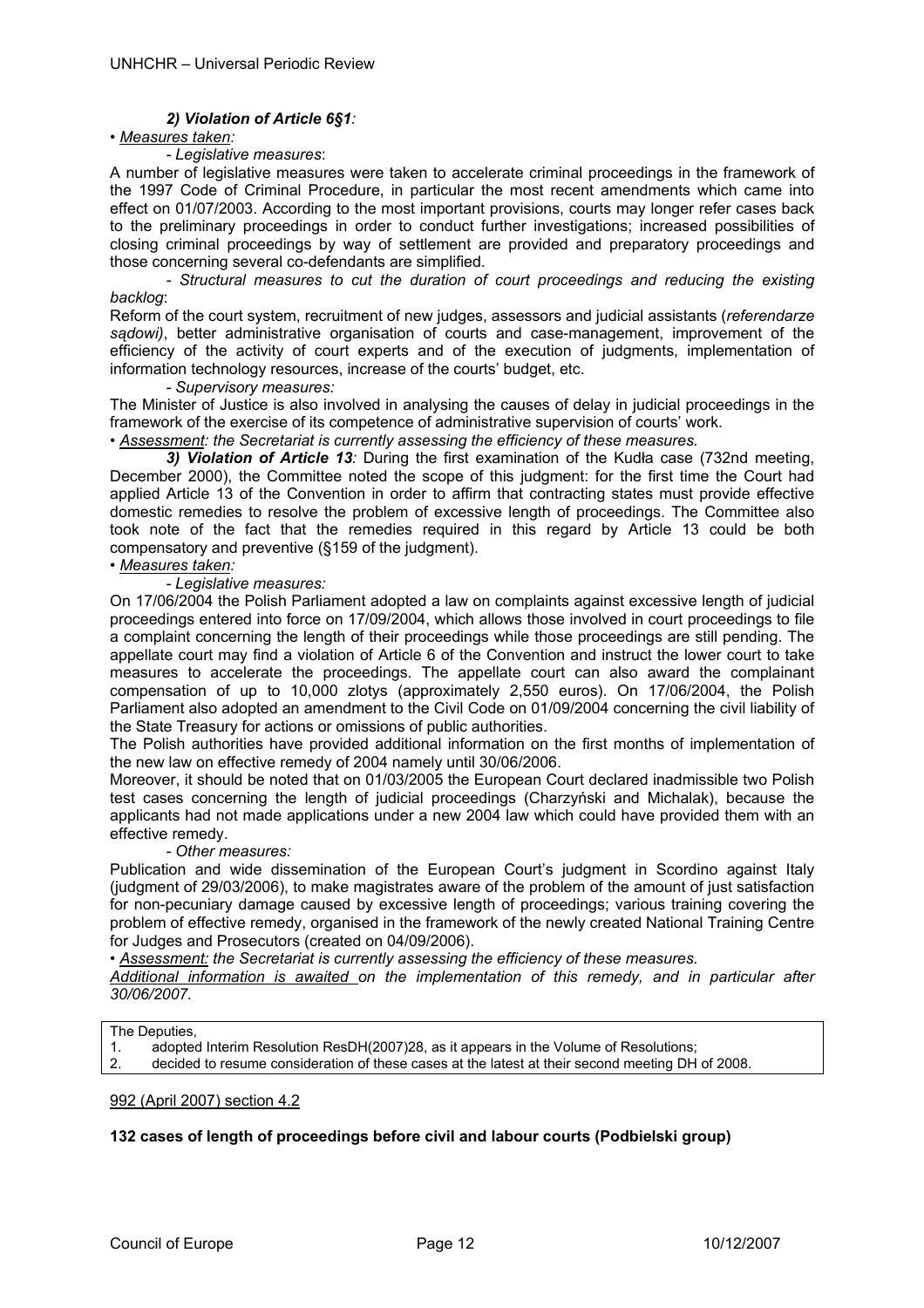These cases concern the excessive length of certain civil proceedings (violations of Article 6§1). In the Lizut-Skwarek and Chyb cases, the European Court also found a violation of the right to an effective remedy (Article 13).

In the Górska, Kroenitz, Krzak and Zynger cases, the European Court found that, having regard to the applicants' age special diligence was required from the Polish authorities in handling the case. Also, in the Durasik, R.P.D., Koblański, Sibilski and Irena Pieniążek cases, the European Court noted that having regard to what was at stake for the applicants (respectively compensation for bad medical treatment in the first two cases, compensation for wrongful conviction and unjustified detention, divorce and protection of personal rights) special diligence was required from the domestic courts in handling them.

As far as the Orzeł, Pachnik and Rychliccy cases are concerned, the Court indicated that the proceedings (which dealt with compensation claims for medical malpractice and in respect of an accident) were of considerable importance for the applicants.

The Lipowicz, Marszał, Mejer and Jałoszyńska, Wiatrzyk and Czech cases concern the excessive length of certain proceedings before labour courts (proceedings in which the applicants sought reinstatement). In all these cases, the European Court noted that the domestic courts should have handled the cases with special diligence, taking into consideration what was at stake for the applicants.

**Individual measures**: The Polish authorities have provided information on the progress of the proceedings which were still pending when the European Court rendered its judgments (see table above). Moreover, the Polish authorities indicated that measures to accelerate the proceedings (e.g. the cases were placed under the administrative supervision of the president of the court and of the ministry of justice; the president of the competent court was urged by the Ministry of Justice to give priority to the applicants' cases, etc.) had been taken in most of these cases.

*• Information is expected on the acceleration of the proceedings in the Hulewicz case and whether, in the Wyszczelski case, a final judgment has been adopted to close the proceedings brought by the applicant for compensation in respect of a road accident.* 

## **General measures**:

*1) Structural measures to cut the duration of court proceedings and reducing the existing backlog*

*• Measures taken:* The reform of the court system, recruitment of new judges, assessors and judicial assistants (*referendarze sądowi)*, better administrative organisation of courts and case-management, improvement of the efficiency of the activity of court experts and of the execution of judgments, implementation of information technology resources, adoption of special measures to reduce the backlog of certain specific courts (particularly in Warsaw), increase in courts' budget, etc.

*2) Supervisory measures:* the Minister of Justice is also involved in analysing the causes of delay in judicial proceedings in the framework of the exercise of its competence of administrative supervision of courts' work.

*3) Legislative measures:* following amendments to the Civil Procedure Code, certain types of court procedures have been simplified. Moreover, a mediation procedure has been made available recently.

*4) Publication and wide dissemination of the European Court's judgments*: most of these judgments have been published on the Ministry of Justice's website www.ms.gov.pl and sent out to the competent courts.

*5) Creation of an effective remedy in case of excessive length of proceedings*, information has been provided by the Polish authorities in the context of the examination of the case of Kudła against Poland (see above).

The Marszał case presents also similarities to the Kudła group relating to the excessive length of criminal proceedings (see above).

*• Assessment: the Secretariat is currently assessing these measures.* 

| The Deputies, |
|---------------|
|               |
|               |

1. adopted Interim Resolution ResDH(2007)28, as it appears in the Volume of Resolutions; 2. décided to resume consideration of these cases at the latest at their second meeting DH of 2008.

997 (June 2007) section 4.2

## **- 45 cases of length of detention on remand**

**25792/94 Trzaska, judgment of 11/07/00 and other similar cases**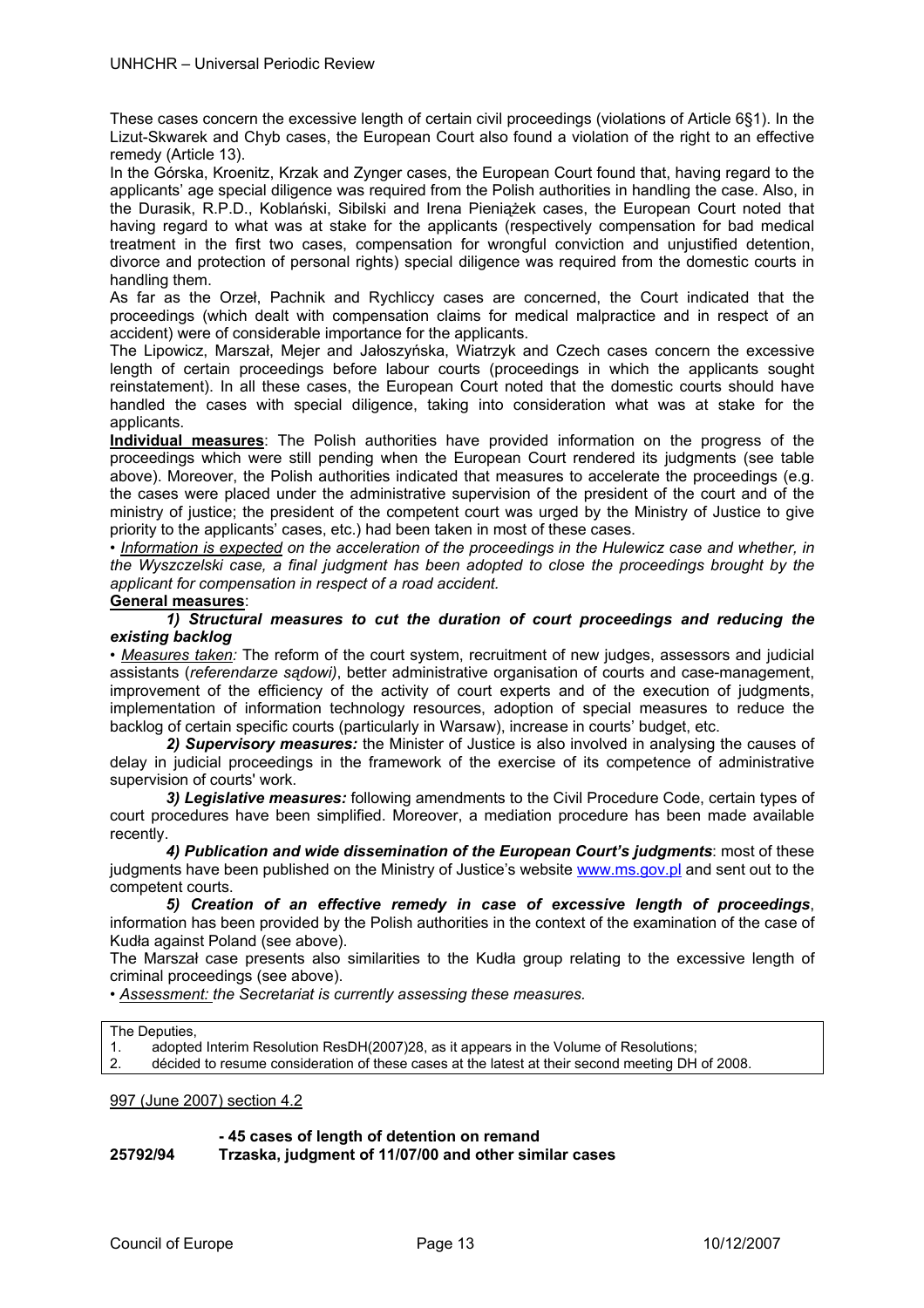These cases, except the Baranowski case, concern the excessive length of the applicants' detention on remand between 1991 and 2006, given that the grounds relied upon by the domestic courts in support of the detention could not be deemed, as required by the case-law of the European Court, "relevant and sufficient" and since special diligence was not displayed in the conduct of the proceedings (violations of Article 5§3).

The cases of Trzaska, Jabłoński, Iłowiecki and Baranowski also concern the domestic courts' failure to examine promptly the applicants' requests for release between 1993 and 1996 (violations of Article 5§4).

In the cases of Trzaska and Wesołowski, the European Court also found that the proceedings to review the lawfulness of the applicants' detention on remand were not adversarial (violations of Article 5§4).

In the cases of Baranowski and Łatasiewicz, the European Court found that the applicants' detention was irregular in that it was not based on a judicial decision (violations of Article 5§1).

The cases of Jabłoński, Szeloch, Iłowiecki, Kreps and Olstowski also concern the excessive length of the criminal proceedings brought against the applicants (violations of Article 6§1).

The Cabała, Cegłowski, Dzyruk, Gąsiorowski and Góral cases also concern the violation of the applicants' right to correspond with the organs of the Convention (violations of Article 8).

## *Individual measures*:

*• Information provided by the Polish authorities*: In the Olstowski, Iłowiecki and Pasiñski cases, the proceedings were closed respectively on 03/02/2004, 14/09/2004 and 8/03/2007. In the Jarzyński, Kankowski and Krawczak cases the applicants were released on 19/10/2005.

*• Information is awaited concerning the applicant's situation in the Kozłowski and Jaworski cases. General measures:* 

## *1) Violations of Article 5§3:*

*• Information provided by the Polish authorities*:

*(a) Legislative measures*: The grounds for placement and maintenance in detention on remand were modified with the entry into force on 01/09/98 of the new Code of Criminal Procedure. Detention on remand may be ordered if there is a strong probability that the accused has committed an offence and, cumulatively, if there is a risk of his or her absconding, obstructing the proceedings or, in certain cases, re-offending. According to Article 258§2 of the Code of Criminal Procedure, an accused may be detained on remand if he or she risks a long term of imprisonment (if the charges relate to offences punishable by at least 8 years of imprisonment or if a court of first instance sentenced the accused to a minimum of 3 years of imprisonment).

The maximum period of detention on remand before the case is referred to a court is limited to 3 months; in exceptional cases, to 12 months. Before judgment is given, the maximum duration of detention on remand is limited to two years unless the appeal court extends it beyond that limit for any of the reasons set out in Article 263§4 of the Code of Criminal Procedure.

*(b) Constitutional Court judgment of 24/07/2006*: In this judgment the Constitutional Court found that Article 263§4, of the Code of Criminal Procedure was in contradiction with the Polish Constitution in that it permitted the extension of remand beyond the two-year limit, in the context of investigative procedures, in the case of "insurmountable obstacles". The article was consequently amended on 12/01/2007: it is no longer possible to prolong remand beyond two years for such reasons. This only applies to detention on remand ordered prior to the completion of the preliminary investigation.

*(c) Dissemination of the European Court's judgments and courts' practice*: On 04/06/2004 the Ministry of Justice sent a letter to all the Presidents of Courts of Appeal together with an analysis of the case-law of the European Court concerning the requirements relating to the reasons for placing and keeping of a person in detention pending trial. It was underlined in particular that the reason evoked in paragraph 2 of Article 258 of the Code of Criminal Procedure cannot justify keeping someone in detention for a long period of time.

Moreover, the Ministry of Justice has sent out circulars, drawing the attention of courts and public prosecutors to the reasoning required for decisions prolonging detention on remand.

In a letter dated 21/03/2006 the Polish authorities provided information on the recent practice of criminal courts concerning the imposition and extension of detention on remand. Out of the 11 appeal courts in the country six have made express reference in their decisions in 26 cases to the case-law of the European Court and also in some cases to the circular sent out by the Ministry of Justice. In most of these cases the courts decided to bring an end to the detention on remand and replace it by some alternative measure of constraint, such as the obligation to report to the police or prohibition on leaving the country. In two other appeal court districts, similar decisions have been handed down in three cases, but without reference to the case-law of the European Court.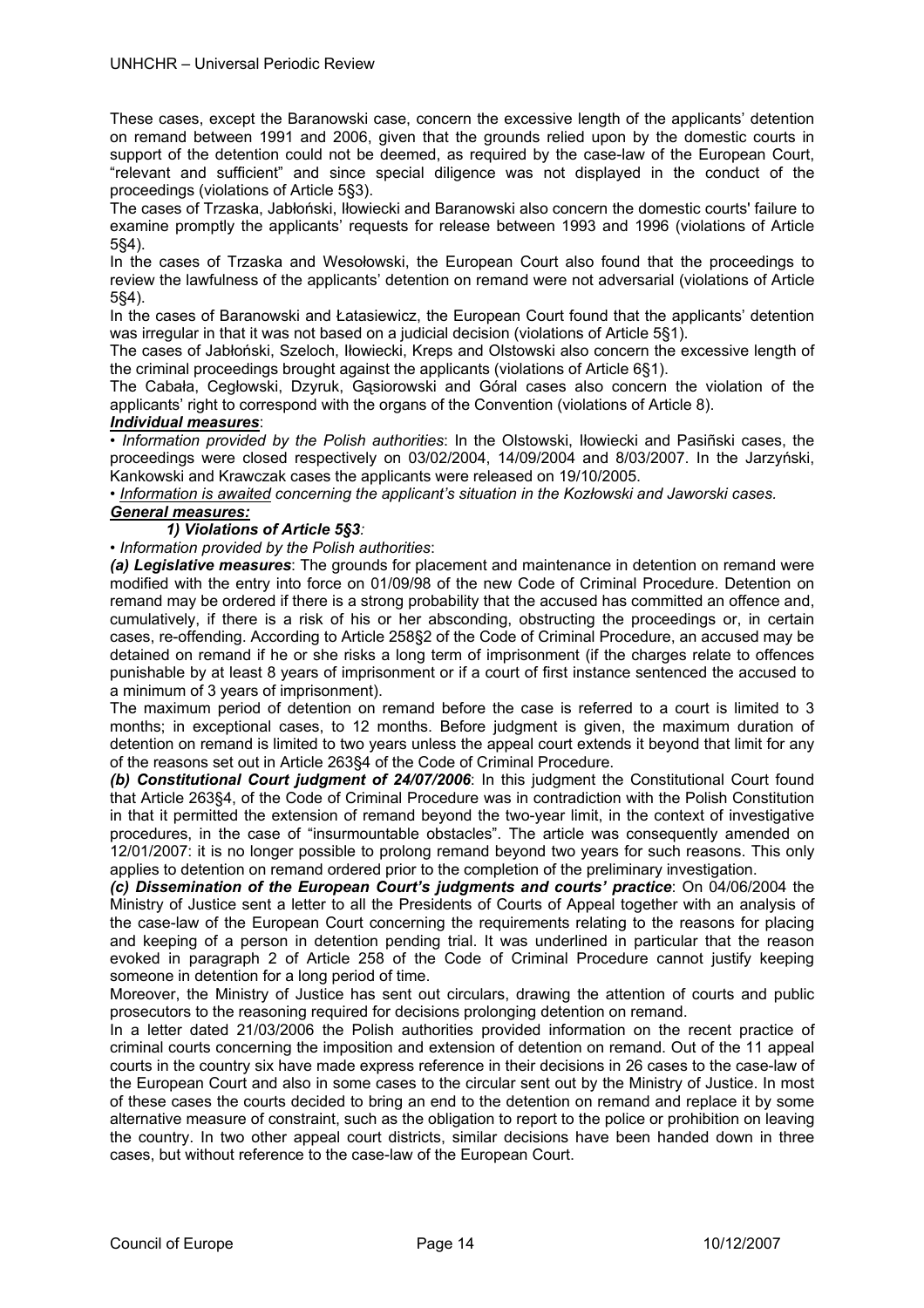The Polish authorities have also provided statistics on the average duration of detention on remand (letters of 10/10/2006 and 10/04/2007).

## • *The Secretariat is assessing these measures.*

## *2) Violation of Article 5§4 (prompt examination of appeals against detention pending trial*:

*• Information provided by the Polish authorities*: Under the terms of Article 252§3 new Code of Criminal Procedure, any appeal against a preventive measure (including placing and keeping someone in detention pending trial) must be examined promptly. Article 254§1 provides that applications requesting lifting or modification of preventive measures must be decided by a prosecutor at the preliminary investigation stage, or by a judge when the criminal proceedings are at the trial stage, within three days.

## *• Assessment: This being the case, no further general measure seems necessary.*

 *3) Violation of Article 5§4 (in respect of the lack of fairness of the procedure to review the lawfulness of the applicant's detention on remand)*: The Trzaska case presents similarities to that of Niedbała (judgment of 04/07/2000), closed by Resolution ResDH(2002)124, following a legislative reform of criminal procedures which took effect from 01/09/1998.

## *• Assessment: no further general measure seems necessary.*

 *4) Violation of Article 5§1 in the* Baranowski and Łatasiewicz cases: in the Baranowski case the European Court found that the domestic practice of keeping someone in detention on the sole basis of a criminal charge was the result of the lack at the material time of any precise rule in national law governing the situation of detainees during judicial proceedings, after expiry of the period of detention fixed by the detention order issued at the investigatory stage. This practice is no longer possible in the light of the provisions of the Code of Criminal Procedure to the effect that any extension of detention must be on the basis of a court decision.

*• Assessment: This being the case, no further general measure seems necessary.*

 *5) Violations of Article 6§1*: The cases present similarities to other cases concerning the length of judicial proceedings before criminal courts (see Kudła , judgment of 26/10/00, Interim Resolution CM/ResDH/(2007)28, 992nd meeting, April 2007, Section 4.2).

 *6) Violation of Article 8*: The Cabała, Cegłowski, Dzyruk, Gąsiorowski and Góral cases also present similarities to that of Klamecki No. 2 (judgment of 3/04/2003, (Section 4.2).

*7) Publication of the judgments of the European Court:* The judgments in the cases of Trzaska, Baranowski, Chodecki, Goral and Iłowiecki were published in the *Bulletin of the Council of Europe Information Centre* and disseminated to the competent authorities.

The Olstowski and Chodecki judgments were also published on the Internet site of the Ministry of Justice, www.ms.gov.pl.

#### The Deputies,

1. adopted Interim Resolution CM/ResDH(2007)75, as it appears in the Volume of Resolutions;

2. recalled that the general measures concerning violations of Articles 5§1 and 5§4 in the Baranowski case have been taken;

3. decided to resume consideration of the Baranowski case at their 1007th meeting (15-17 October 2007) (DH), in the light of a draft final resolution to be prepared by the Secretariat;

4. decided to resume consideration of the other cases at their 1007th meeting (15-17 October 2007) (DH) in the light of information to be provided concerning payment of just satisfaction, if necessary, and at the latest in one year to supervise individual measures, if appropriate, and general measures.

## 997 (June 2007) section 4.2

## **22860/02 Woś, judgment of 08/06/2006, final on 08/09/2006**

The case concerns a violation of the applicants right of access to a court (violation of Article 6.1) in the context of his appeal before the Polish-German Reconciliation Foundation under the "first compensation scheme", set up to compensate victims of nazi persecution.

The "first compensation scheme" was set up under an agreement of 16/10/1991 between Poland and the Federal Republic of Germany. Under the scheme, in November 1991, the Polish government set up the foundation mentioned above, the remit of which was to compensate victims of nazi persecution from funds paid by the government of the Federal Republic of Germany. The "second compensation scheme" was established under joint statement of 17/07/2000 between a number of countries, including Poland, the Federal Republic of Germany, the United States and Israel.

Under the first compensation scheme, in February 1994, the Foundation's Verification Commission (*Komisja Weryfikacyjna*) awarded the applicant compensation for forced labour performed between 1941 and 1945. As that decision did not take account of the fact that he had been deported, the applicant appealed to the Appeal Verification Commission (*Odwalawcza Komisja Werfikacyjna*), which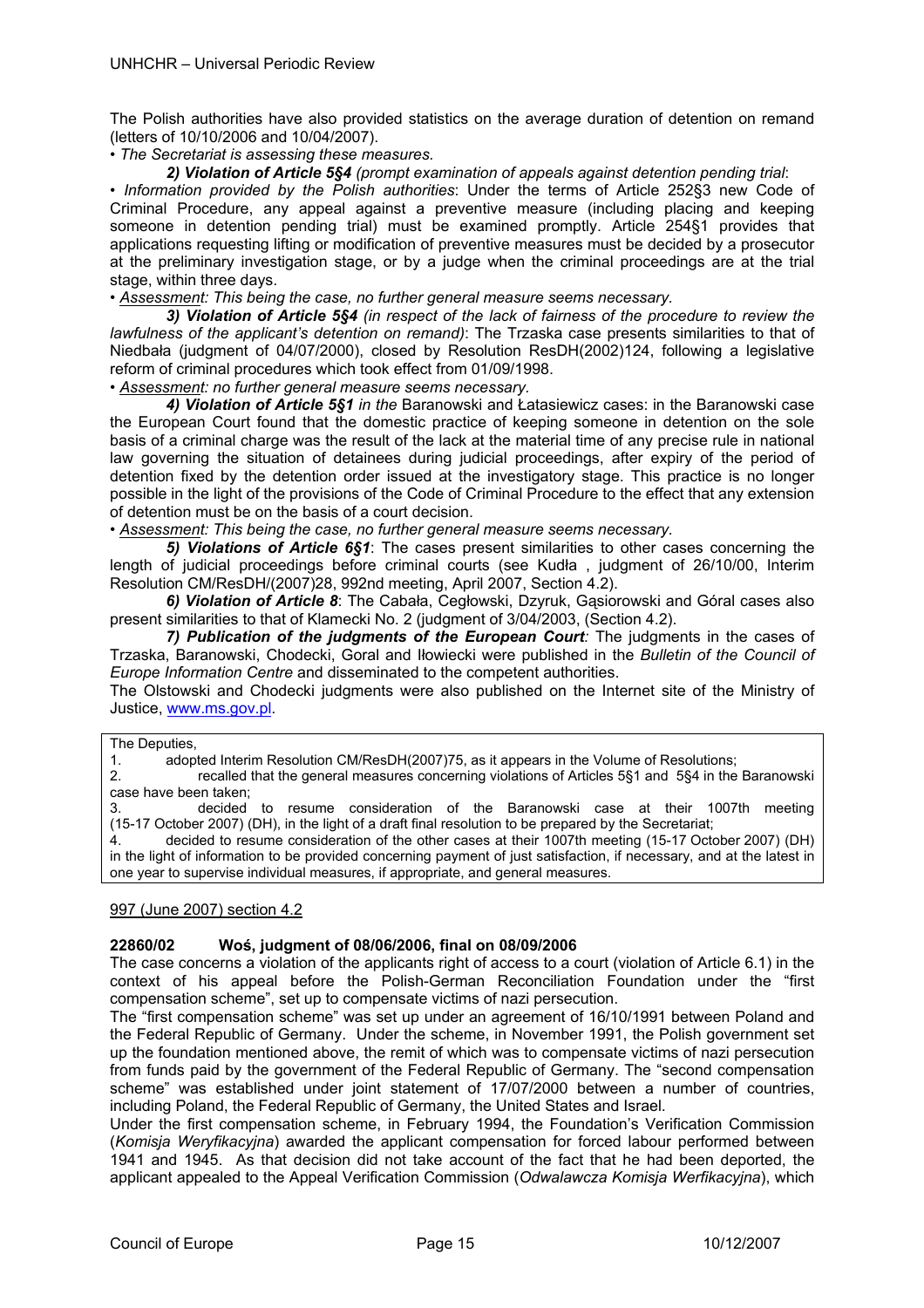dismissed his appeal. In 1999 the Foundation's Management Board (*Zarzad Fundacji*) adopted Resolution 29/99 laying down that compensation was payable only to forced labourers who had been deported, with the exception of persons who had been subjected to forced labour before the age of 16 (in February 1944). Subsequently, in March 2000, the applicant obtained additional compensation, but only in respect of forced labour performed before he had reached that age, the Foundation having taken the view that the deportation criteria were not met in his case. The applicant challenged this decision to no avail before the Appeal Verification Commission and the Supreme Administrative Court. The Supreme Administrative Court ruled that the administrative courts did not have jurisdiction to review such decisions. In addition, under the Supreme Court's case-law, which was that the Foundation was not a public authority and that the right to awards by the Foundation was not a civillaw matter, the national courts were not competent to deal with entitlement claims.

The European Court held that, in the particular circumstances of the case, the Foundation's actions in respect of both compensation schemes engaged the responsibility of the Polish state (regard being had in particular to the manner in which the Foundation's management bodies had been set up) and that the right to apply to the Foundation for compensation for nazi persecution was a civil right for purposes of Article 6.1 of the Convention.

It held that the Foundation's decision-making bodies, the Verification Commission and Appeal Verification Commission, could not be regarded as tribunals for purposes of Article 6.1 in view, in particular, of the fact that their members were appointed and dismissed by the Foundation's Management Board and Supervisory Board respectively. In addition, by ruling out all judicial review of these boards' decisions in individual cases, the domestic courts had left the applicant with no possibility of having them reviewed by a "tribunal".

**Individual measures**: In 2001 the applicant unsuccessfully applied to the Foundation for compensation under the scheme dealing with forced or slave labour (the "second compensation scheme"). He did not appeal to the Appeal Verification Commission and his complaints concerning those proceedings were rejected by the European Court on the ground of non-exhaustion of domestic remedies (admissibility decision of 1/03/2005).

The European Court awarded the applicant just satisfaction in respect of non-material damage.

Although the Polish authorities have provided information about the general measures taken to guarantee access to a court in cases similar to the applicant's (see above), it has not yet been shown that the applicant's claims might be examined by a tribunal for the time being.

*• Information is awaited on the applicant's present circumstances, particularly whether he may have the complaints he made in the proceedings under the first compensation scheme examined by a "tribunal".*

## **General measures**:

*• Information provided by the Polish authorities*:

 *1) Publication and dissemination of the judgment of the European Court*: The judgment has been published on the website of the Ministry of Justice www.ms.gov.pl and in the *Bulletin of the Warsaw Information Office of the Council of Europe (No. 2006/III), with a commentary. It has been* also sent out to the Presidents of courts of appeal.

 *2) Cessation of payments*: On 7/06/2006 the Foundation ceased paying compensation under the first compensation scheme under its Resolution 29/2002, the funds from the German government having been exhausted. The second compensation scheme ceased operation on 30/09/2006, the last payments under this scheme being exceptionally made until 30/12/2006. It is no longer possible to receive payments from either of the compensation schemes.

 *3) Complaints brought under domestic legislation*: The Polish Constitutional Court is currently examining a complaint lodged by a certain Stanisław K., supported by the Polish Ombudsman, according to which certain provisions of the laws governing the competence of administrative courts and their rules of procedure are contrary to Article 45§1 of the Polish Constitution, which guarantees the right of access to a court. These provisions exclude decisions of the Polish-German Reconciliation Foundation from the competence of administrative courts, even though they are in general empowered to control the acts of administrative authorities. The Constitutional Court will soon deliver a decision on the admissibility of this complaint.

Secondly, the Polish Ombudsman has referred a question on points of law (*zapytanie prawne*) to the Supreme Court as to whether final decisions of the authorities of the Polish-German Reconciliation Foundation concerning financial assistance may be subject to judicial review by ordinary courts. In this respect the Ombudsman invoked the judgment of European Court delivered in this case and the Recommendation Rec(2000)2 of the Committee of Ministers to member states on the re-examination or reopening of certain cases at domestic level following judgments of the European Court of Human Rights.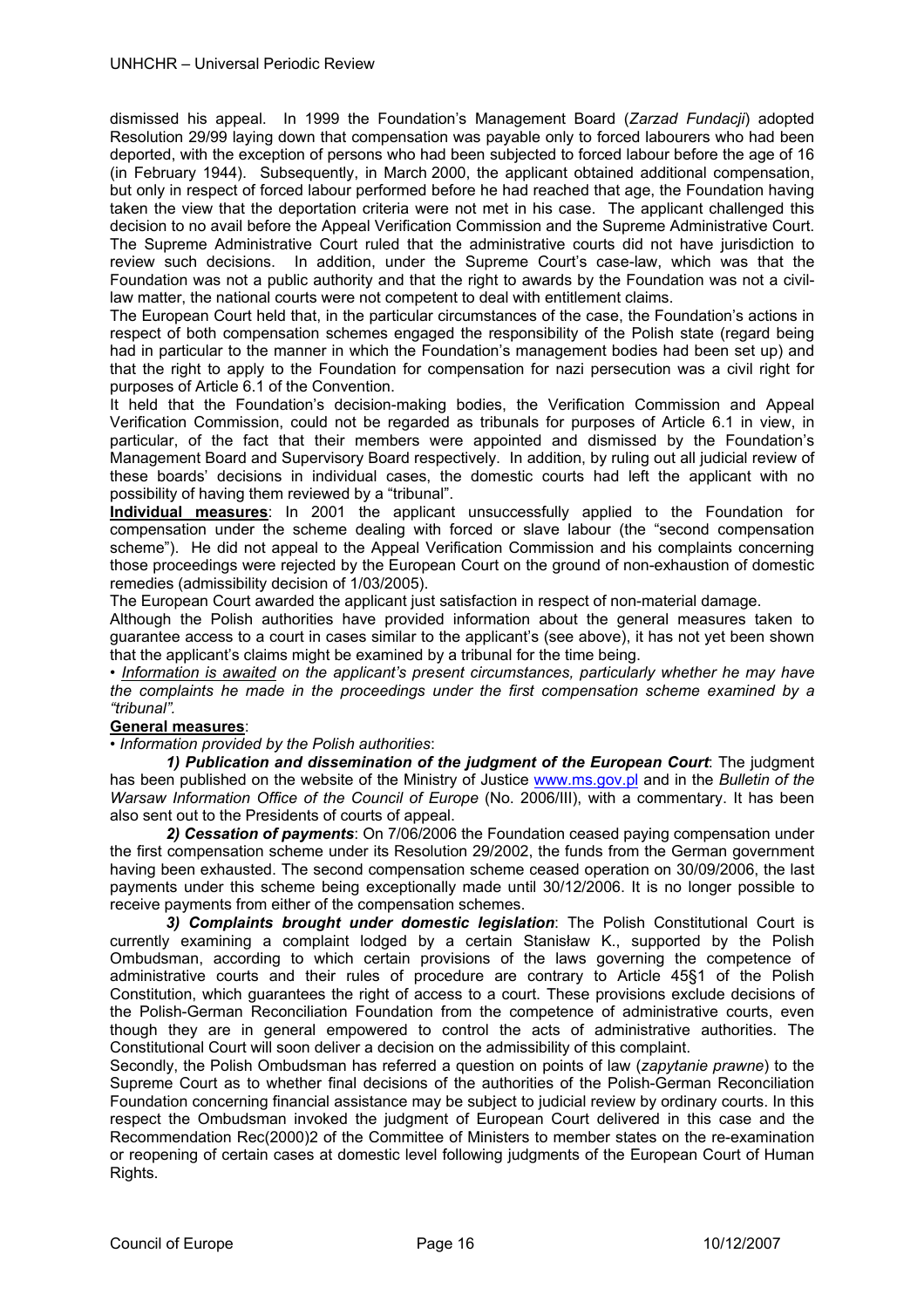Thirdly, on 12/02/2007 the public prosecutor brought a civil action before the Warsaw Regional Court on behalf of Ms. Walentyna B., contesting a refusal to award financial compensation under the second compensation scheme. These proceedings were instituted on the basis of the provisions of Code of Civil Procedure allowing the public prosecutor to bring action where it is necessary for the protection of the rule of law, citizens' rights and social interest.

*Information is awaited on the follow-up to these actions brought under of domestic law.* 

The Deputies decided to resume consideration of this item at the latest at the 1013th (3-5 December 2007) (DH), in the light of further information to be provided on individual measures, namely the applicant's current situation, as well as general measures.

## 1007 (October 2007) section 5.3

## **41187/02 Szwagrun-Baurycza, judgment of 24/10/2006, final on 24/01/2007**

This case concerns the denial of effective access to court (violation of Article 6§1).

In 1975 the applicant's parents brought civil proceedings in order to obtain a declaration that they had acquired ownership of a plot of land by prescription. The proceedings were stayed in 1976 on the grounds that the applicant's parents had failed to provide the addresses of all the persons potentially concerned, of whom there were 38. This number subsequently increased to about 50 owing to the appearance of these persons' successors. The applicant inherited her parents' estate in 1977. Being unable to identify these persons, she requested the court to publish a press notice summoning them. In September 1993, the Ostrów Wielkopolski District Court ordered the publication of the press notice and decided to appoint a court officer *(curator absenti)* to represent persons whose addresses were unknown. In spite of this, in 1997, the court again repeatedly instructed the applicant to indicate the addresses of the persons potentially affected by the proceedings. As she was unable to do so, the proceedings were stayed on consecutive occasions in 1999 and 2000, and finally discontinued in 2005.

The European Court found that as a result of the domestic courts' persistent refusal to resume the proceedings, the applicant had been deprived of effective access to court. It noted that the domestic courts had given no decision on the merits although the proceedings had lasted more than 30 years. Despite the fact that the applicant had requested the courts' assistance in order to be able to indicate the addresses of persons potentially affected by the proceedings, the courts had insisted that she do it herself.

**Individual measures**: The European Court awarded the applicant just satisfaction for the moral damage suffered.

The last court decision on the stay of the proceedings became final following a decision of 21/09/2005 rejecting the applicant's appeal on procedural grounds. The applicant had failed to comply with an order to pay a court fee (PLN 160, approximately 40 euros) and to submit 26 copies of her appeal.

• Information provided by the Polish authorities (letter of 18/05/2007): The applicant may still resume the domestic proceedings by lodging a new request for the acquisition of ownership by prescription, as her case has not been decided on the merits yet and does not have the effect of *res iudicata.* She should however take steps to identify the persons potentially concerned by the proceedings. On the grounds of the 1974 Act on Registration and Identity Cards she may submit to the relevant municipal authorities a request for the disclosure of the addresses of certain persons. If that has been uneffective, the competent court will have to take necessary steps, including publishing a press notice. *• Assessment: in these circumstances, no further individual measure appears necessary.* 

**General measures**: The European Court noted that the statutory requirement to establish the identities and addresses of persons potentially affected by the outcome of a civil case was not *per se*  contrary to the Convention. In the instant case, however, the violation of Article 6§1 arose from the poor application of these provisions by the domestic courts, which, in particular, did not make proper use of the publication of a press notice or the appointment of a *curator absenti.* 

Given the direct effect of the Convention in Poland, publishing the European Court's judgment on the website of the Ministry of Justice and widely circulating it to the civil courts, together with a circular, are sufficient to prevent further similar violations.

• *Information is awaited on this point.* 

The Deputies decided to resume consideration of this item at the latest at their 1028th meeting (3-5 June 2008) (DH), in the light of information to be provided on general measures, namely the publication and dissemination of the European Court's judgment.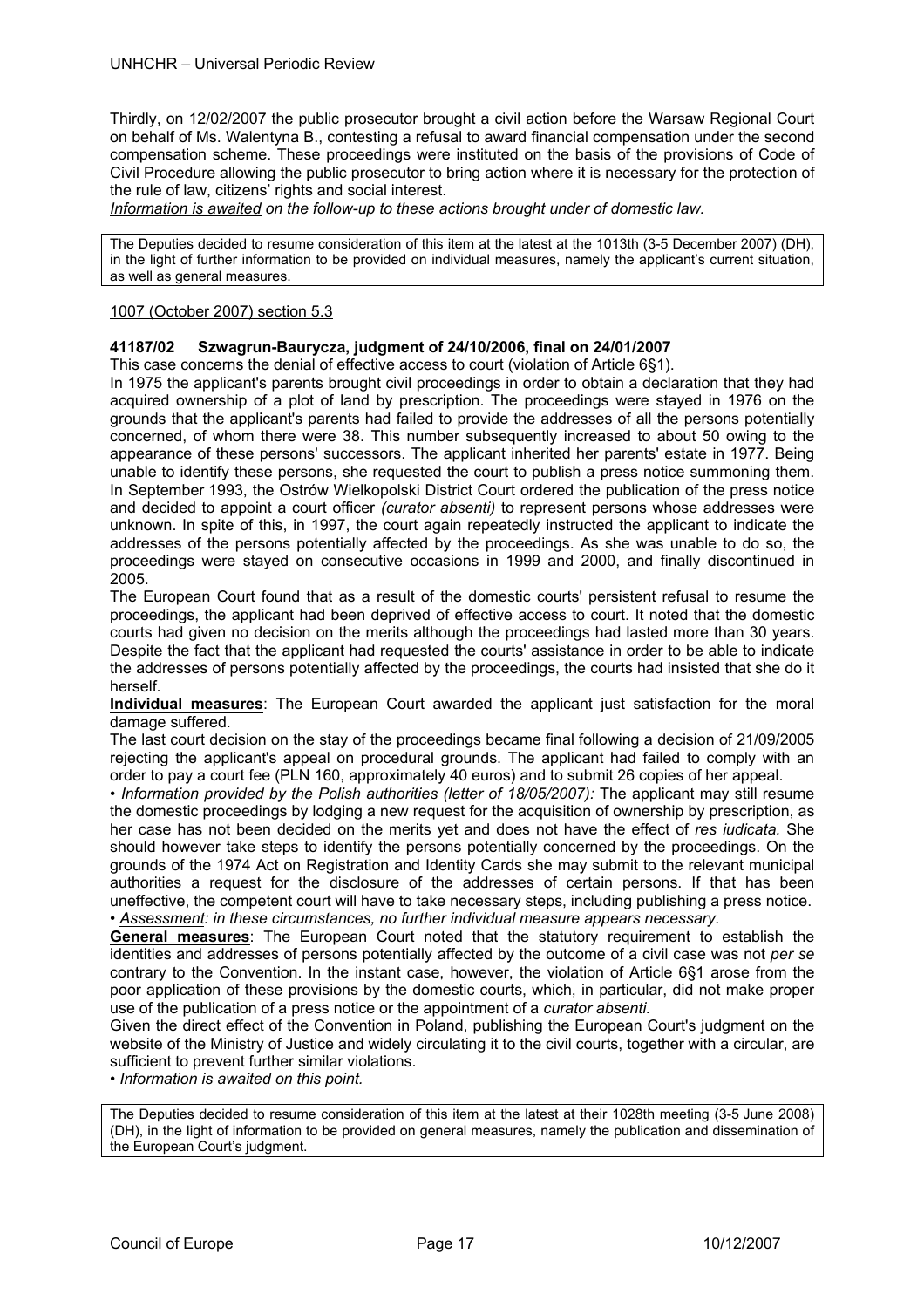1007 (October 2007) section 2

# **8932/05 Siałkowska, judgment of 22/03/2007, final on 09/07/2007**

**59519/00 Staroszczyk, judgment of 22/03/2007, final on 09/07/2007** 

These cases concern violations of the applicants' right of access to a court due to the refusal of their lawyers appointed ex officio to assist them in filing and lodging a appeals on points of law, thus effectively depriving them of access to the Supreme Court (violations of Article 6§1).

In the Siałkowska case, in December 2004 the applicant's lawyer met her three days before the expiry of the time-limit for appeal and then wrote explaining that in his opinion such an appeal did not offer reasonable prospects. In the Staroszczyk case the lawyer was unreachable for almost seven months after the appellate court's judgment had been delivered. Eventually, in January 2000, he informed the applicants that there were no grounds for filing a cassation appeal.

The European Court emphasised the importance of an effective, functioning legal profession to provide a fair administration of justice. However, when examining the circumstances of these cases, it had regard to the specific features of the Polish legal aid system and observed that the refusal of legal aid by a lawyer should meet certain conditions. In this respect the applicable regulations laid down no time-limit for lawyers to inform clients of their intention not to submit an appeal, nor did they oblige lawyers to prepare legal opinions on the prospects of appeals.

Consequently, in the first case the short time left for the applicant to prepare an appeal on point of law deprived her of a realistic opportunity of having the case brought before the Court of cassation. In the second case the absence of a refusal in written form left the applicants without the information they needed concerning their legal situation and the chances of having their appeal accepted by the Supreme Court. **Individual measures**: In both cases the European Court awarded the applicants just satisfaction in respect of non-pecuniary damage. In the first case the domestic proceedings concerned the applicant's claim for a widow's pension from the social insurance authority. It was dismissed by a final judgment of the Wrocław Court of Appeal of 02/09/2004. In the second case, the applicants brought an action against the State Treasury concerning the allocation of a plot in the context of expropriation proceedings. Their claims were dismissed on 25/05/21999 by a final judgment of the Warsaw Regional Court.

• *Information is awaited on the applicants' situation so as to assess whether individual measures are necessary.* 

**General measures**: Both violations resulted from deficiencies in the Polish legal aid system.

In this respect the European Court noted, among others things, that in its judgment of 31/03/2005 the Polish Constitutional Court had observed that the applicable law at the material time on the admissibility conditions for appeals on points of law had given rise to serious interpretational difficulties and discrepancies in the case-law of Polish courts (§§ 50 and 135 of the Staroszczyk judgment).

• *Information is awaited on measures envisaged or already taken to prevent new, similar violations. In any event, publication of the European Court's judgment and its dissemination to competent courts and the Bar would be useful, at least as a provisional measure.* 

The Deputies decided to resume consideration of these items:

1. at their 1013th meeting (3-5 December 2007) (DH), in the light of information to be provided concerning the payment of just satisfaction, if necessary;

2. at the latest at their 1020th meeting (4-6 March 2008) (DH), in the light of information to be provided concerning individual and general measures, in particular the dissemination and publication of the Court's judgments to the authorities concerned.

## 1007 (October 2007) section 4.2

**42049/98 Związek Nauczycielstwa Polskiego, judgment of 21/10/2004, final on 02/02/2005** 

This case concerns the violation of the right of access to court (violation of Article 6§1). In 1964, the applicant, a Polish association, was given an expropriated property. On the basis of the provisions of the Law of 1989 on Relations between the State and the Catholic Church in Poland, the Warsaw Property Commission ordered the applicant to return the property to its former owner, a religious association, in return for a sum in compensation which did not cover all the outlays for the maintenance and renovation incurred by the applicant during 25 years of use of the property. The Property Commission declared itself incompetent to examine the claims of the applicant association, so the applicant filed an action against the State Treasury claiming the outstanding expenses. Following an interpretation of the law given by the Polish Supreme Court, this action was dismissed by a final judgment of the Rzeszów Court of Appeal of 05/12/1996 on the grounds that the 1989 law had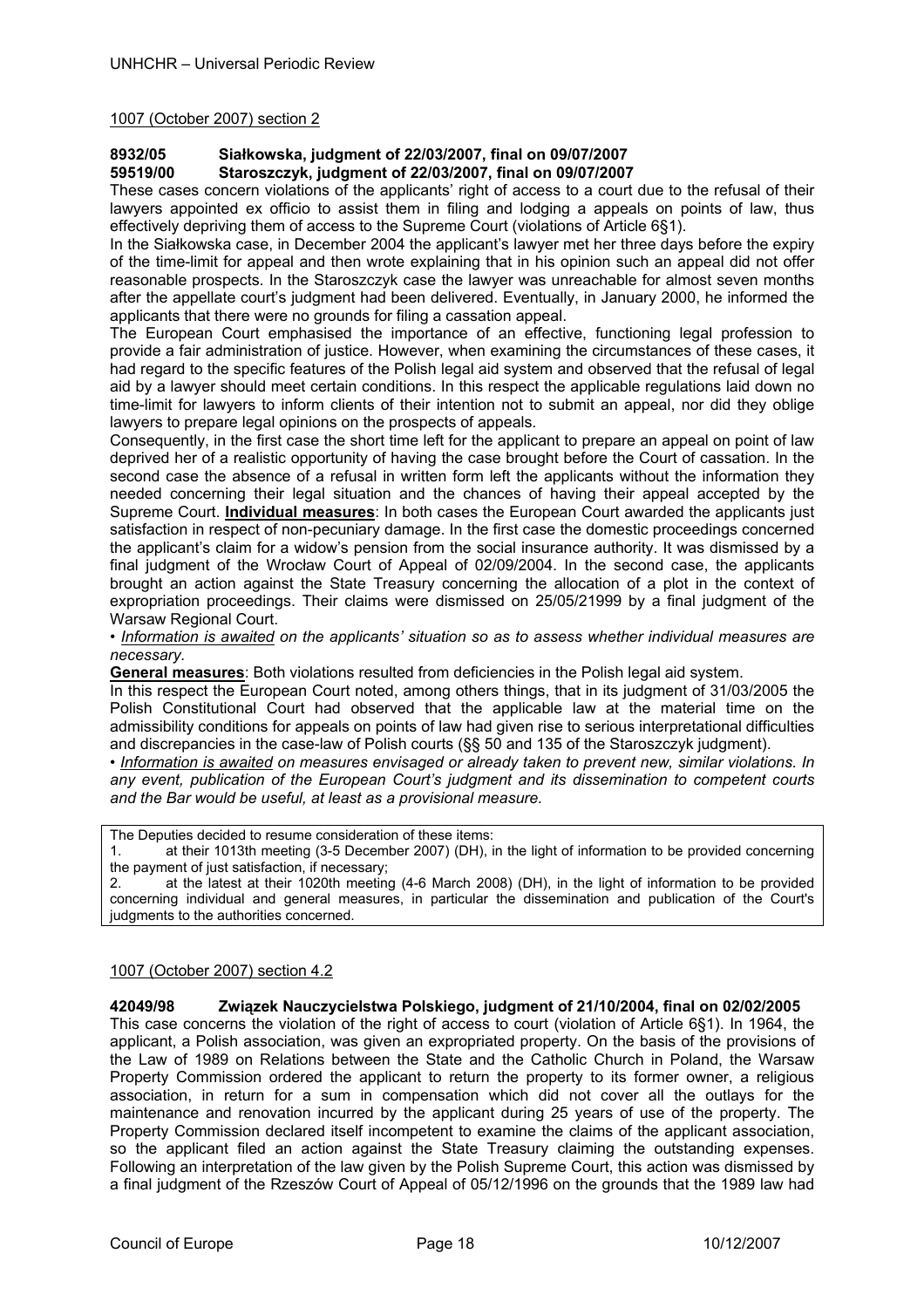established a mechanism for resolving disputes through the Commission, excluding any judicial competence as a matter of principle, particularly as the State Treasury was no longer the owner of the property. The Supreme Court thus excluded any possibility for the applicant to bring an action before a court in this case, either against the State Treasury or the religious association.

The European Court concluded that restricting access to a court was disproportionate, particularly considering what was at stake for the applicant.

## **Individual measures**:

• *Information provided by the Polish authorities*: The applicant association might still bring an action against the religious association which is the current owner of the property under Article 226 of the Civil Code. According to this provision, the holder of a property may ask the owner to reimburse maintenance costs after the property has been returned.

According to the Polish authorities, despite the judicial decisions already delivered, this appeal was still available. First of all, the judgment of the Rzeszów Court of Appeal of 05/12/1996 did not concern the merits of the case and secondly, according to Article 390§2 of the Code of Civil Procedure, a resolution on a legal question by the Supreme Court is binding only on the parties to the case (the action against the State Treasury in this case). The Polish courts had committed an error in dismissing the applicant's action. This mistake was linked to that of the Warsaw Property Commission, which had wrongly ordered the Public Treasury to reimburse the maintenance and renovation costs to the applicant.

It should be noted that on the basis of Article 229 of the Civil Code, the claims of previous owners of the property concerning maintenance costs are barred one year after the return of the property to its owner. Following the Property Commission's decision, the applicant returned the property to the religious association on 10/11/92 and 31/03/93. Therefore its claims have already been barred.

However, the government underlines that the barring by limitation does not have to be taken into consideration *ex officio* by the judge and that in this case it could be invoked by the defendant, i.e. the current owner of the property. If that was the case, the judge could still reject this exception as incompatible with the principle of "common life in society", as set out in Article 5 of the Civil Code.

*• Information provided by the applicant association (letter of 25/06/2007)*: According to the applicant association, a re-examination of its claims should be allowed following the European Court's judgment. After the judgment was delivered, the applicant association lodged a motion to reopen the domestic proceedings on the basis of Articles 399 and 401 of the Code of Civil Procedure. On 15/04/2005 the Supreme Court declared this motion inadmissible, not being provided by law (see also the case of Podbielski and PPU Polpure, judgment of 26/07/2005, final on 30/11/2005; Section 4.1).

The applicant association subsequently lodged an action against the State Treasury for payment of compensation for remaining expenses. These proceedings are pending (information also confirmed by the authorities).

According to the applicant association, an action against the current owner of the property would be unsuccessful because the matter is time-barred. It is rather improbable that the judge would reject this objection, on the basis of Article 5 of the Civil Code, which is accepted in practice mainly in labour law cases.

• Information is awaited on the state and scope of the proceedings instituted by the applicant *association against the State Treasury.* 

*• Bilateral contacts are under way in order to assess the necessity of taking individual measures.* **General measures** 

• *Measures taken:* The judgment of the European Court was published on the website of the Ministry of Justice www.ms.gov.pl and sent out to the judges of the Civil Chamber of the Supreme Court. *Information is awaited on the dissemination of the judgment to civil courts.* 

The Deputies decided to resume consideration of this item at their 1020th meeting (4-6 March 2008) (DH), in the light of the outcome of bilateral contacts on individual measures as well as further information to be provided concerning the situation of the applicant and general measures, namely the dissemination of the European Court's judgment.

## 1007 (October 2007) section 2

## **63131/00 Gębura, judgment of 06/03/2007, final on 06/06/2007**

The case concerns the unlawfulness of the applicant's continued detention after a final decision ordering his conditional release in April 2000 (violation of Article 5§1).

The European Court found that the delay of more than 48 hours in implementing the decision of the Cracow Court of Appeal to release the applicant conditionally, was not justified.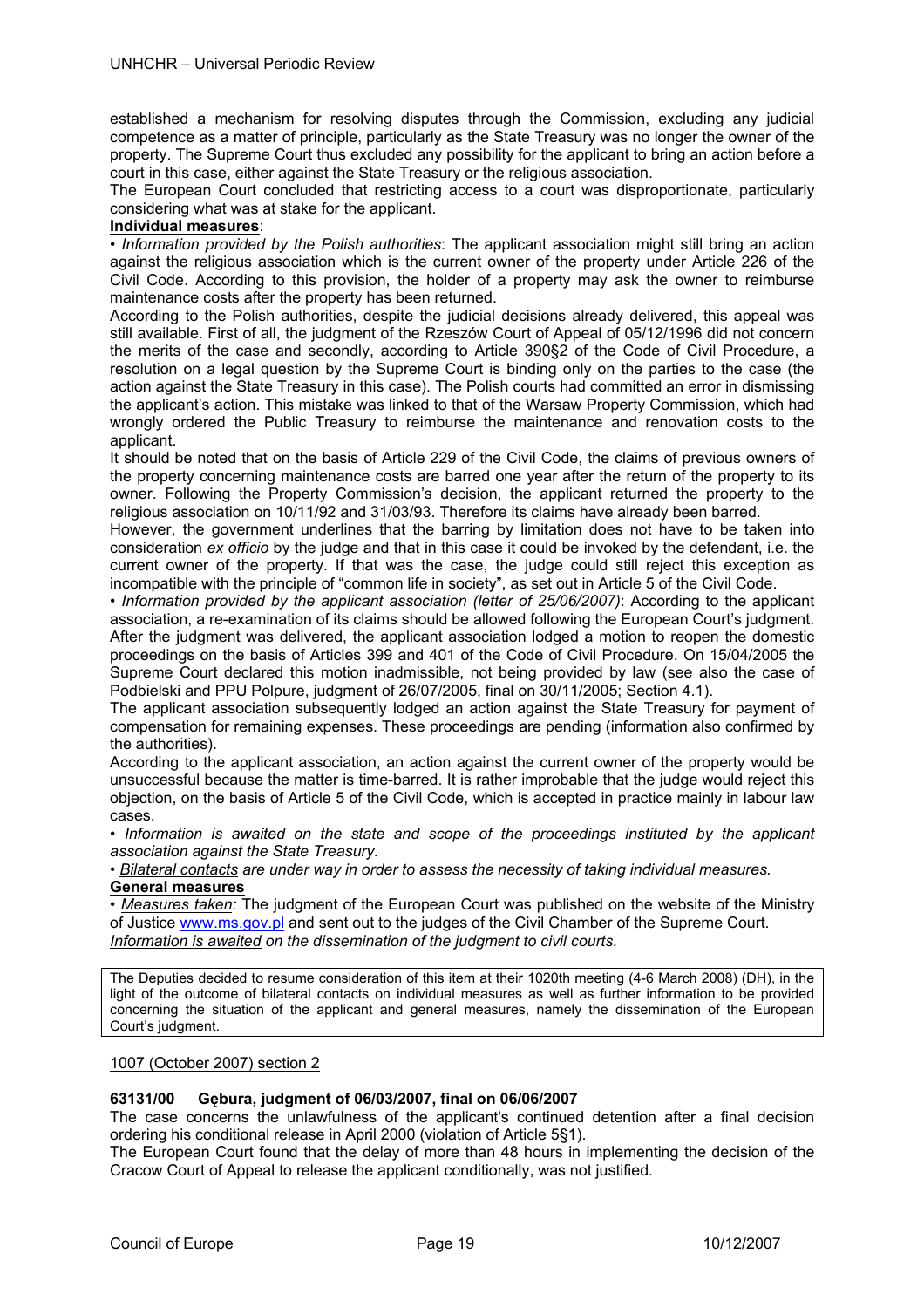**Individual measures**: None. The applicant was released on 14/04/2000. The European Court has awarded him just satisfaction in respect of the non-pecuniary damage sustained.

**General measures**: The European Court noted that the administrative formalities related to the applicant's release could and should have been carried out more swiftly. It also recalled that the right to liberty imposes on the authorities a duty to do away with organisational shortcomings attributable to the state, which may occasion unjustified deprivation of liberty (§ 35).

Given the direct effect of the Convention in Poland and the isolated character of his case, the publication of the European Court's judgment on the internet site of the Ministry of Justice and its dissemination, together with a circular, to competent criminal courts and prison authorities seem sufficient to prevent new, similar violations.

• *Information is thus awaited in this respect.* 

The Deputies decided to resume consideration of these items:

1. at their 1013th meeting (3-5 December 2007) (DH), in the light of information to be provided concerning the payment of just satisfaction, if necessary;

2. at the latest at their 1028th meeting (3 5 June 2008) (DH), in the light of information to be provided concerning general measures, namely the dissemination and publication of the Court's judgment to the authorities concerned.

## 997 (June 2007) section 4.1

## **34049/96 Zwierzyński, judgment of 19/06/2001, final on 19/09/2001 and of 02/07/2002, final on 06/11/2002 (Article 41)<sup>3</sup>**

The case concerns the excessive length of certain civil proceedings lodged by the State Treasury in 1992 and aiming at acquisition through adverse possession of title to some property illegally expropriated in 1952, at which time the registered owner of the building was the applicant's father. When the European Court delivered its judgment, the case was still pending before the Lomza district Court and had already lasted, within the meaning of the Convention, 8 years and 1 month (violation of Article 6§1).

The European Court also found an infringement of the applicant's right to the peaceful enjoyment of his possessions in particular due to the fact that the state organs continued to occupy the building at issue in spite of an administrative decision retrospectively restoring the title to the property to the applicant's father, and brought directly or implicitly court proceedings, without any reason of "public interest", which have resulted in the postponement of the restitution of the property (violation of Article 1 of Protocol No. 1).

**Individual measures**: The proceedings for acquisition through adverse possession of title of the building at issue, at the origin of the violation of Article 6§1, ended on 21/09/2001, when the Lomza district Court dismissed the Treasury's action.

Under Article 41 of the Convention*,* the European Court decided that the respondent state had to restore the property to the applicant within three months from the date at which the judgment became final. Failing such restitution, the state had to pay the applicant, within the same time-limit, a sum of money corresponding to the value of the building (60 500 euros). Moreover, the state had to pay, within the same time-limit, 100 000 euros for the pecuniary damage caused by the disuse of the property. The time-limit expired on 06/02/2003.

In 2002, the Polish delegation informed the Committee that the government had taken steps to return the building at issue to the applicant, who refused it however, preferring to be paid the pecuniary damage afforded by the Court. A notarised deed has been drawn up to this effect.

Moreover, the Polish government twice requested the revision of the European Court's judgments (on the merits and on Article 41), due to the fact that proceedings had been lodged before the national courts by third persons to contest the property right of the applicant's father to the building at issue at the time of the expropriation. The government's requests for revision were rejected by the European Court on 22/01/2003 and 24/06/2003.

A final judgment had been rendered by the domestic courts in November 2003, ruling that the property at issue had not constituted a part of the succession after the applicant's parents. Deducing from this that the applicant cannot be considered as the owner of the property, the delegation concluded that he is not entitled to the restitution of the property or to compensation and asked the Committee of Ministers to postpone the examination of the case until the outcome of the new revision procedure that the authorities envisaged to open.

l

 $3$  This case also appears in Section 3.b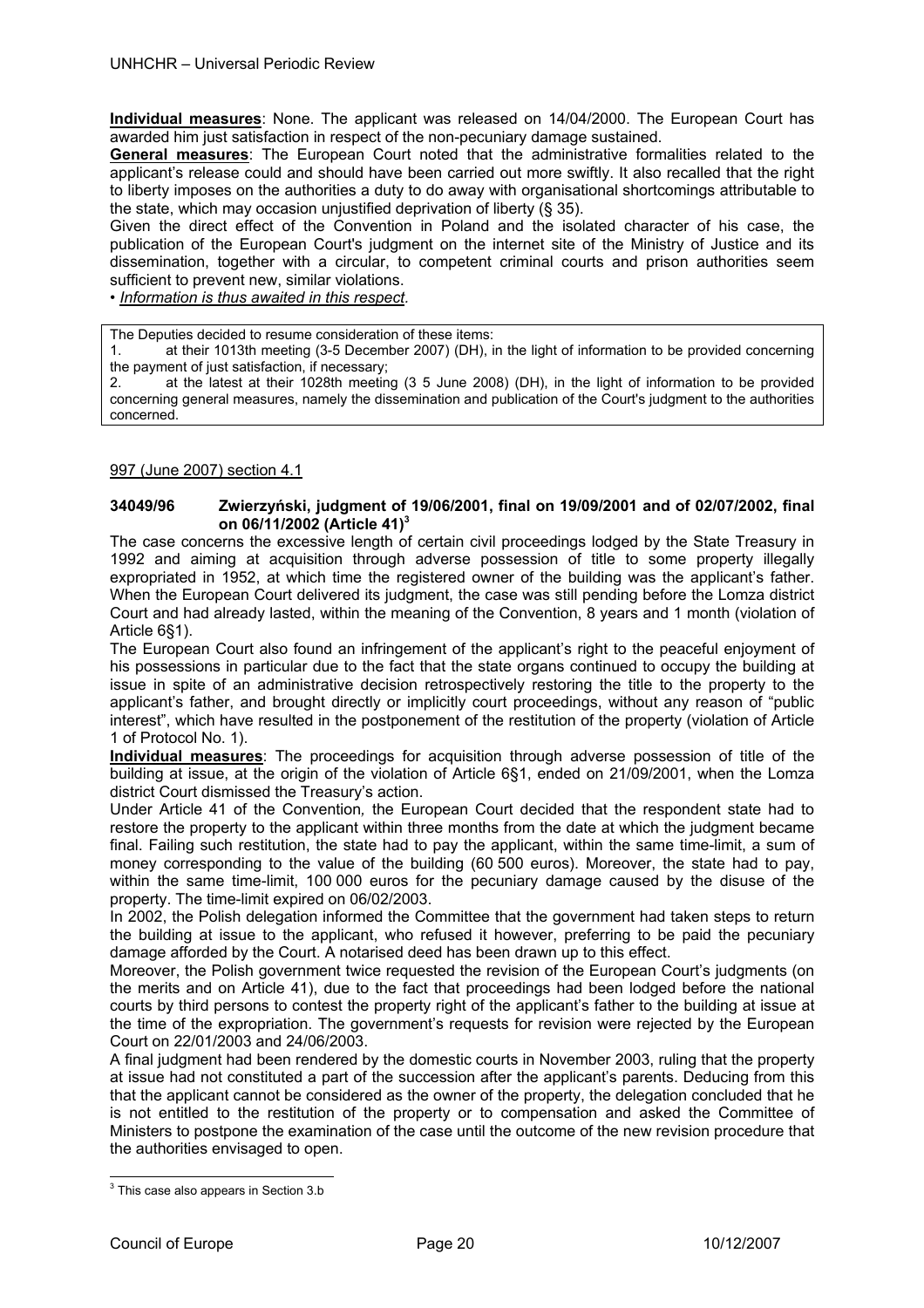A third request for revision, submitted to the European Court on this ground on 19/01/2004, was rejected on 28/01/2005. On 22/04/2005, the Polish government submitted to the European Court additional observations for the reconsideration of this revision request.

The Polish authorities have also asked the Committee of Ministers to adjourn the discussion of the case until the European Court's position will be clearly and comprehensively reconsidered.

• *Latest developments*: the government's request of 22/04/2005 was rejected by the European Court by a final judgment of 06/03/2007. The Court recalled that the modalities of restoring the property in question and payment of the amounts awarded in the judgment under Article 41 (of 02/07/2002) are exclusively within the competence of the Ministers' Deputies (§22 of the judgment of 06/03/2007). **General measures**:

 *1) Violation of Article 6§1:* the case presents similarities to the other cases relating to the excessive length of civil proceedings (including Podbielski, Section 4.2 at the 992nd meeting, April 2007).

 *2) Violation of Article 1 of Protocol No. 1*: The judgment of the European Court was communicated to the Ministry of Justice for dissemination to courts, and to the Ministry of Internal Affairs for dissemination, in particular to the police. It has also been distributed to judges and prosecutors.

Moreover, the judgment was published in the Bulletin of the Council of Europe Information Office in Warsaw, as well as on its Internet website.

#### The Deputies,

1. took note of the Court's judgment of 6 March 2007, by which it rejected the fourth request of the Polish Government for revision of the judgment on the merits, as well as that on the application of Article 41;

2. took note also of the Polish authorities' intention to request the referral of the judgment of 6 March 2007 to the Grand Chamber, as well as of their request addressed to the Committee of Ministers to postpone for the last time the examination of this case, awaiting the decision of the panel of five judges,

3. agreed to resume consideration of this case at the latest at their 1013th meeting (3-5 December 2007) (DH) in the light of the decision of the Grand Chamber, with a view to continuing the normal examination of the execution of this case.

## 997 (June 2007) section 5.3

## **38797/03 Ambruszkiewicz, arrêt du 04/05/2006, définitif le 23/10/2006**

This case concerns the irregularity of the applicant's detention on remand (violation of Article 5§1). In 2002, the applicant was suspected of having made false accusations against certain police officers and local magistrates. At a hearing before the District Court of Szczecinek in May 2003, the judge remanded him in custody for three months for having obstructed the proceedings and for failing to appear following an interruption of the hearing.

The European Court concluded that the authorities advanced no essential argument (i.e. the complexity of the case or the seriousness of the sentence the applicant would face if convicted) allowing it to be supposed that the applicant might actually obstruct the proceedings. In addition, the authorities had not considered the use of alternative means of constraint (having the police return the applicant to court, liberation on bail, police supervision). The Court thus concluded that the detention, although provided by law, was arbitrary.

**Individual measures**: The applicant was freed on 23/07/2003. The European court awarded him just satisfaction in respect of the non-pecuniary damage sustained.

• *Assessment: this being the case, no further individual measure seems necessary.* 

**General measures**: Given the direct effect of the convention in Poland, the publication of the European Court's judgment on the internet site of the Ministry of Justice and its diffusion, together with a circular, to criminal courts seem sufficient to prevent new, similar violations.

• *Information is thus awaited in this respect.* 

The Deputies decided to resume consideration of this item at the latest at their 1013th meeting (3-5 December 2007) (DH), in the light of information to be provided concerning general measures, namely publication and dissemination of the European Court's judgment.

## 997 (June 2007) section 4.2

## **54723/00 Brudnicka and others, judgment of 03/03/2005, final on 03/06/2005**

This case concerns the lack of independence and impartiality of the Maritime Disputes Appeals Chamber in proceedings brought in 1993 to determine the cause of a shipwreck in which relatives of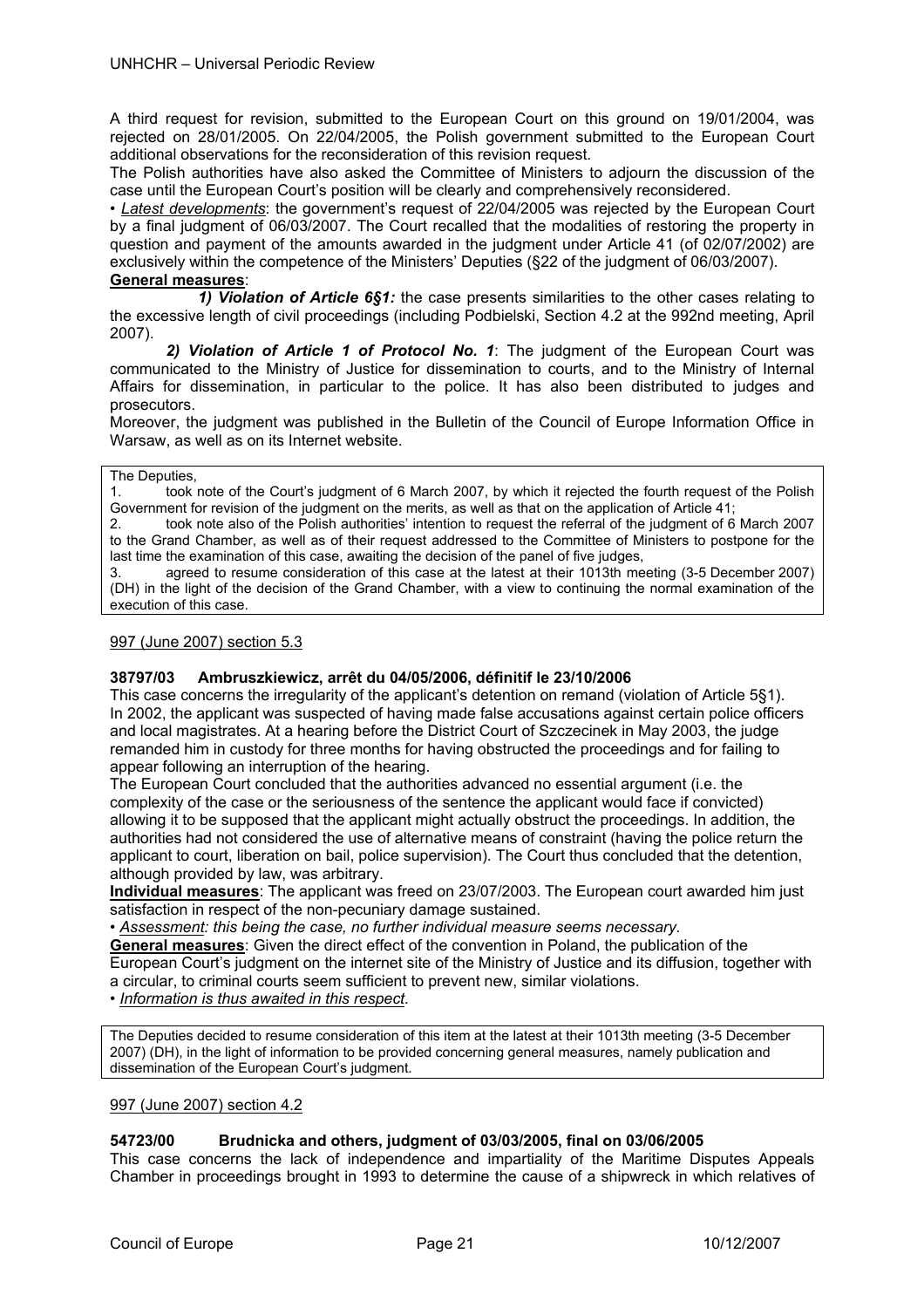the applicants had died (violation of Article 6§1). These proceedings resulted on 26/01/99 in a final decision by the Gdańsk Maritime Disputes Appeals Chamber, attributing responsibility to the crew on account its failure to exercise due diligence in that there was no coordination in the conduct of operations.

The European Court found that Polish law provided in principle no form of judicial review of the decisions delivered by maritime disputes chambers and that, as the presidents and vice-presidents of these chambers were appointed and removed from office by the Minister of Justice with the agreement of the Minister for Maritime Affairs, the relationship between them and the ministers was one of hierarchical subordination. It his concluded that a maritime disputes chamber as constituted under Polish law could not be regarded as an impartial court capable of ensuring compliance with the principles of fairness set out in Article 6 of the Convention.

## **Individual measures**:

• *Information provided by the Polish authorities*: The applicants may bring actions in compensation for pecuniary and non-pecuniary damages before the ordinary courts on the basis of Articles 415 *et seq.*  of the Civil Code. Lodging such application will oblige the judge to examine the question of the crew members' liability. Accordingly, seven cases arising out of this shipwreck, brought by the families of the crew members, are currently pending before the Szczecin Regional Court.

• *Information is awaited concerning the state of these proceedings.* 

**General measures:** In its judgment, the European Court noted that Polish legislation on maritime disputes chambers has been amended recently, but the new legislation did not provide a right of appeal on points of law against a decision given by a maritime disputes appeal chamber, nor does it alter the procedure for appointing or removing from office the president and vice president of maritime disputes chambers.

• *Information provided by the Polish authorities*:

Legislative modifications are envisaged. According to the Ministry of Transport and Construction, they cannot be adopted until new European Union legislation concerning maritime transport accident investigations has been adopted. These modifications will guarantee Presidents and Vice-Presidents the same security of tenure as that enjoyed by ordinary judges and will introduce the possibility of judicial review (new proceedings or a normal appeal) of all Maritime Chamber decisions. The Ministry of Transport and Construction is currently holding consultations on these matters with the principal actors and experts.

The legislative work entails the adoption of a new law on maritime courts and the amendment of the Sea Code, the Maritime Safety Law and the Law on Ordinary Courts. The new legislation should be adopted before the end of July 2007.

• *Information is expected on the development of these reforms.* 

The Deputies decided to resume consideration of this item at the latest at their 1013th meeting (3-5 December 2007) (DH), in the light of information to be provided concerning individual and general measures, in particular progress achieved with the announced legislative reform.

## 997 (June 2007) section 5.3

## **43425/98 Skałka, arrêt du 27/05/03, définitif le 27/08/03, rectifié le 16/09/03**

The case concerns the criminal conviction (in 1995) of the applicant to 8 months' imprisonment for "insulting a state authority", an offence defined under Article 237 of the 1969 Criminal Code which was in force at the material time. The European Court found this sanction to be disproportionate with the offence committed by the applicant who, while serving a prison sentence, wrote an insulting letter to the Penitentiary Division of the Regional Court – a letter which was not made public and in which the applicant expressed his anger and frustration, yet made no concrete complaints (violation of Article 10).

## **Individual measures**:

• *Information provided by the Polish authorities*: Under Article 540§3 of the Code of Criminal Procedure, the applicant may request the reopening of the criminal proceedings brought against him, by invoking the violation of the Convention found by the European Court.

• *Evaluation*: *no other individual measure appears necessary.* 

# **General measures:**

• *Measures taken:* 

The judgment of the European Court has been published on the internet site of the Ministry of Justice www.ms.gov.pl.

• *Information is awaited on its dissemination to criminal courts.*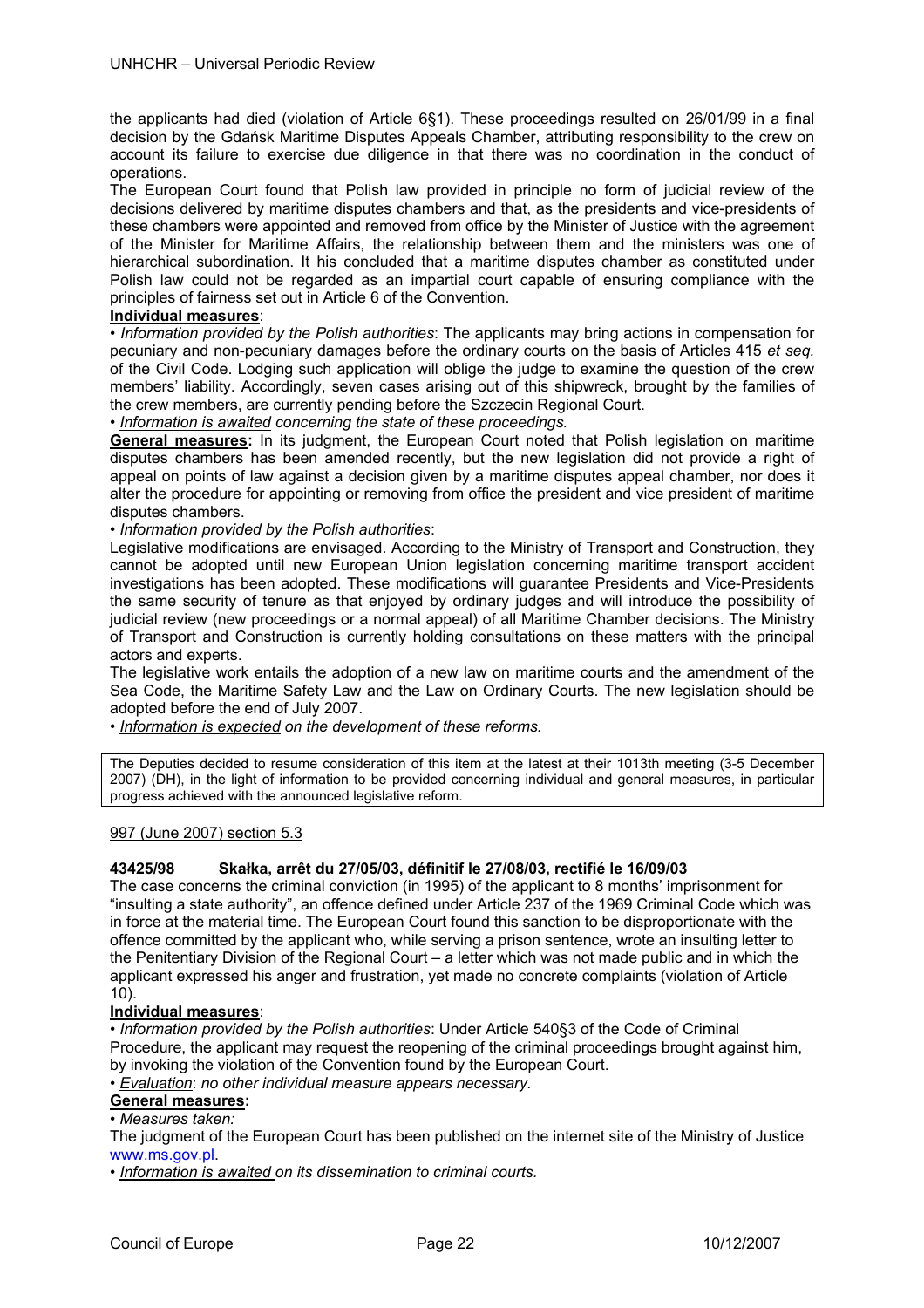The Deputies decided to resume consideration of this item at the latest at their 1013th meeting (3-5 December 2007) (DH), in the light of information to be provided concerning general measures, namely the dissemination of the European Court's judgment.

## 997 (June 2007) section 5.3

#### **43797/98 Malisiewicz-Gąsior, arrêt du 06/04/2006, définitif le 06/07/2006**

The case concerns a violation of the applicant's freedom of expression (violation of Article 10). In June 1992, Andrzej Kern, at the time Deputy Speaker of the Diet, laid a complaint before the public prosecutor against the applicant, whom he suspected of having kidnapped his daughter. The applicant was placed in custody – for some days in a "psychiatric" cell – and her apartment was searched by the police. In September 1992 the prosecutor abandoned the prosecution, realising that the kidnapping accusation was unfounded.

In 1993, the applicant presented herself as an independent candidate in the general election. During the election campaign, in two press articles, she accused Mr Kern of having abused his powers. These accusations were also broadcast on local television and radio. The applicant was prosecuted for defamation. At appeal she was sentenced on 18/11/97 to a year's suspended prison term, to pay for the publication of the judgment against her in a national daily newspaper, to issue a pubic apology to Mr Kern in a weekly journal and to pay 480 PLN (about 100 euros) in court costs and 90 PLN (about 20 euros) to the Treasury.

On 01/12/2000, the Supreme Court dismissed the appeal on points of law introduced by the Ombudsman on the applicant's behalf.

The European Court considered that the allegations of abuse of power uttered by the applicant did not constitute a gratuitous personal attack but were rather part of the pubic debate, and that criticism of a politician in a lively political debate could not justify a custodial sentence. Thus the breach of the applicant's freedom of expression was not "necessary in a democratic society".

**Individual measures**: Although the applicant did not present her apologies to Mr Kern, the Skierniewice District Court decided on 23/10/2000 not to enforce the custodial sentence (§§ 42-43 of the judgment of the European Court). On the grounds of Article 76§1 of the Criminal Code, her conviction was automatically removed from her criminal record on 18/05/2001.

The European Court awarded the applicant just satisfaction in respect of the non-pecuniary damage sustained. The applicant made no request in respect of pecuniary damage.

Under Article 540§3 of the Code of Criminal Procedure, the applicant may apply to gave the criminal proceedings reopened invoking the finding of a violation by the European Court (see the Skałka cse, judgment of 27/05/03, final on 27/08/03, Section 5.3).

*• Assessment*: *in these circumstances, no other individual measure appears necessary.* 

**General measures**: Given the direct effect of the Convention in Poland, it would seem sufficient to prevent new, similar violations to publish the European Court's judgment on the internet site of the Ministry of Justice and to send it out under cover of a circular to criminal courts and to the Justices of the Supreme Court.

• *Information provided by the Polish authorities (letter of 28/11/2006)*: The Justices of the Supreme Court may inform themselves of the European Court's judgment through the *Review of the European Judicature in Criminal Cases* (*Przegląd Orzecznictwa Europejskiego dotyczącego Spraw Karnych),*  No. 1-2/2006, which may be found on that court's Intranet website.

• *Information is awaited on the publication of the European Court's judgment on the Internet site of the Ministry of Justice and its dissemination to criminal courts.* 

The Deputies decided to resume consideration of this item at the latest at their 1013th meeting (3-5 December 2007) (DH), in the light of further information to be provided concerning general measures, namely the publication and dissemination of the European Court's judgment.

#### 997 (June 2007) section 2

# **18235/02 Dąbrowski, arrêt du 19/12/2006, définitif le 19/03/2007**

**51744/99 Kwiecień, arrêt du 09/01/2007, définitif le 09/04/2007** 

18235/02 Dąbrowski, judgment of 19/12/2006, final on 19/03/2007

51744/99 Kwiecień, judgment of 09/01/2007, final on 09/04/2007

These cases concern the violation of the applicants' right of freedom of expression (violations of Article 10).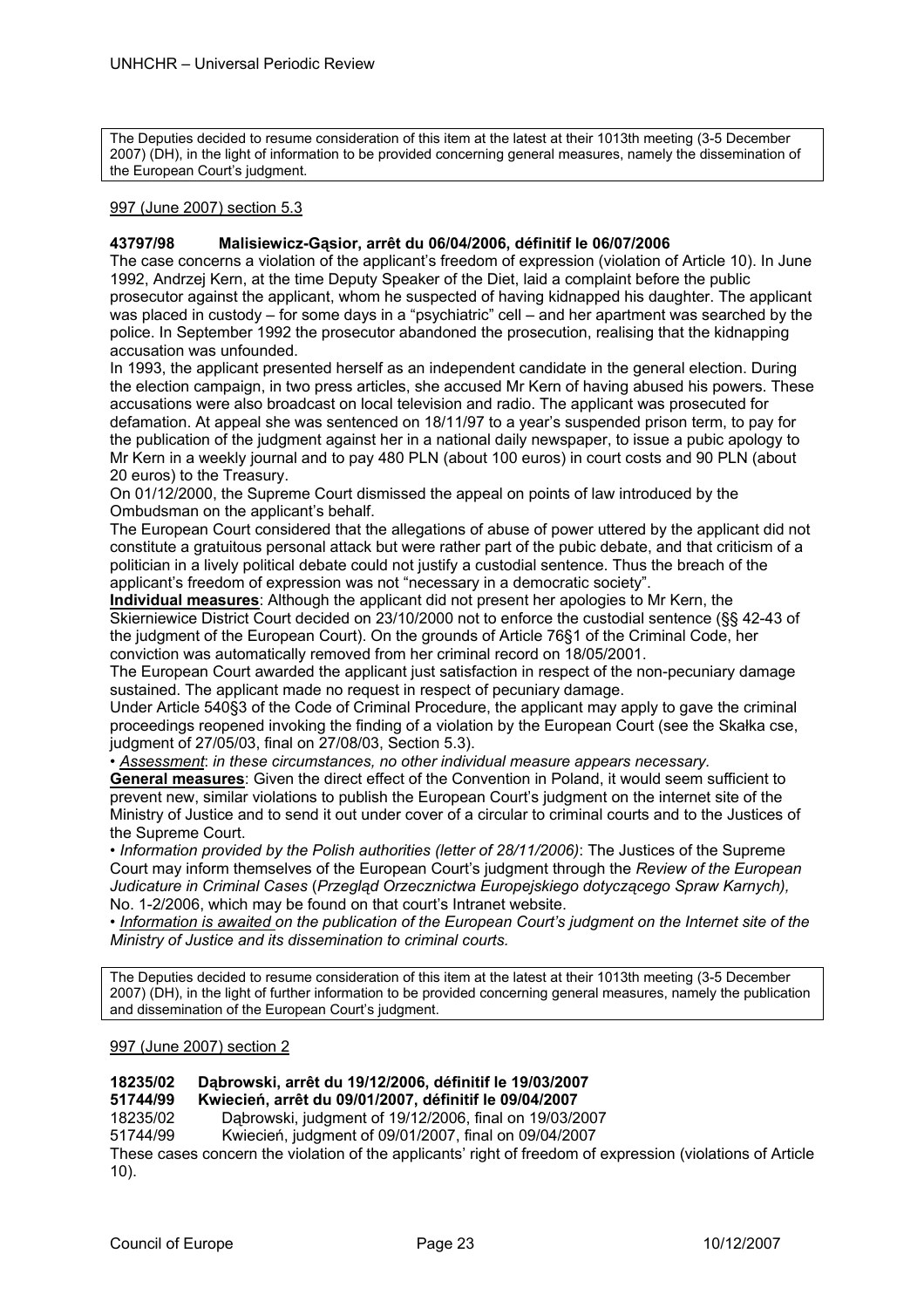In the Dąbrowski case the applicant, a journalist, was convicted of criminal defamation for having published articles about the Deputy Mayor of Ostróda.

In the Kwiecień case, a civil court found against the applicant in October 1998 under the Law on Local Elections in proceedings brought by Mr S. L., Head of the Dzierżoniów District Office, for having sent out, the previous month, just before local elections, an open letter in which the applicant alleged that Mr S. L. had been incompetent and had broken the law in the exercise of his professional functions, and calling on him to withdraw his candidature.

In the both these cases the European Court concluded that the findings of the national courts, particularly in view of the penalties imposed, were not "necessary in a democratic society". Accordingly, in the Dąbrowski case, it noted that the applicant had been found guilty of an offence, and that this verdict potentially threatened the freedom of the press to contribute to the public debate on questions of community interest. In the Kwiecień case, the Court considered that the national courts had not given sufficient reason for awarding maximum damages against the applicant. **Individual measures**:

*1) Dąbrowski case*: By a judgment of 7/11/2000, upheld at appeal by the Olsztyn Regional Court on 18/10/2001, the criminal proceedings against the applicant were conditionally discontinued and he was ordered to pay 1000 PLN to a charity and 300 PLN in costs to the prosecution (in all, a total of approximately 330 euros).

The European Court awarded the applicant just satisfaction in respect of the non-pecuniary and pecuniary damage sustained, not least to cover the pecuniary penalty imposed.

In addition, under Article 540§3 of the Code of Criminal Procedure, the applicant may apply for the reopening of the criminal proceedings against him on the grounds of the finding of the European Court (See the Skałka case, judgment of 27/05/03, final on 27/08/05, in Section 5.3).

*2) Kwiecień case*: The applicant was ordered to withdraw his accusations and apologise. He was also ordered to pay 10 000 PLN to Mr S. L. in non-pecuniary damages, 10 000 PLN to a charity and 1500 PLN costs before the appeal court.

The European Court awarded the applicant just satisfaction in respect of the non-pecuniary and pecuniary damage sustained, not least to cover the damages which he had been ordered to pay. • *Reopening of domestic proceedings*: In 1999 the applicant applied to have the proceedings

reopened, but in vain. Following an appeal lodged by the applicant, the Constitutional Court delivered a decision on 13/05/2001 finding that Article 72§3 of the Law on Local Elections was unconstitutional in that it prevented the reopening of the domestic proceedings in question. The applicant asked for an interpretation of this decision, and on 14/04/2004 the Constitutional Court confirmed that proceedings closed by a decision (*postanowienie*) rendered on the basis of a legal disposition which had been declared unconstitutional could be reopened.

• Information is awaited on the applicants' present situation: in Dąbrowski concerning the applicant's *criminal record and in Kwiecień as to whether the applicant has lodged any further requests to have the proceedings reopened.* 

**General measures**: In both of these cases the violations found arise from the failure of domestic courts to take account in their practice of the criteria flowing from the Convention and the European court's case-law concerning the right of freedom of expression, in particular through not adequately examining the evidence submitted by the applicants and by giving insufficient reasons for decisions of some gravity against them.

In the Kwiecień case in particular, the finding against the applicant was based on a specific provision, i.e. Article 72 of the 1998 Law on Local Elections, which was amended in July 2002 specifically to repeal the provision making it possible to order the payment of damages (§28 of the judgment). The European Court also noted moreover that the case-law of certain national courts concerning the application of this provision had evolved (§§30-31).

• *Information is awaited concerning:* 

*- the publication and broad dissemination of the two judgments to relevant courts;* 

*- the legal provisions currently in force regarding summary procedures in the context of local election campaigns;* 

*- recent internal case-law concerning these provisions;* 

*- other measures taken or envisaged to prevent new, similar violations.* 

The Deputies decided to resume consideration of these items:

1. at their 1007th meeting (15-17 October 2007) (DH), in the light of information to be provided concerning the payment of just satisfaction, if necessary;

2. at the latest at their 1013th meeting (3-5 December 2007) (DH), in the light of information to be provided on individual and general measures.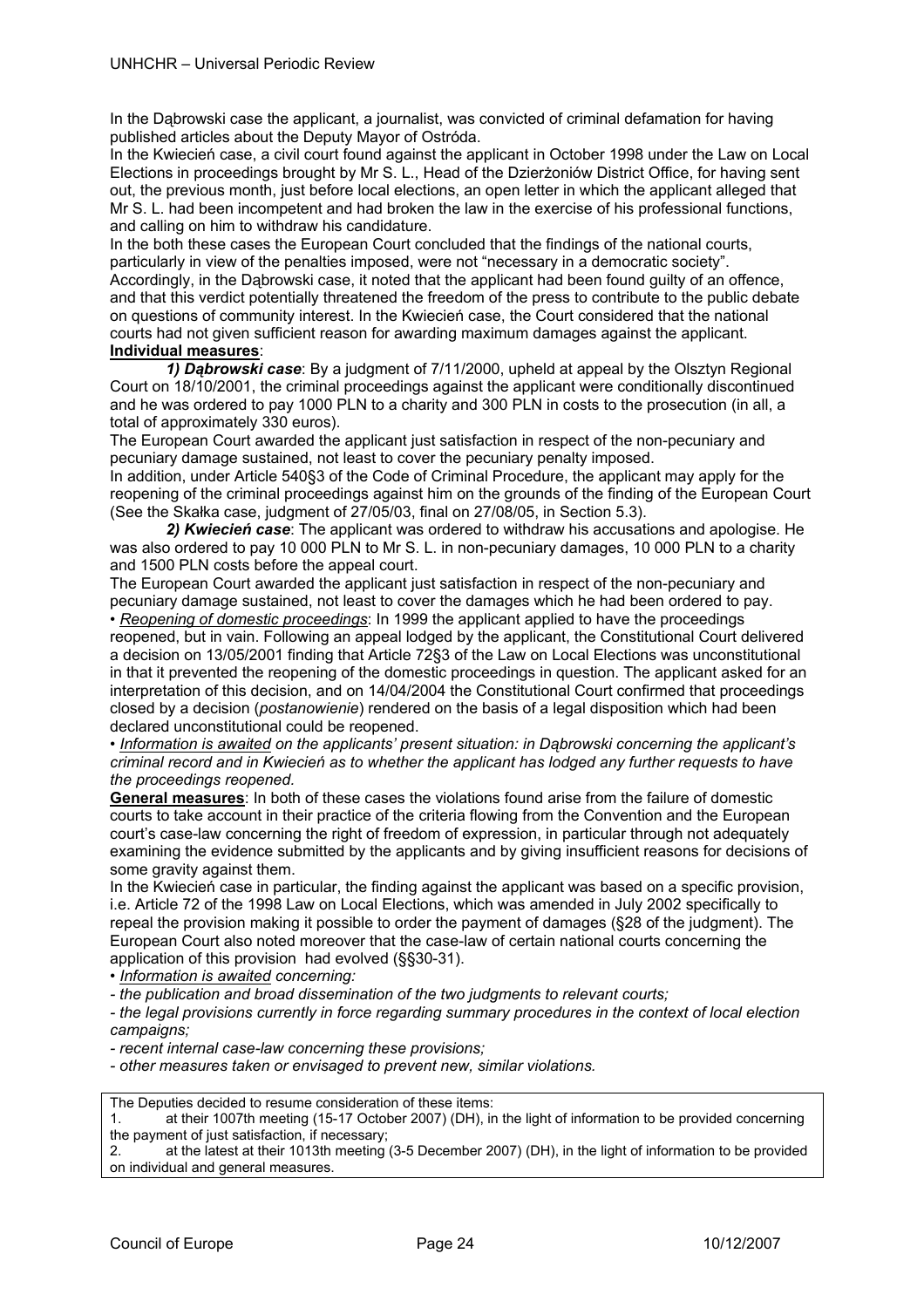## 997 (June 2007) section 5.1

## **25196/94 Iwánczuk, arrêt du 15/11/01, définitif le 15/02/02**

The case concerns the infliction of degrading treatment on the applicant while detained on remand in Wroclaw prison, in that, on 19/09/1993, he was ordered without justification to strip naked in front of a group of prison guards and was verbally abused by them (violation of Article 3).

The case also concerns unjustified delays before releasing the applicant on bail (violation of Article 5§3) and the excessive length of criminal proceedings (8½ years), which were still pending when the European Court gave judgment (violation of Article 6§1).

**Individual measures**: The domestic proceedings have ended. By a decision of 13/05/2005 the applicant's appeal on a point of law against the second-instance judgment was dismissed.

*• Assessment*: *no other individual measure appears necessary.* 

## **General measures:**

## *1) Violation of Article 3*

*• Information provided by the Polish authorities*: On 31/10/2003 the Minister of Justice adopted new regulations on safety in penitentiary establishments, which were amended on 29/03/2007 (amendment in force on 01/06/2007). Article 94 of these regulations, concerning searches, henceforth only concerns "cursory searches", the term "body search" being deleted. The paragraph contains a list of situations in which detainees may be subjected to search, including where it is justified for the protection of order or security.

The Polish authorities also indicated that Polish law did provide a guarantee against the abuse of body searches: according to Article 116§2 of the Criminal Enforcement Proceedings Code a body search may be carried out when it is necessary for the protection of order or security.

*• Assessment*: *no further general measure seems necessary*.

*2) Violation of Article 6§1*: the present case presents similarities to the Kudła case (judgment of 26/10/2000, Interim Resolution CM/ResDH(2007)28 last examination at the 992nd Meeting, April 2007, Section 4.2).

 *3) Violation of Article 5§3:* the judgment of the European Court was published on the Internet site of the Ministry of Justice www.ms.gov.pl and in the Bulletin of the Council of Europe, issue No. 3 of 2002. It was also sent out by the Ministry of Justice to prison authorities and courts (letters of 22/01/2003 and 04/07/2003).

*• Assessment*: *no other general measure appears necessary.* 

The Deputies,

1. decided to resume consideration of this item at their second DH meeting in 2008 and to join it at that meeting with the Kudła group, to supervise general measures;

2. recalled that the necessary individual measures as well as the general measures required in respect of the violations of Articles 3 and 5§3 have already been taken.

1007 (October 2007) section 5.3

## **46917/99 Stankiewicz, judgment of 06/04/2006, final on 06/07/2006**

The case concerns a violation of the applicants' right to a fair trial in that the courts refused to pay the court costs they incurred in a civil suit brought against them unsuccessfully by the public prosecutor on behalf of the treasury (violation of Article 6§1). In a judgment dated April 1998, the Krakow Appeal Court ordered them to pay the costs, including in particular the fees of their counsel, amounting to 23 987, 26 PLN (6 665 euros).

The European Court observed that in civil proceedings, costs should be borne by the losing party but that this rule did not apply in principle to the public prosecutor. However, given the existing exceptions and relevant case-law, the European Court nonetheless considered that the judicial authorities have had insufficient regard to the particular circumstances of the case. In this context it concluded that the complexity of the case had obliged the applicants to be represented by counsel and that accordingly the costs had not been incurred recklessly or without good reason.

**Individual measures**: The European Court awarded the applicants just satisfaction in respect of pecuniary damage sustained, to an amount covering the costs they had been ordered to pay (50 000 PLN, or 12 828 euros) and in respect of non-pecuniary damage.

• *Assessment: This being the case, no further individual measure seems necessary.* 

**General measures**: Article 98 of the Polish Code of Civil Procedure obliges the losing party to civil proceedings to pay the wining side the costs which it has incurred. However, under Article 106 of the Code, this rule is not applicable when the public prosecutor intervenes in civil proceedings as defender of the public order.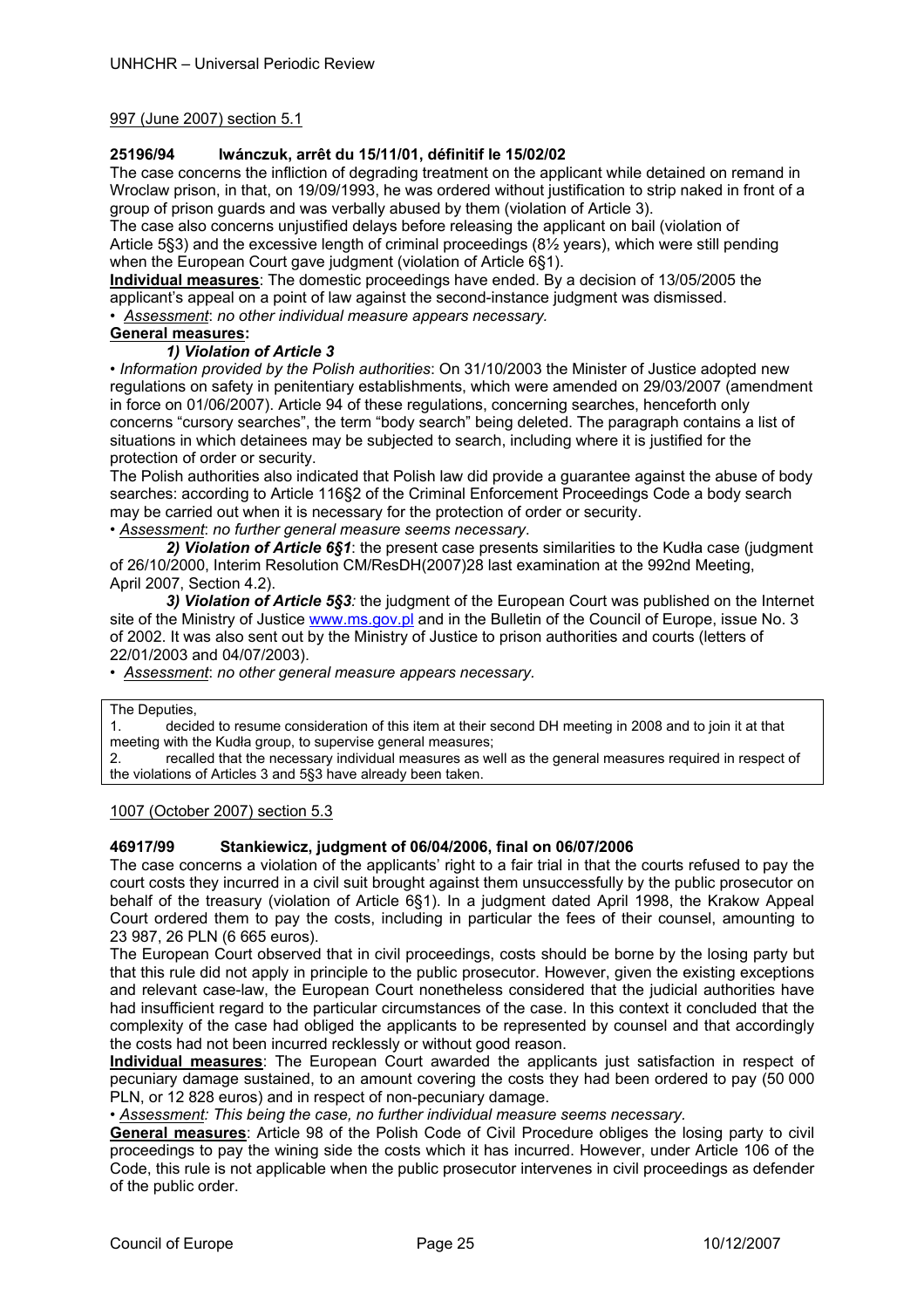In its case-law, the Polish Supreme Court has mitigated the scope of this latter rule, by declaring that it did not apply to proceedings initiated by the prosecutor himself but only to those which were already pending when he declared himself party. It has also emphasised that the rule does not apply in cases where the prosecutor intervenes to defend the financial interests of the public treasury (§35 of the European Court's judgment). However, this case-law was not applied in the present case.

Moreover the case-law of the Polish Constitutional Court has also tended in the same way, to ensure an equitable treatment of both parties with regard to the reimbursement of court costs (§§36-37 of the European Court's judgment).

*• Information provided by the Polish authorities (letter of 15/03/2007)*: According to the authorities, the violation resulted from a misunderstanding of the Supreme Court's case-law by the Krakow Appeal Court. It referred to the Supreme Court's decisions of 17/06/1966 (I Cz 54/66, mentioned in § 34 of the judgment) and 05/05/1989 (II CR 155/89), from which it stems that Article 106 of the Code of Civil Procedure is not applicable if the public prosecutor has instituted the proceedings. This rule is not applicable either if the public prosecutor defends the financial interests of the state.

• *Information is awaited concerning the publication and dissemination of the European Court's judgment to civil courts.*

The Deputies decided to resume consideration of this item at the latest at their 1028th meeting (3-5 June 2008) (DH), in the light of further information to be provided on general measures, namely publication and dissemination of the European Court's judgment.

## 997 (June 2007) section 4.2

## **31443/96 Broniowski, judgment of 22/06/2004 - Grand Chamber and of 28/09/2005 - Friendly settlement (Article 41) Interim Resolution ResDH(2005)58**

The case relates to the violation of the applicant's right to the peaceful enjoyment of his possessions (Article 1 of Protocol No. 1), in that his entitlement to compensation for property abandoned in the territories beyond the Bug River (the Eastern provinces of pre-war Poland) in the aftermath of the Second World War had not been satisfied.

By adopting both the 1985 and 1997 Land Administration Acts, the Polish State reaffirmed its obligation to compensate the "Bug River claimants" and to incorporate into domestic law obligations it had taken upon itself by virtue of international treaties concluded in 1944. However, the Polish authorities, by imposing successive limitations on the exercise of the applicant's right to compensation, and by resorting to practices which made it unenforceable in concrete terms, rendered that right illusory and destroyed its very essence.

Moreover, the right was extinguished by legislation of December 2003 under which claimants in the applicant's position who had been awarded partial compensation (2% of the value of the property, in the applicant's case) lost their entitlement to additional compensation, whereas those who had never received any compensation were awarded an amount representing 15% of their entitlement.

In the light of these considerations, the European Court concluded that the applicant had to bear a disproportionate and excessive burden which could not be justified in terms of the legitimate general community interest pursued by the authorities.

**Individual measures**: Under the friendly settlement on Article 41 the parties agreed that the payment of a lump sum of 237,000 PLN (about 60 000 euros) shall constitute the final settlement of the case. This sum has been paid.

# **General measures**:

*1) Principal judgment:* The Court concluded in the operative provisions of the judgment that:

- the violation found had originated in a systemic problem connected with the malfunctioning of domestic legislation and practice caused by the failure to set up an effective mechanism to implement the "right to credit" (according to the terminology used by the Polish Constitutional Court) of Bug River claimants;

- the respondent state must, through appropriate legal measures and administrative practices, secure the implementation of the property right in question in respect of the remaining Bug River claimants or provide them with equivalent redress in lieu, in accordance with the principles of protection of property rights under Article 1 of Protocol No. 1;

The Court recalled that the violation of Article 1 of Protocol No. 1 originated in a widespread problem which resulted from deficiencies in the domestic legal order which has affected a large number of persons (nearly 80 000 people) and which may give rise in future to numerous subsequent, wellfounded applications.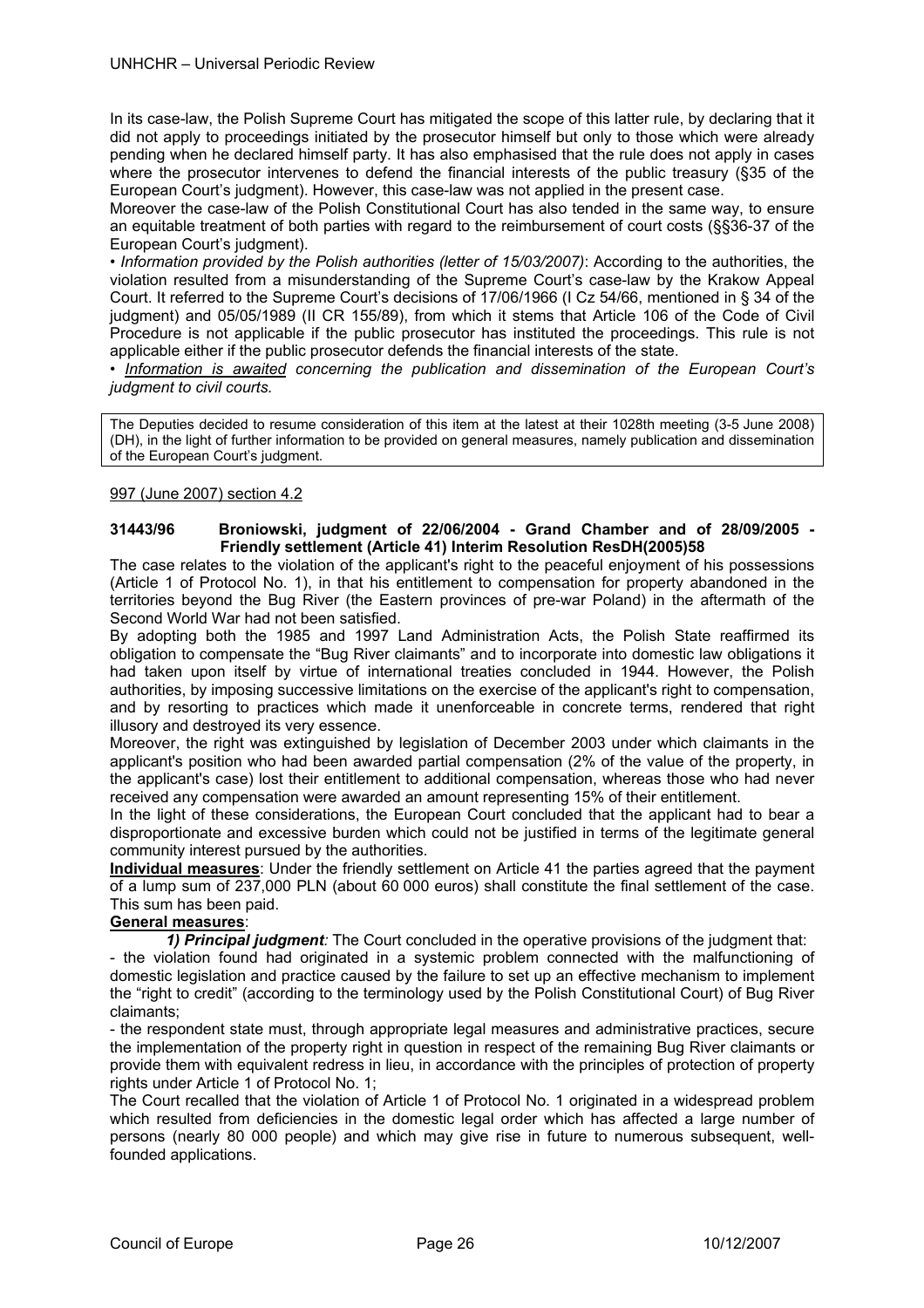Referring to the Committee of Ministers' Resolution of 12/05/04 on judgments revealing an underlying systemic problem (Res(2004)3) and to the Recommendation of the same date on the improvement of domestic remedies (Rec(2004)6), the Court decided to indicate the measures that the Polish State should take, under the supervision of the Committee of Ministers and in accordance with the subsidiary character of the Convention, so as to avoid being seised of a large number of similar cases. It should further be emphasised that this is the first time that the Court has ruled in the operative provisions of a judgment on the general measures that a respondent state should take to remedy a systemic defect at the origin of the violation found.

On 06/07/2004 the Court decided that all similar applications (248 at present) - including future applications - should be adjourned pending the outcome of the leading case and the adoption of the measures to be taken at national level. It also decided that the Polish government and the Committee of Ministers should be informed of the adjournment and supplied with a list of the adjourned cases.

## *2) Interim Resolution adopted by the Committee of Ministers:*

On 05/07/2005 the Committee of Ministers adopted Interim Resolution ResDH(2005)58, taking stock of the measures adopted so far and pointing out the outstanding questions.

## The Committee:

Welcomed the fact that on 15/12/2004 the Polish Constitutional Court, basing itself in particular on the Court's judgment, declared several provisions of the law of December 2003 contrary to the Polish Constitution with the result that claimants in the applicant's situation (those who had been awarded partial compensation) will no longer meet any legal obstacles to obtaining at least a proportion of their entitlement on an equal footing with the remaining Bug River claimants;

Noted that a new draft law had been submitted to the Polish Parliament to improve compensation conditions for all Bug River claimants so as to ensure full compliance with the Convention and the Court's judgment;

Noted with concern that, pending the entry into force of this new law, the implementation of Bug River claimants' rights is to a large extent suspended,

Called upon the Polish authorities to intensify their efforts rapidly to finalise the legislative reform and create the conditions necessary for its effective implementation.

## *3) Friendly settlement under Article 41:*

It should be noted that for the first time that one of the European Court's judgments under Article 41 sets out not only the individual measures but also the general measures adopted in execution of the principal judgment.

*a) General measures adopted*: On 08/07/2005 Parliament passed the Law on the realisation of the right to compensation for property left beyond the present borders of the Polish State. The statutory ceiling for compensation for Bug River property was set at 20% instead of the 15% envisaged in the Bill. According to this law the "right to credit" may be realised in two forms, depending on the claimant's choice: either, as previously, through an auction procedure or through cash payment to be distributed from a special compensation fund.

*b) Undertakings of the government:* 

- to implement as rapidly as possible all the necessary measures in terms of domestic law and practice to secure the implementation of the property right in question in respect of the remaining Bug River claimants or provide them with equivalent redress in lieu;

- to intensify their efforts to make the new Bug River legislation effective and to improve the practical operation of the mechanism designed to provide the Bug River claimants with compensation;

- to ensure that the relevant State agencies do not hinder the Bug River claimants in enforcing their "right to credit";

- to make available to the remaining Bug River claimants some form of redress for any material or nonmaterial damage caused to them by the defective operation of the Bug River legislative scheme.

In this friendly settlement the European Court noted the development of the specific civil-law remedies enabling the remaining Bug River claimants to seek compensation before Polish courts for any material and/or non-material damage caused by the systemic situation found in the principal judgment. The Court observed furthermore that the measures taken by the government had demonstrated an active commitment to remedying the systemic defects found in this case.

The European Court's judgment has been published on the Internet site of the Ministry of Justice www.ms.gov.pl.

 *4) Latest developments*: The measures necessary for the implementation of the new Bug River legislation of 2005 are now adopted. For instance, a regulation concerning the management of the compensation fund was adopted in December 2005 by the Treasury Minister and in April 2006 an agreement concerning the conditions of payment of compensations was concluded between the Treasury Ministry and the Bank of National Property. Furthermore, the IT system which will transfer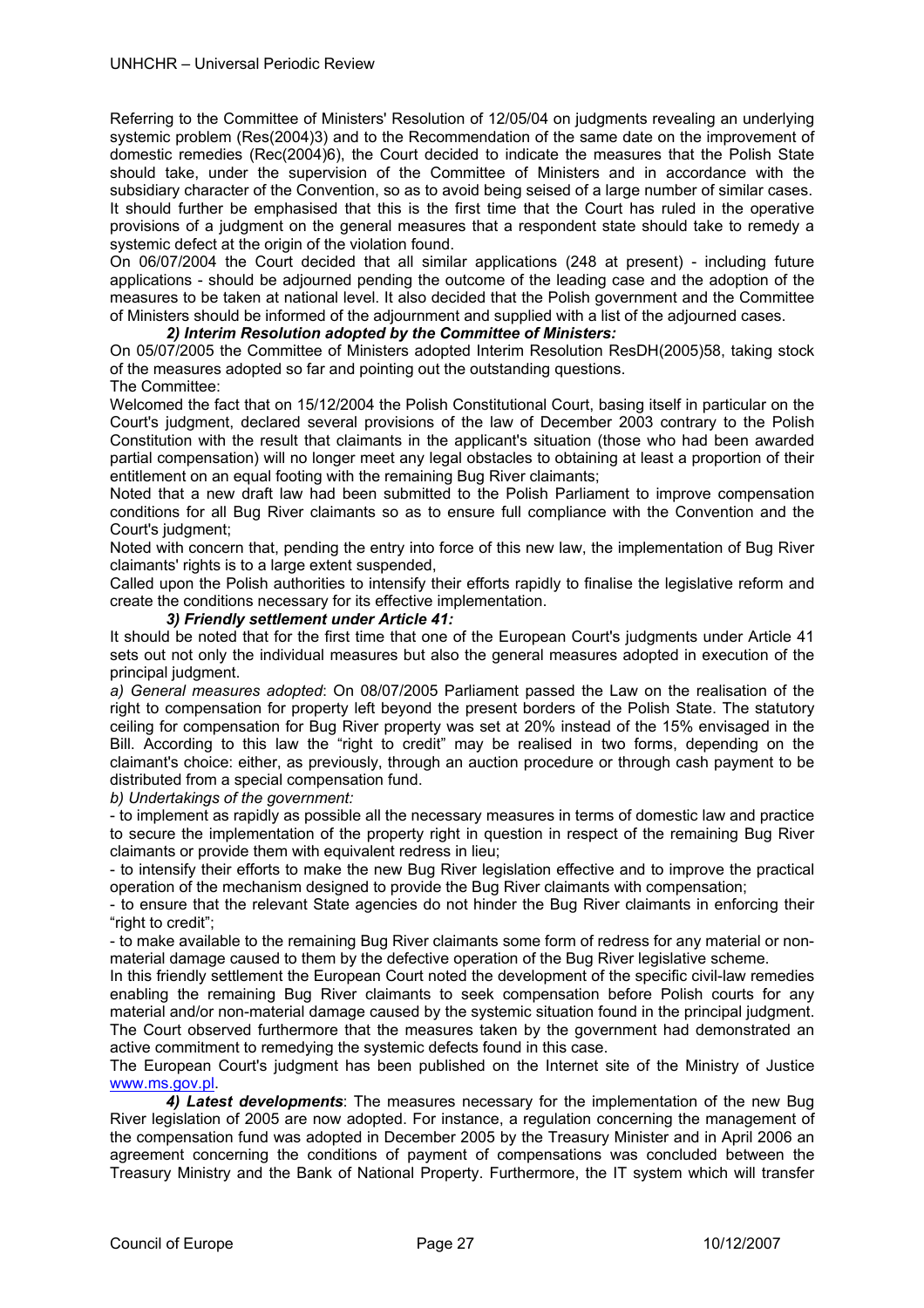information on the personal files from the local registries to the Central register within the Treasury Ministry and then to the Bank of National Property which will make the payments is operational at present.

In the meantime, the Polish authorities have selected 50 priority cases amongst those pending before the European Court with a view to testing the new compensation mechanism. As of 10/01/2007, payments in application of this mechanism were made in respect of 77 persons (their cases correspond to 37 applications pending before the Court). Payments concerning 17 other persons (corresponding to 5 applications) were expected in February 2007. More generally, up to 22/03/2007, the Treasury Ministry transferred to the Bank of National Property data relating to 373 entitled claimants. According to the authorities, payments are made within a period of one month after the transfer of this data. Finally, it should be recalled that according to the 2005 legislation, entitled claimants may lodge requests for compensation until the end of 2008.

*▪ Additional information is awaited on further implementation of the compensation mechanism. An evaluation by the European Court of the development concerning the applications pending before it is also expected.* 

The Deputies,

1. took note with interest of the information provided by the Polish authorities on the implementation of the new compensation mechanism for claimants concerned by property abandoned in the territories beyond the Bug River implementation of the new compensation mechanism;

2. agreed to resume consideration of this item at the latest at their first DH meeting in 2008, in particular in the light of the evaluation of this mechanism by the European Court which is expected in two similar cases, recently communicated to the parties.

## 1007 (October 2007) section 4.2

## **35014/97 Hutten-Czapska, judgment of 19/06/2006 - Grand Chamber**

This case concerns a violation of the applicant's right to the peaceful enjoyment of her possessions (violation of Article 1 of Protocol No. 1). Despite several civil and administrative actions brought between 1992 and 2002 the applicant, who had inherited her parent's house in Gdynia in 1990, could neither secure the re-housing of the tenants who had been assigned apartments in her house nor freely fix the amount of their rent. This resulted from a law applied to private property in Poland instituting rent controls and restrictions on the termination of leases (a law of 1994, replaced by a 2001 law and subsequently modified in 2004 following certain decisions by the Constitutional Court). This system, which had its origins in laws adopted during the communist period, fixed such a low rent ceiling that landlords could not even cover the cost of maintaining their buildings, still less make a profit.

The European Court (Grand Chamber) concluded that the finding of a violation did not reside solely in the question of the amount of the rent (unlike the conclusions of the chamber in its judgment of 22/02/2005) but was rather the result of the combined effect of the unsatisfactory provisions on the fixing of rent and the various restrictions on the right of landlords in the matter of terminating leases, the financial burdens imposed upon them and the total absence of any legal mechanism whereby they might compensate or mitigate losses sustained on maintenance or to obtain, where justified, any state assistance to that end.

In the light of the foregoing, and having regard to the effects of the operation of the rent-control legislation during the whole period under consideration on the rights of the applicant and other persons in a similar situation, the Court considers that the Polish State has failed to strike the requisite fair balance between the general interests of the community and the protection of the right of property.

**Individual measures**: The applicant's house was definitively made available to her in February 2006. As regards the pecuniary damage sustained, the Court has reserved the application of Article 41. It awarded the applicant 30 000 euros in respect of non-pecuniary damage and 22 500euros for costs and expenses.

*• Assessment: No further individual measure seems to be required at this stage.* 

**General measures**: Applying the "pilot-judgment" procedure, in line with the case of Broniowski against Poland (judgment of 22/06/2004, Grand Chamber), the European Court concluded in the operative part of the judgment that:

1) the violation found was the result of a structural problem linked to a malfunctioning of national legislation which:

- despite the amendments introduced in 2004, had imposed and continued to impose restrictions on landlords' rights, particularly as the legislation contains defective provisions on the determination of rent;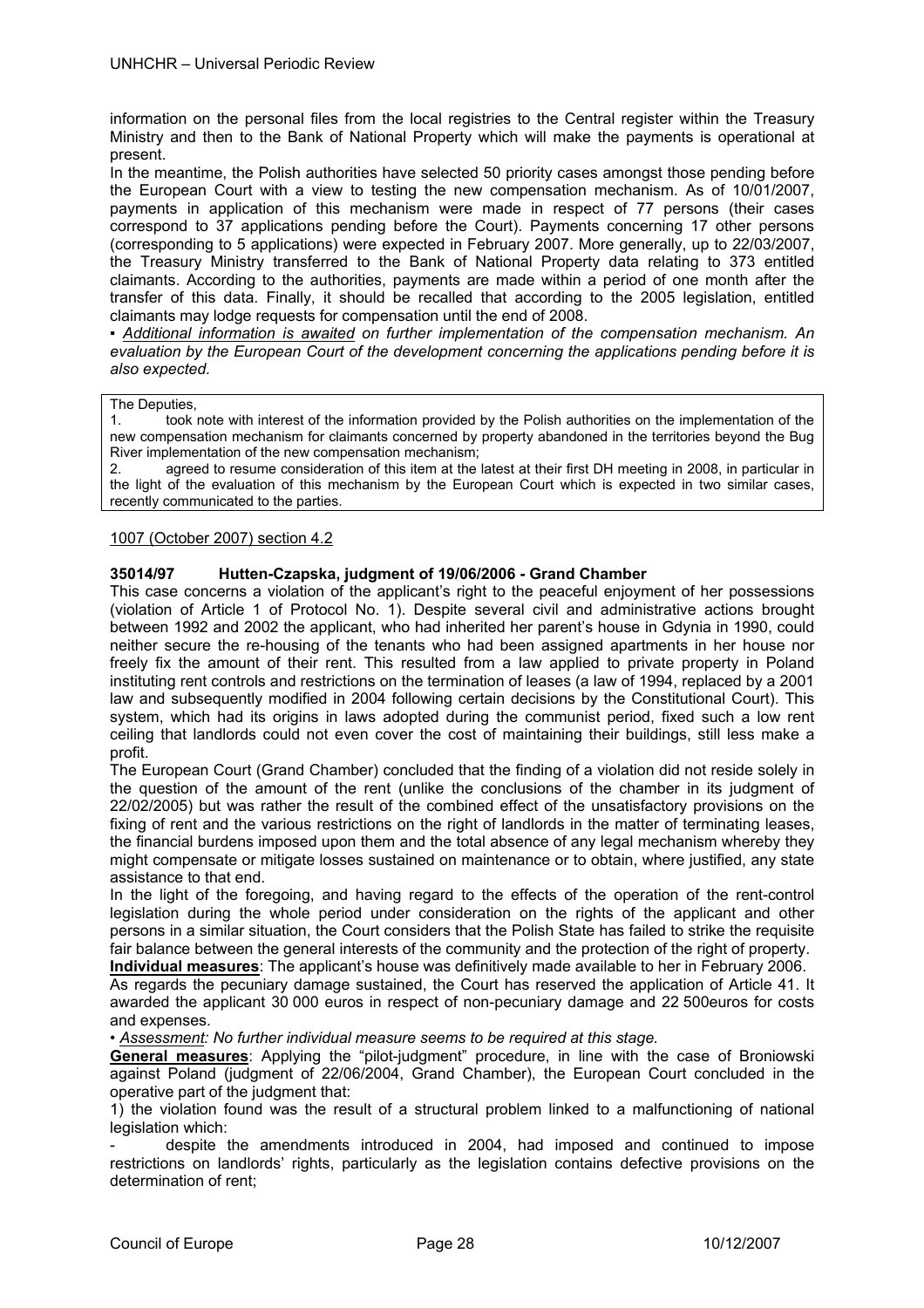had lacked and continued to lack any legal ways and means enabling them to at least to recover losses incurred in connection with property maintenance;

2) the respondent state must secure in its domestic legal order a mechanism maintaining a fair balance between the interests of landlords and the general interest of the community in accordance with the principles of the protection of property rights under the Convention.

In this respect the European Court took due note of the Polish Constitutional Court's judgment of 19/04/2005 (i.e. rendered after the Chamber judgment of 22/02/2005) abrogating the provisions introduced by the 2004 law setting an annual 10% ceiling for in creases in rents greater than 3% of the reconstruction value of the dwelling.

Nonetheless, and notwithstanding this judgment of the Constitutional Court, the Grand Chamber took the view that the general situation has not yet been brought into line with the standards of the Convention: the Polish authorities have not yet repealed the former restrictions with regard to the termination of leases nor put in place legal ways and means for landlords to mitigate or compensate losses incurred in connection with maintenance.

The European Court also observed that amongst the many possibilities at the disposal of the Polish state, there were those set out in the recommendations made to Parliament by the Constitutional Court on 29/06/2005 which among other things set out the features of a mechanism balancing the rights of landlords and tenants and criteria for what might be considered a "basic rent", "economically justified rent" or "decent profit" (§§136-141 of the judgment).

Finally, the European Court noted that the rent control scheme might potentially affect some 100 000 landlords and from 600 000 to 900 000 tenants. It accordingly postponed the examination of similar pending applications (standing at 18, one of which had been lodged by an association of some 200 landlords).

*• Action plan provided by the Polish authorities (letters of 29/01/07 and 24/08/2007))*:

 *1) Amendment to the Act of 21/06/2001 on the protection of the rights of tenants and the housing resources of municipalities*: On 15/12/2006 the Polish Parliament adopted an amendment to this Act, which entered into force on 1/01/2007. Consequently, annual rent increases of more than 3% of the reconstruction value of the dwelling may only be made in justified cases (Article 8a, Section 4a, of the amended Act). The increase of rent is justified if :

- it does not exceed the index of the average general annual increase of the prices of consumer goods and services in the previous year (Article 8a Section 4e), or

- the landlord has no profit from the rent or other charges for the use of the dwelling at a level allowing him/her to cover the costs of maintenance of the dwelling, as well as a return on capital and a profit (Article 8a Section 4a). The limits within which such increase may be made are set out in Article 8a, Section 4b, which determines what percentage of the costs borne by the landlord for the construction or the modernisation of the dwelling (such costs are defined in the provision of Article 2, Section, 1 Item 8a) may be included in such an increase.

This provision also provides that the increase of rent mentioned in Article 8a, Section 4a, may include a "decent profit"; however, the Act does not define this term.

At a tenant's written request, the landlord shall give the reasons for the increase and its calculation in writing within 14 days (Article 8a Section 4). A rent may not be increased before 6 months have elapsed since the last increase (Article 9 Section 1 b).

Although the newly adopted amendments extend and specify landlords' rights as regards rent increases, they neither define the notion of "decent profit" nor introduce the terms of "basic rent" or "economically justified rent", as stated in the Constitutional Court's decision of 29/06/2005. According to the authorities, the scope of the notion of "economically justified rent" has been determined in the provisions of Article 8a on the increase of rents.

The definition of the "decent profit" has been, however, left to national courts. The "decency" of rents is to be determined on a case-by-case basis. In this respect, the authorities provided an example of a judicial decision (decision of 14/06/2007 of the Tarnów District Court), in which the court referred to the usual meaning of the word "decent" in the Polish language and also to the average interest rate on State Treasury bonds (5%). In any event, the financial situation of the tenant should have no impact on the determining of the "decency" of a rent.

*2) Constitutional Court's Judgment of 11/09/2006*: The Constitutional Court found that the provision of Article 18, Section 4, of the Act of 21/06/2001 limiting municipalities' civil liability for damage resulting from failure to provide welfare accommodation to tenants entitled to it, was contrary to the Constitution. Consequently, this provision has been repealed. Nowadays, landlords may claim full compensation for such damage on the basis of Article 417 of the Civil Code.

*3) Act of 8/12/2006 on financial assistance for welfare accommodation, protected accommodation, night shelters and housing for the homeless*: This new legislation aims at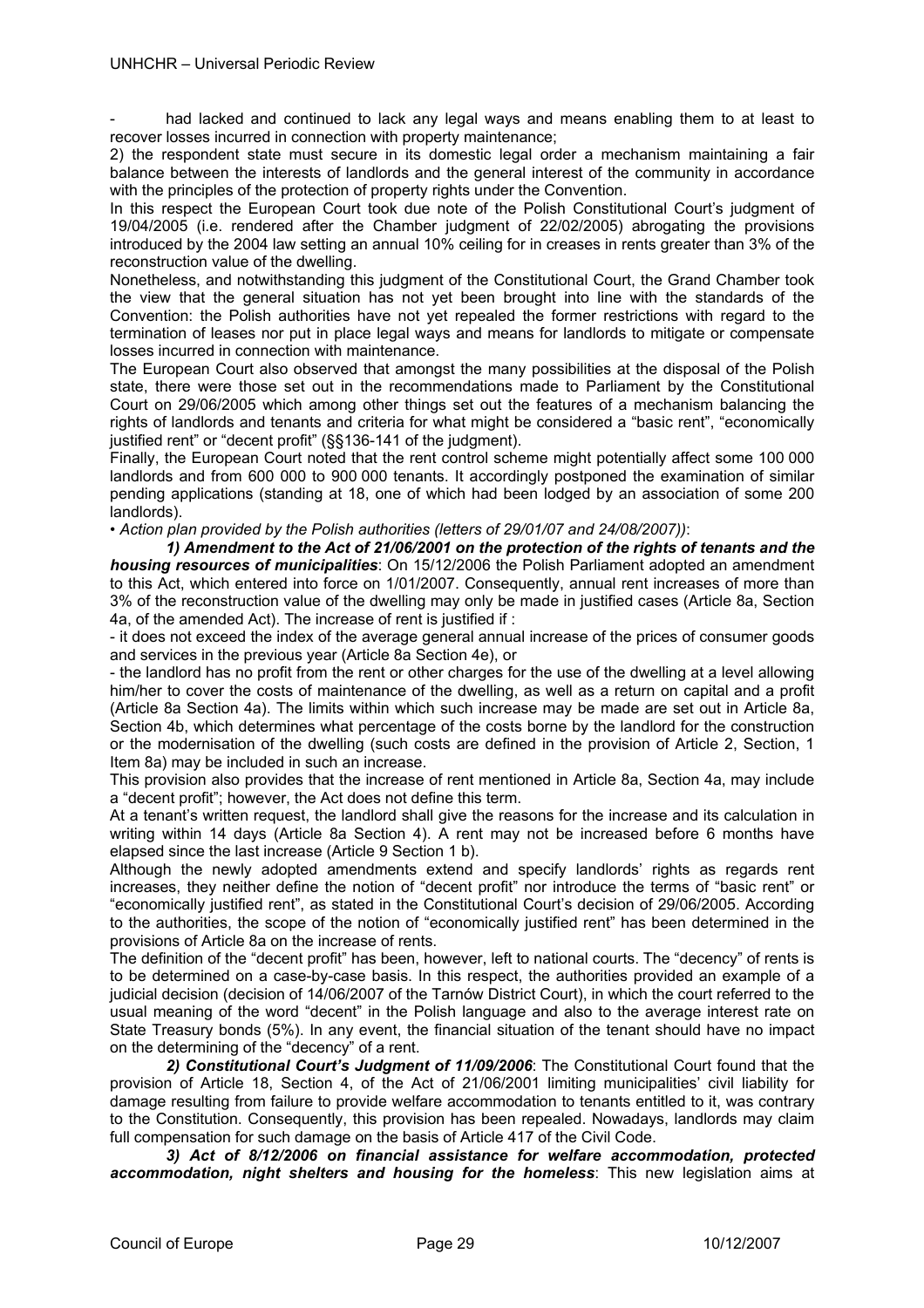solving the problem of the shortage of welfare accommodation in municipalities by providing means whereby the state may finance the construction of such housing. It entered into force on 23/12/2006.

*4) Amendment to the 1997 Act on Real Estate Management*: on 06/07/2007 the Parliament adopted an amendment which introduces the "rent-mirror system", i.e. a system for monitoring the levels of rent in all municipalities. It provides information on average rent levels in a given region and should serve as an auxiliary instrument enabling the courts to assess the basis for fixing or increasing rents.

*5) Other measures foreseen*: The Minister of Construction is currently preparing a draft law on assistance for landlords whose dwellings have been subject to the special lease regime. Such landlords will be entitled to receive financial assistance from the state for carrying out renovations on preferential terms. Moreover, the Minister is drafting another law which would extend landlords' right to dispose of the object of lease. This draft law should be ready before the end of 2007.

*• Further information is awaited on the development of domestic courts' case-law concerning the definition of "decent profit", the legislative work mentioned in item 5 above as well as on other measures to prevent new, similar violations. Clarification would be also useful concerning the determination of the scope of the notion of "basic rent" and its introduction into the legislative framework.* 

The Deputies decided to resume consideration of this item at the latest at their 1028th meeting (3-5 June 2008) (DH), in the light of further information to be provided concerning general measures, in particular legislative measures and the development of national courts' case-law.

## 997 (June 2007) section 2

## **52589/99 Skibińscy, arrêt du 14/11/2006, définitif le 26/03/2007**

This case concerns an interference with the applicants' right to the peaceful enjoyment of their possessions (violation of Article 1 of Protocol No 1) in that they were deprived *de feacto* of the use of their land from 1994 until 31/12/2003, when the local development covering their land plan expired. This plan was amended in 1994 tp include the construction of a road on part of the land. Moreover, the applicants had no effective entitlement for compensation throughout this period, under the specific provisions of Local Planning Act of July 1994, which excluded the application of its compensatory provisions in respect of plans adopted before 1995. A new Local Planning Act, which entered into force in July 2003, did not alter the applicants' situation, as it was operational only in respect of local land development plans adopted after that date.

The European Court concluded that a fair balance was not struck between the competing general and individual interests and that the applicants had been required to bear an excessive individual burden. **Individual measures**: The Local Development Plan expired at the end of 2003 and in April 2004, the municipal authorities granted her initial planning permission (§27 of the judgment).

The European Court awarded just satisfaction in respect of the costs and expenses of the proceedings before the Court and reserved the question of the application of Article 41 in respect of just satisfaction for pecuniary and non-pecuniary damage.

**General measures**: The European Court noted that the measures which affected the applicants' situation were taken on the basis of the Local Planning Act of 1994 and that the planning laws subsequently adopted had made no provision for retroactive compensation (§95 of the judgment). • *Information is awaited on measures envisaged or taken to avoid further similar violations, and especially on those aimed at guaranteeing compensatory measures to persons in a position similar to that of the applicants.* 

The Deputies decided to resume consideration of this item:

1. at their 1007th meeting (15-17 October 2007) (DH), in the light of information to be provided on the payment of just satisfaction, if necessary;

2. at the latest at their 1013th meeting (3-5 December 2007) (DH), in the light of information to be provided on the general measures.

3. with regard to possible individual measures once the European Court has pronounced upon pecuniary and non-pecuniary damage supported by the applicants.

1007 (October 2007) section 4.1

## **48542/99 Zawadka, judgment of 23/06/2005, final on12/10/2005**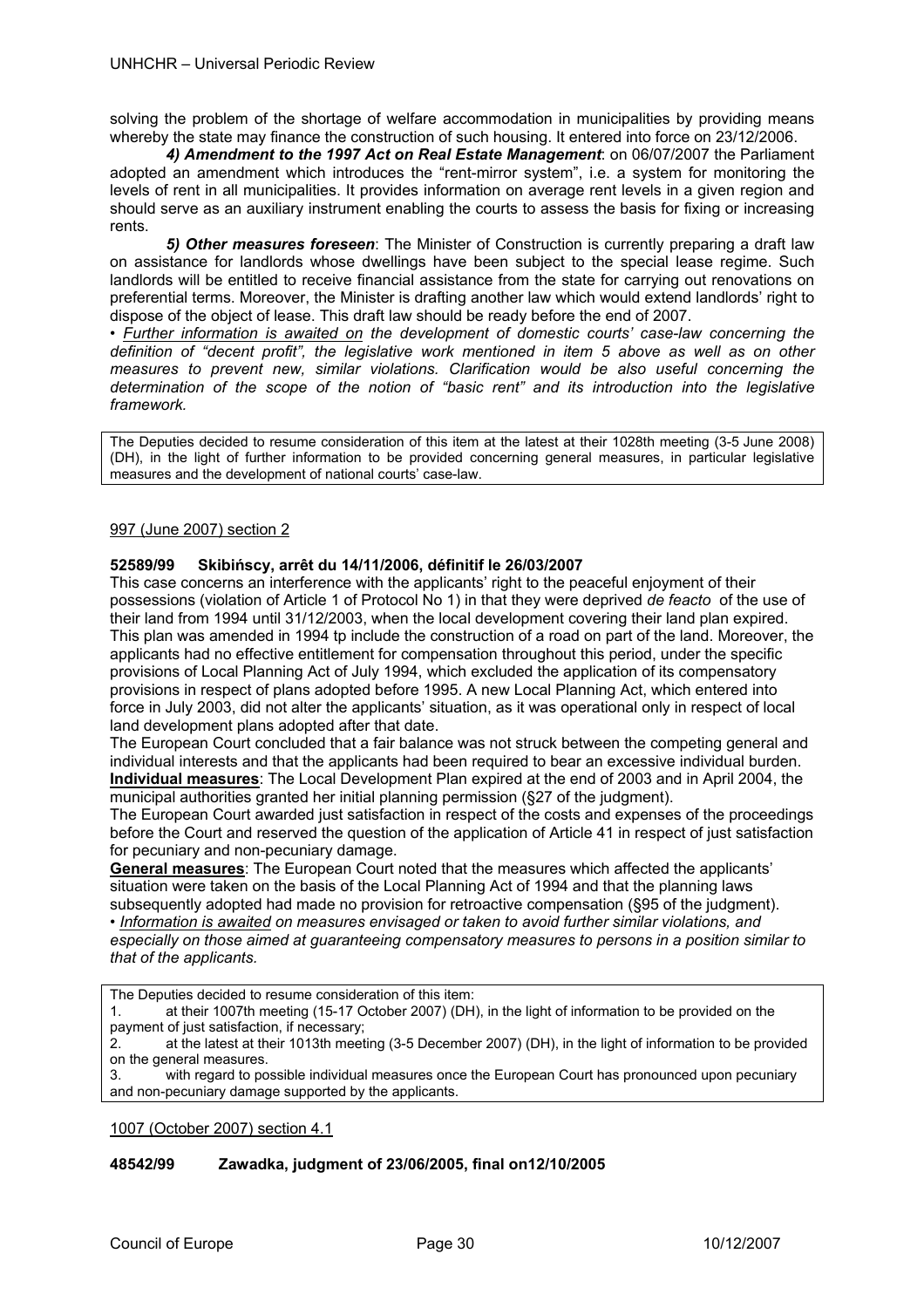This case concerns the violation of the applicant's right to respect for his family life (violation of Article 8).

The applicant had the right to visit his youngest son, P, born in 1994, in accordance with a settlement concluded with the mother of the child in 1996. In 1997, after obstacles were posed by the mother, he tried in vain to obtain assistance from the court. In the meantime, the mother brought proceedings to establish her parental authority. In May 1997, the applicant took the child. By a decision of 24/02/1998 the Białystok Regional Court limited his visitation rights and on 19/06/1998 the District Court stripped him of all parental rights. In August 1998 the police removed the child from him.

The applicant subsequently seised the Białystok Regional Court to complain of the way in which the exercise of his visiting rights had been obstructed asked the court to help him in enforcing them, but without success. In March 2001, the court informed him that his son had gone to London in May 2000. In August 001, it suspended proceedings concerning his visiting rights because the mother could not be found.

The European Court found that the authorities had been remiss in their obligation to provide the applicant the assistance he would have needed to exercise his parental visitation rights effectively. In particular, the authorities had omitted to encourage the parties to co-operate in implementing the access arrangements. They also omitted to secure concrete and appropriate assistance by competent state agents within a specific legal framework suited to the needs of the separated parents and their under-age child. The Court underlined, that as a consequence, the applicant has permanently lost contact with his child.

## **Individual measures**:

• *Information provided by the Polish authorities (letter of 07/01/2007)*: The proceedings concerning the enforcement of the judicial decision of 24/02/1998 on the applicant's visiting rights had been discontinued at an unspecified date because for more than three years the applicant was not able to indicate the address of his child and his mother. In January 2000, he requested the reopening of these proceedings, but his request was rejected (also at an unspecified date).

According to the authorities, the applicant may institute proceedings on the basis of the 1980 Hague Convention on the Civil Aspects of International Child Abduction, if his son is residing abroad, and/or request the reopening of proceedings concerning the execution of the judicial decision concerning his visiting rights.

*• Bilateral contacts between the Polish authorities and the Secretariat are under way to assess the need for individual measures.* 

## **General measures**:

*• Measures taken*: The European Court's judgment has been published on the internet website of the Ministry of Justice www.ms.gov.pl and sent out to the presidents of courts of appeal with a circular drawing judges' attention to the Court's reasoning in this case. It has been also sent out to the National Police Commander-in-Chief, who in turn requested the competent directors and commanders to publish it on the Police internet site and to include it in the police officers' training programme.

*• Assessment: in these circumstances no additional measure appears to be necessary*.

The Deputies decided to resume consideration of this item at their 1013th meeting (3-5 December 2007) (DH), in the light of the outcome of bilateral contacts concerning the necessity for individual measures.

## 997 (June 2007) section 4.2

## **11562/05 Byrzykowski, judgment of 27/06/2006, final on 27/09/2006**

This case concerns the violation of the right to life due to the failure to carry out an effective investigation into the death of the applicant's wife and the serious damage to his son's health (violation of Article 2).

In July 1999 the applicant's wife was about to give birth to their child and was admitted to the Wrocław Medical Academy hospital. The physicians decided to perform a caesarean section and gave her an epidural, as a result of which she went into a coma. All resuscitation efforts failed and she died on 31/07/1999. Their son, born by caesarean section, suffers from serious health problems, mostly of neurological character, and requires permanent medical attention.

At the applicant's request, a police inquiry was opened and led to the opening on 29/12/1999 of a criminal investigation into the suspected offence of manslaughter. Due to the lengthy process of taking evidence, and in particular forensic reports, these proceedings were stayed once, three times discontinued and three times resumed. They are still pending.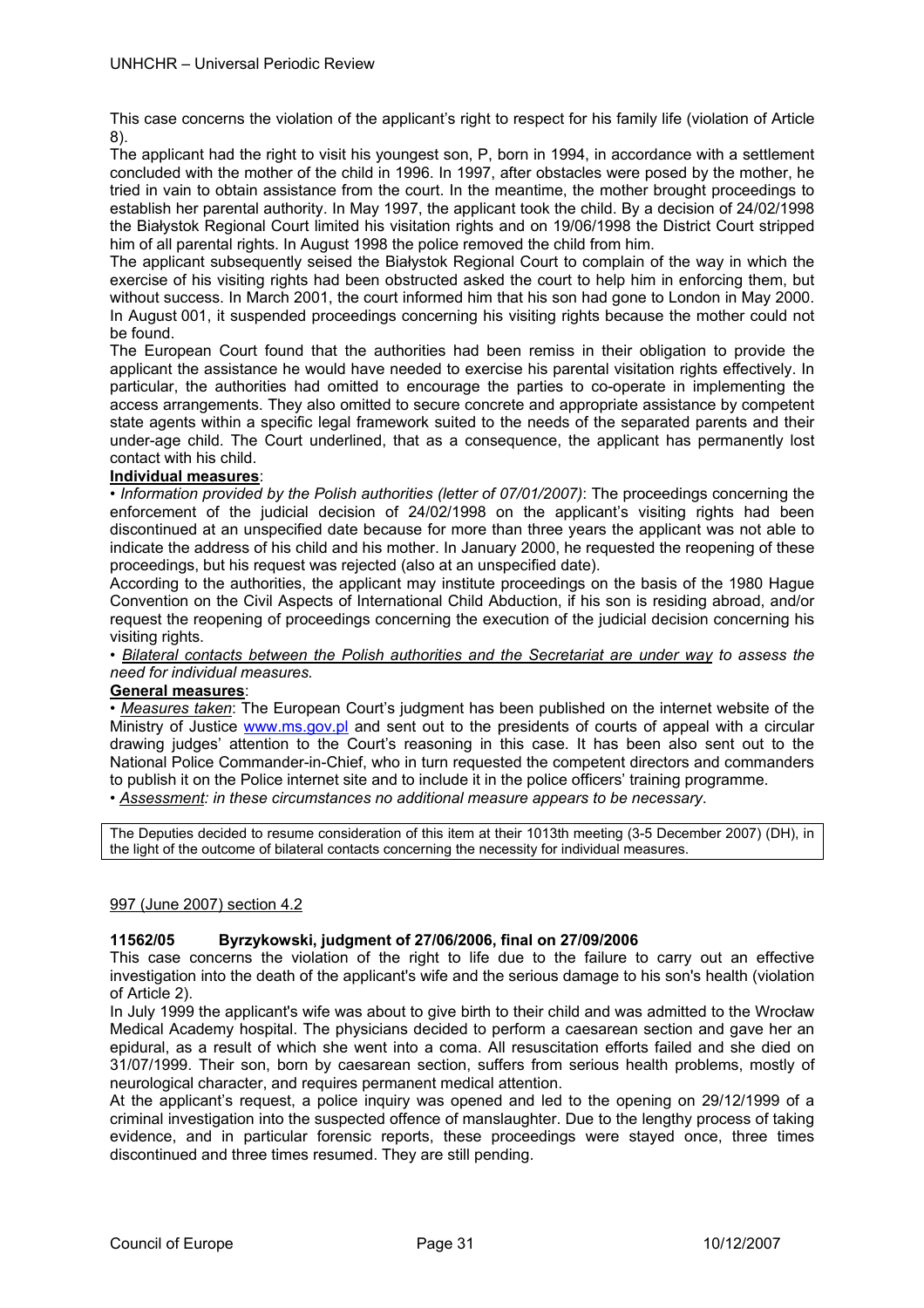In August 1999 the applicant also requested that disciplinary proceedings be brought. Those proceedings were stayed, resumed and then stayed again on 25/04/2005 and are still pending.

Moreover, in July 2002 the applicant also lodged a compensation claim against the hospital before a civil court. On 07/04/2003 those proceedings were stayed, pending the outcome of the two other sets.

The European Court noted that three sets of proceedings had been and were still pending for periods ranging from four to almost seven years and that the applicant had used all the remedies available to him concerning the alleged medical malpractice. It observed that after almost seven years, there had been no final decision in any of them.

Moreover, it observed that the authorities repeatedly referred to the other sets of pending proceedings as a justification for staying them or the refusals to resume them. However, having regard to the overall length of the period which had elapsed since the death of the applicant's wife and also to the fact that the procedures instituted seemed rather to have hindered the overall progress in the proceedings, the Court concluded that the procedures applied in order to elucidate the allegations of medical malpractice did not resulted in an effective examination into the cause of the death of the applicant's wife

**Individual measures**: The European Court awarded just satisfaction in respect of non-pecuniary damage.

• *Information provided by the Polish authorities*: Following the police investigation of the alleged manslaughter of the applicant's wife the Wrocław District Prosecutor found on 18/05/2006 that there was insufficient evidence. This finding, which was based on expert medical opinions supplied by the Universities of Krakov, Katowice, Poznań and Bialystock, became final on 7/06/2006. The disciplinary proceedings are still suspended but given the Prosecution's decision not to prosecute, they should be discontinued soon.

The civil proceedings for compensation, pending before the Wrocław Regional court, have been resumed and are subject to administrative supervision. Four hearings have taken place. At the last hearing, held on 17/01/2007 a witness was heard. The applicant had previously been ordered to contribute an advance on the costs of obtaining medical opinions. The Registry of the District Court contacted the experts within the universities of the other Polish cities and it transpired that opinions would take approximately six months to prepare. This opinion will probably be prepared by the University of Szczecin.

• *Information is awaited concerning the progress of the civil proceedings as well as the present state of the disciplinary proceedings and its acceleration.* 

**General measures**: The European Court found no indication of any failure on the part of the state in its obligation to provide a procedure to determine the criminal, disciplinary or civil responsibility of persons who might be held answerable (§ 106 of the judgment). The finding of a violation in this case resulted from the Court's assessment of how this procedure had worked in the concrete circumstances.

• *Information provided by the Polish authorities*: The Polish authorities have undertaken reforms with a view to:

*1) Making judicial experts more efficient*: On 27/12/2006 the government laid before Parliament a Bill on experts in judicial proceedings. The text was referred to the Parliament's Committee on Justice and Human Rights which examined it at first reading on 16/02/2007.

The Bill lays down guidelines for the preparation of expert opinions for courts and other authorities, aiming in particular to ensure the professional status of experts, their impartiality and their respect for the law. Except in certain specific circumstances – including those laid down by law – experts may not refuse to draw up an opinion in any proceedings led by a prosecutor, a judge or other state authority (section 46, sub-paragraph 1 of the Bill). In addition, where an opinion has been prepared in a defective manner, with insufficient diligence, after the time-limit set or in a manner inconsistent with the terms of reference laid down by the body competent for the proceedings, the latter may reduce or even cancel the expert's fee.

*2) Introducing a remedy in case of excessive length of investigations*: On 21/12/2006 the Minister of Justice wrote to the Polish Ombudsman suggesting that certain provisions of the Code of Criminal Procedure were incompatible with the requirements flowing from the European Court's caselaw in relation to Article 13 and indicating his intention of taking steps to introduce an effective national remedy in case of excessively lengthy pre-trial investigations.

*3) Changing the disciplinary procedure before the Medical Association*: The Minister of Health is currently preparing an amendment to the 1989 Act on the Medical Association, the main effect of which would be to broaden injured parties' rights in disciplinary proceedings. At present, their status is limited to that of witness. It is also proposed to make hearings before the professional body public, to introduce the possibility of appealing its decisions before criminal courts, to increase the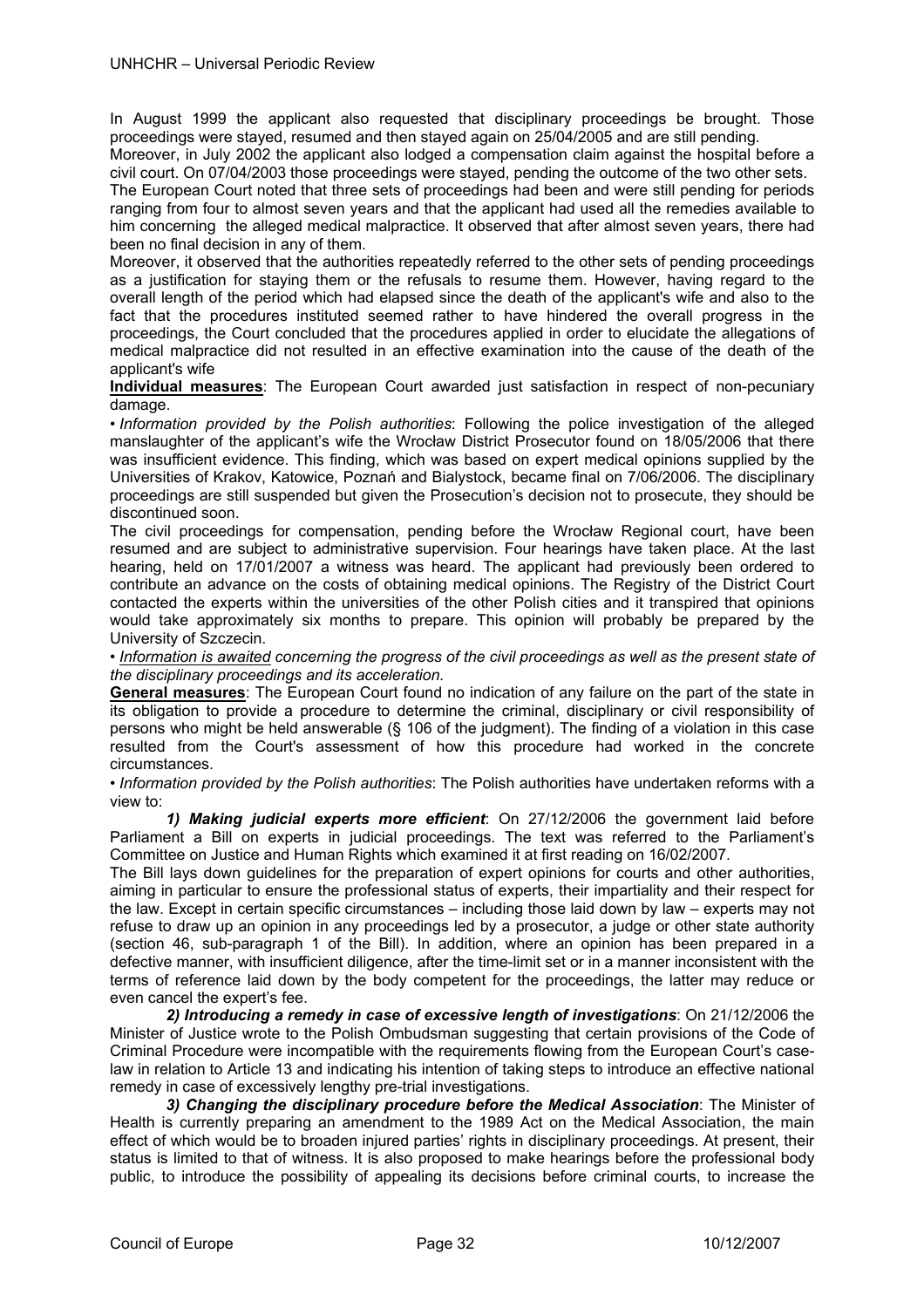range of disciplinary sanctions available and to fix time-limits for each phase of disciplinary proceedings.

• *Information is awaited concerning the development of these reform proposals. A copy of the draft amendment to the Act on the Medical Association would also be appreciated.*

The Deputies decided to resume consideration of this item:

1. at their 1007th meeting (15-17 October 2007) (DH), in the light of further information to be provided concerning the individual measures, namely the current state of the pending proceedings;

2 at the latest at their 1013th meeting (3-5-December 2007) (DH), in the light of further information to be provided concerning general measures.

#### 1007 (October 2007) section 5.3

#### **6925/02 Szymoński, judgment of 10/10/2006, final on 10/01/20074**

This case concerns the excessive length of proceedings concerning the readjustment of the amount of the applicant's pension (violation of Article 6§1). They took place between 1992 and 2001 before the pension fund and civil courts of Siedlce and Lublin.

**Individual measures:** None. All sets of proceedings were terminated following a final decision of the Siedlce pension fund, notified to the applicant on 19/02/2001.

**General measures:** The problem of the excessive length of civil proceedings in Poland is under examination in the context of the Podbielski group (judgment of 30/10/98, Interim Resolution CM/ResDH(2007)28, 992nd meeting, April 2007 in Section 4.2).

*• Information provided by the Polish authorities (letter of 18/05/2007)*: An amendment to the Code of Civil Procedure was adopted on 18/04/1985 and came into force on 01/07/1985. According to the modified provision of Article 477<sup>14</sup> § 2 of this Code, in cases concerning social insurance, if the court allows an appeal, it shall modify the contested decision entirely or partly and decide on the merits. Thus in this case this procedural provision was disregarded by the domestic court, which referred the case back to the pension fund several times.

**• Information is awaited publication and dissemination of the judgment of the European Court before** *social insurance courts and pension funds.* 

The Deputies decided to resume consideration of this item:

1. at their 1013th meeting (3-5 December 2007) (DH), in the light of information to be provided on the payment of the just satisfaction, if necessary;

2. at the latest at their 1020th meeting (4-6 March 2008) (DH), in the light of information to be provided on general measures, namely publication and dissemination of the European Court's judgment.

1

<sup>&</sup>lt;sup>4</sup> This case also appears in Section 3.b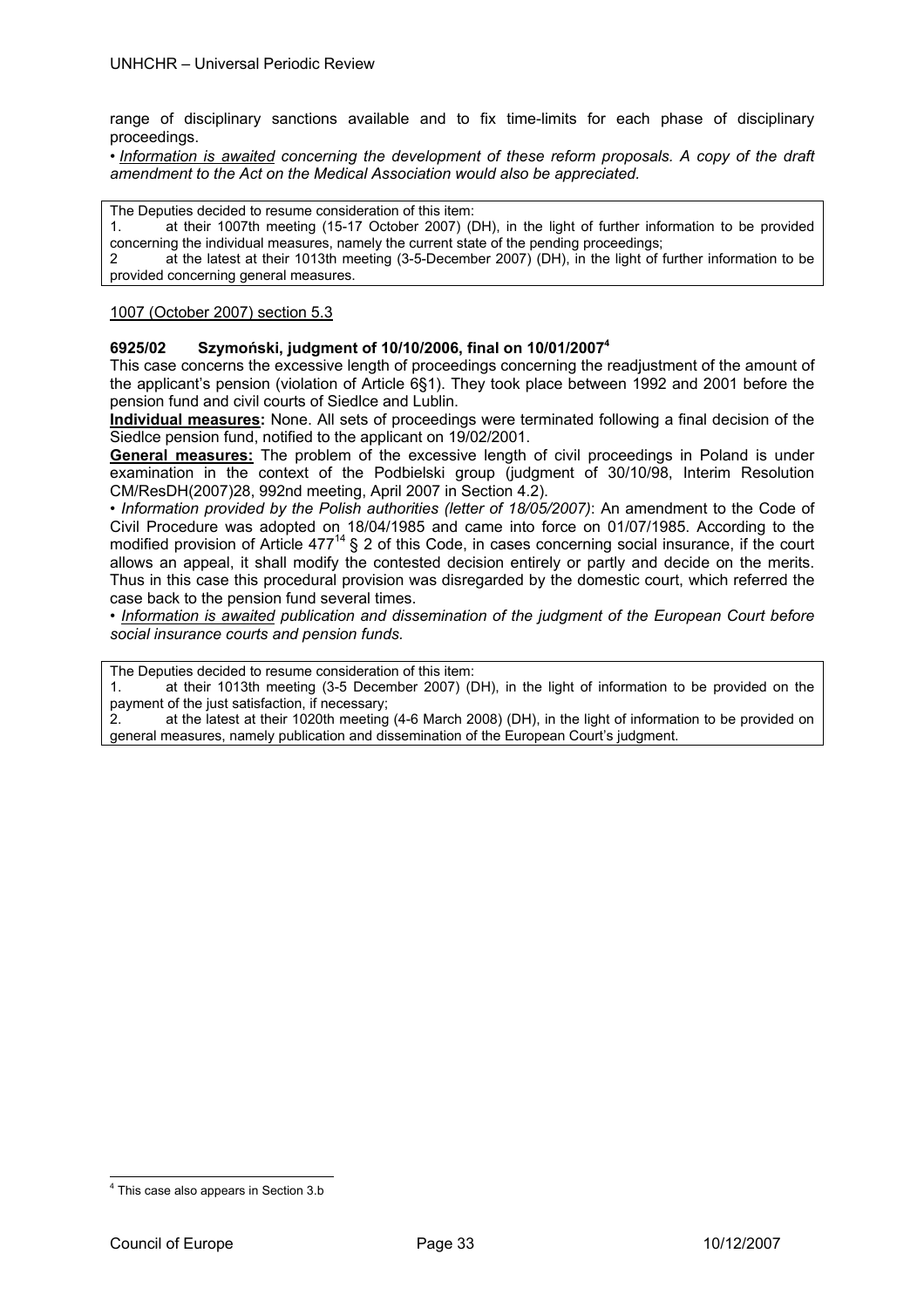# Interim Resolutions

# **Interim Resolution CM/ResDH(2007)75 concerning the judgments of the European Court of Human Rights in 44 cases against Poland (see Appendix II) relating to the excessive length of detention on remand**

*(Adopted by the Committee of Ministers on 6 June 2007, at the 997th meeting of the Ministers' Deputies)* 

The Committee of Ministers, under the terms of Article 46, paragraph 2, of the Convention for the Protection of Human Rights and Fundamental Freedoms which provides that the Committee supervises the execution of the judgment of the European Court of Human Right (hereinafter "the Convention" and "the Court"),

Having regard to the great number of judgments of the Court finding Poland in violation of Article 5, paragraph 3, of the Convention on account of the unreasonable length of detention on remand (see Appendix II);

Recalling that the obligation of every state, under Article 46, paragraph 1, of the Convention, to abide by the judgments of the Court involves an obligation rapidly to adopt the individual measures necessary to erase the consequences of the violations found as well as general measures to prevent new, similar violations of the Convention;

Stressing the importance of rapid adoption of such measures in cases where judgments reveal structural problems which may give rise to a large number of new, similar violations of the Convention;

Having invited Poland to inform it of the measures adopted or being taken in consequence of the judgments concerning the excessive length of detention on remand and having examined the information provided by the Polish authorities in this respect (as it appears in the Appendix  $I$ :

Having noted the individual measures taken by the authorities to provide the applicants redress for the violations found (*restitutio in integrum*), in particular by bringing an end as far as possible to those detentions on remand still in force after the findings of violations by the Court;

Taking note of the steps taken so far by the authorities to remedy the structural problems related to detention on remand in Poland, and in particular:

the legislative reforms (the Code of Criminal Procedure of 1997 and subsequent amendments);

the judgment of the Polish Constitutional Court of 24 July 2006 finding that a provision of the Code of Criminal Procedure relating to certain aspects of the extension of detention on remand was unconstitutional;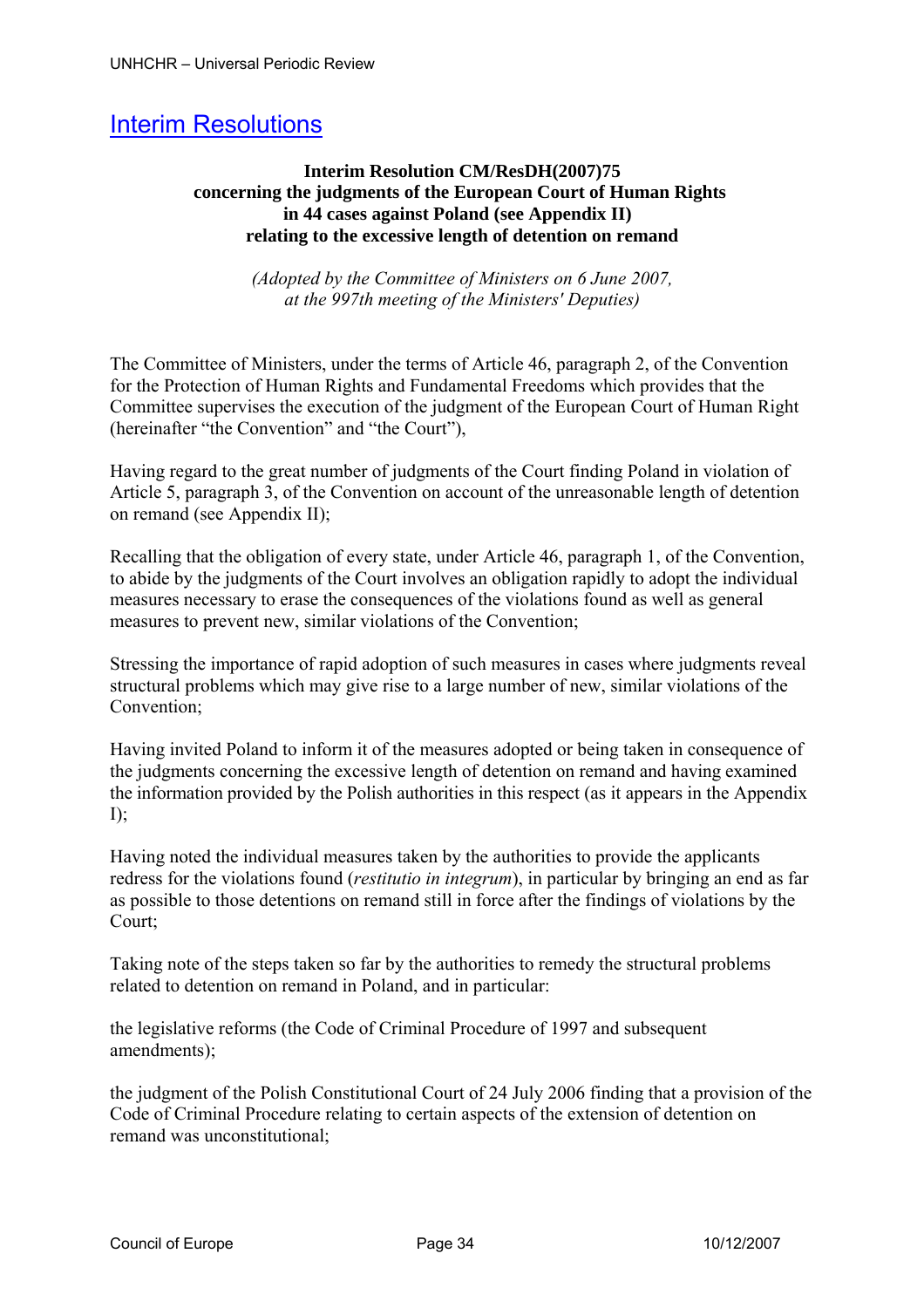the further measures to make courts and prosecutors aware of the requirements stemming from the Convention and the European Court's case-law as regards the use of detention on remand;

Noting also the statistical data provided by the Polish authorities concerning (a) the number of detentions on remand ordered in a given year and (b) the number and length of detentions on remand not yet ended on 31 December of that year;

Noting further that, according to the statistics provided, the number of cases in which detention on remand lasts for more than 12 months still seems high, especially in cases pending before regional courts; noting, however, that these statistics do not give a full picture of the situation, as they only show the length of detentions that have not yet been terminated as of 31 December, and that they could be usefully supplemented by taking stock of the length of all detentions on remand ordered during a year;

Noting also with interest that following changes to Polish legislation in response to the judgment of the Constitutional Court of 24 July 2006 the general rule according to which detention on remand shall not exceed 2 years in cases pending for trial has been strengthened; noting however that under the amended legislation there might still be situations in which this time-limit may not be observed;

Noting also that, although some courts have begun to refer to the Convention and the European Court's case-law in rendering decisions on the use of detention on remand, this preventive measure still seems often to be ordered without taking into consideration the Convention's requirements;

Underlining that continued detention can be justified only if there are specific indications of a genuine requirement of public interest which, notwithstanding the presumption of innocence, outweighs the rule of respect for individual liberty;

Recalling that the persistence of reasonable suspicion that a person arrested has committed an offence, although a condition *sine qua non* for the lawfulness of the continued detention, may no longer suffice after a certain lapse of time and that consequently other relevant and sufficient grounds must be presented in order to extend such detention;

Noting that the number of cases in which the European Court has found similar violations is constantly increasing,

ENCOURAGES the Polish authorities, in view of the extent of the systemic problem concerning the excessive length of detention on remand:

- to continue to examine and adopt further measures to reduce the length of detention on remand, including possible legislative measures and the change of courts' practice in this respect, to be in line with the requirements set out in the Convention and the European Court's case-law; and in particular
- to take appropriate awareness-raising measures with regard to the authorities involved in the use of detention on remand as a preventive measure, including judges of criminal courts and prosecutors;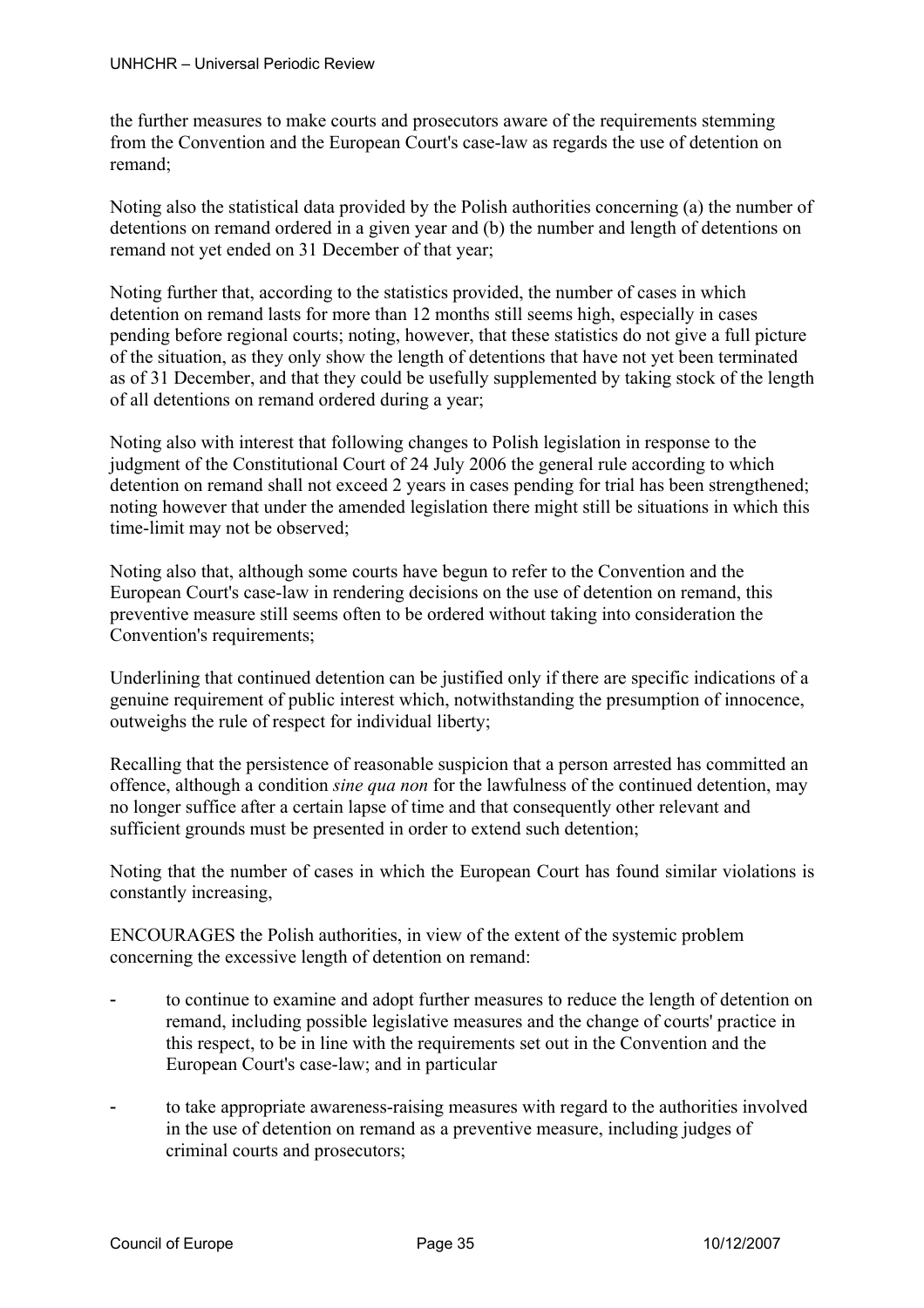- to encourage domestic courts and prosecutors to consider the use of other preventive measures provided in domestic legislation, such as release on bail, obligation to report to the police or prohibition on leaving the country;
- to establish a clear and efficient mechanism for evaluating the trend concerning the length of detention on remand;

EXPECTS to receive further information on additional measures planned or already taken to comply with the judgments concerning the unreasonable length of detention on remand and,

DECIDES to resume consideration of the outstanding measures in these cases, within one year at the latest.

# *Appendix I to Interim Resolution CM/ResDH(2007)75*

*Information provided by the Government of Poland during the examination of the cases concerning the excessive length of detention on remand by the Committee of Ministers* 

# **I. Individual measures**

In the majority of these cases, the detention on remand impugned by the European Court has been ended.

# **II. General measures taken to reduce the length of detention on remand**

# **1. Legislative measures as regards the length of detention on remand**

# *A. Grounds for detention on remand (as set out in the Code of Criminal Procedure of 1997)*

The grounds for remanding in custody were modified with the entry into force on 01/09/98 of the Code of Criminal Procedure of 6 June 1997.

According to Article 257§1, detention on remand shall not be imposed if another preventive measure is sufficient. The provisions of the Code of Criminal Procedure also set out other preventive measures, such as bail, police supervision, guarantee by a responsible person or a social entity, temporary ban on engaging in a given activity and prohibition to leave the country.

Detention on remand may be ordered if there is a strong probability that the accused has committed an offence and, cumulatively, if there is a risk of his or her absconding, obstructing the proceedings or, in certain cases, re-offending (Article 258§1). According to Article 258§2 of the Code of Criminal Procedure, an accused may be detained remanded if he or she risks a long term of imprisonment (if the charges relate to offences punishable by at least 8 years of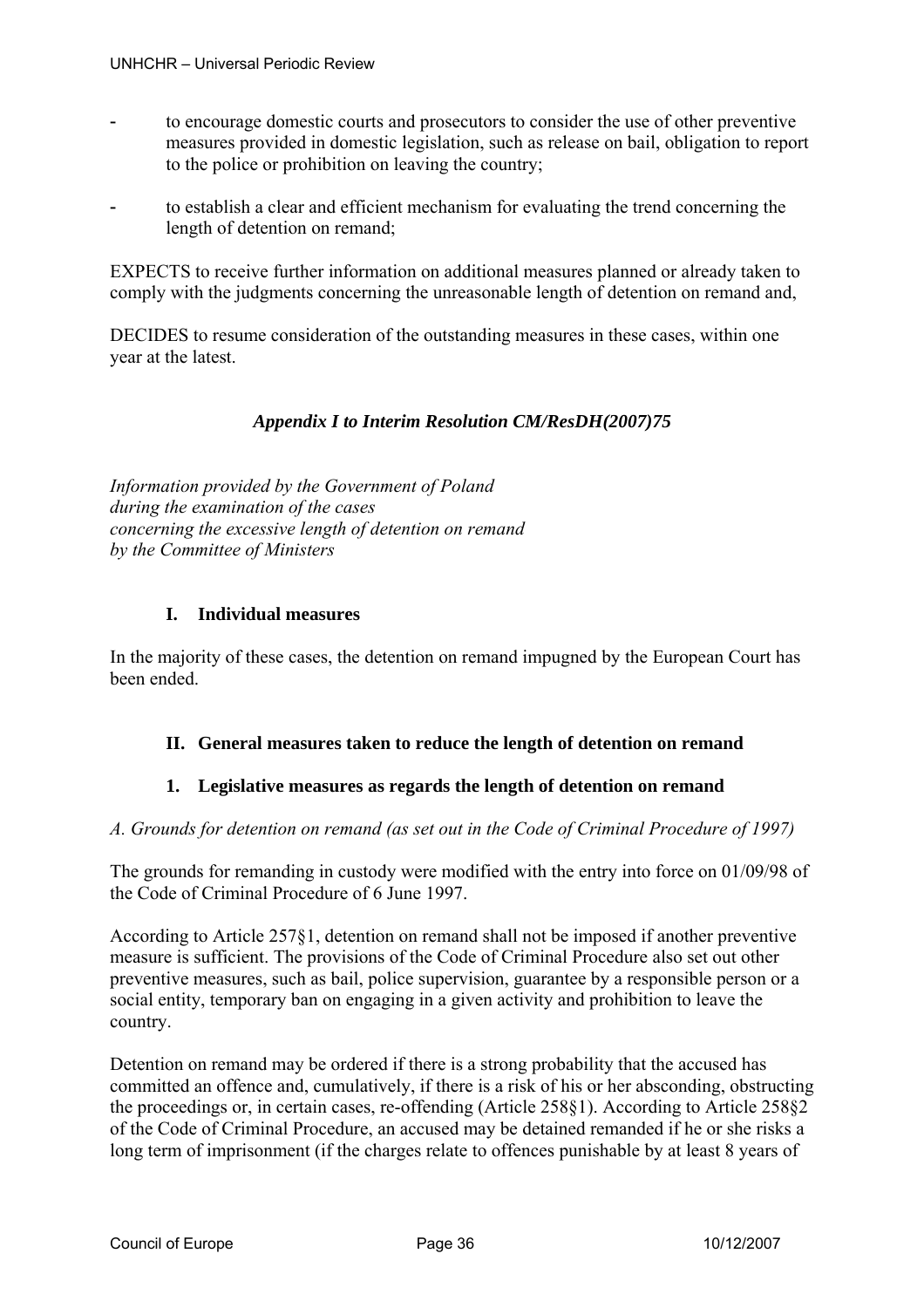imprisonment or if a court of first instance sentenced the accused to a minimum of 3 years of imprisonment).

*B. Placement in detention on remand and extension (as set out in Art. 263 of the Criminal Code of Procedure)* 

Article 263 sets out time-limits for detention. In the version applicable up to 20 July 2000 it provided:

"1. Imposing detention in the course of an investigation, the court shall determine its term for a period not exceeding 3 months.

2. If, due to the particular circumstances of the case, an investigation cannot be terminated within the term referred to in paragraph 1, the court of first instance competent to deal with the case may – if need be and on the application made by the [relevant] prosecutor – prolong detention for a period [or periods] which as a whole may not exceed 12 months.

3. The whole period of detention on remand until the date on which the first conviction at first instance is imposed may not exceed 2 years.

4. Only the Supreme Court may, on application made by the court before which the case is pending or, at the investigation stage, on application made by the Prosecutor General, prolong detention on remand for a further fixed period exceeding the periods referred to in paragraphs 2 and 3, when it is necessary in connection with a stay of the proceedings, a prolonged psychiatric observation of the accused, a prolonged preparation of an expert report, when evidence needs to be obtained in a particularly complex case or from abroad, when the accused has deliberately prolonged the proceedings, as well as on account of other significant obstacles that could not be overcome."

On 20 July 2000, paragraph 4 was amended and since then the competence to prolong detention beyond the time-limits set out in paragraphs 2 and 3 has been vested with the court of appeal within whose jurisdiction the offence in question has been committed.

# *C. Ruling of the Constitutional Court on paragraph 4 of Article 263 of the Criminal Code of Procedure*

In its judgment of 24 July 2006 (reference No. SK 58/03), the Polish Constitutional Court, having examined a constitutional complaint on the length of detention on remand, ruled that the provision of Article 263§4 of the Code of Criminal Procedure, according to which such detention may be extended beyond the period of 2 years, if "other important obstacles whose removal has not been possible" exist, is in breach of Article 41, paragraph 1 in connection with Article 31 paragraphs 1 and 3 of the Constitution of the Republic of Poland. It should be noted that the Constitutional Court declared the unconstitutional character of this provision only as it relates to investigation stage.

This judgment was grounded on the fact that this provision curtailed the enjoyment of constitutional rights and freedoms in such an imprecise, arbitrary and broad way that it affected the very essence of constitutional freedoms. The lack of statutory time limitation for the extension of detention on remand only strengthened the finding of unconstitutionality of this provision.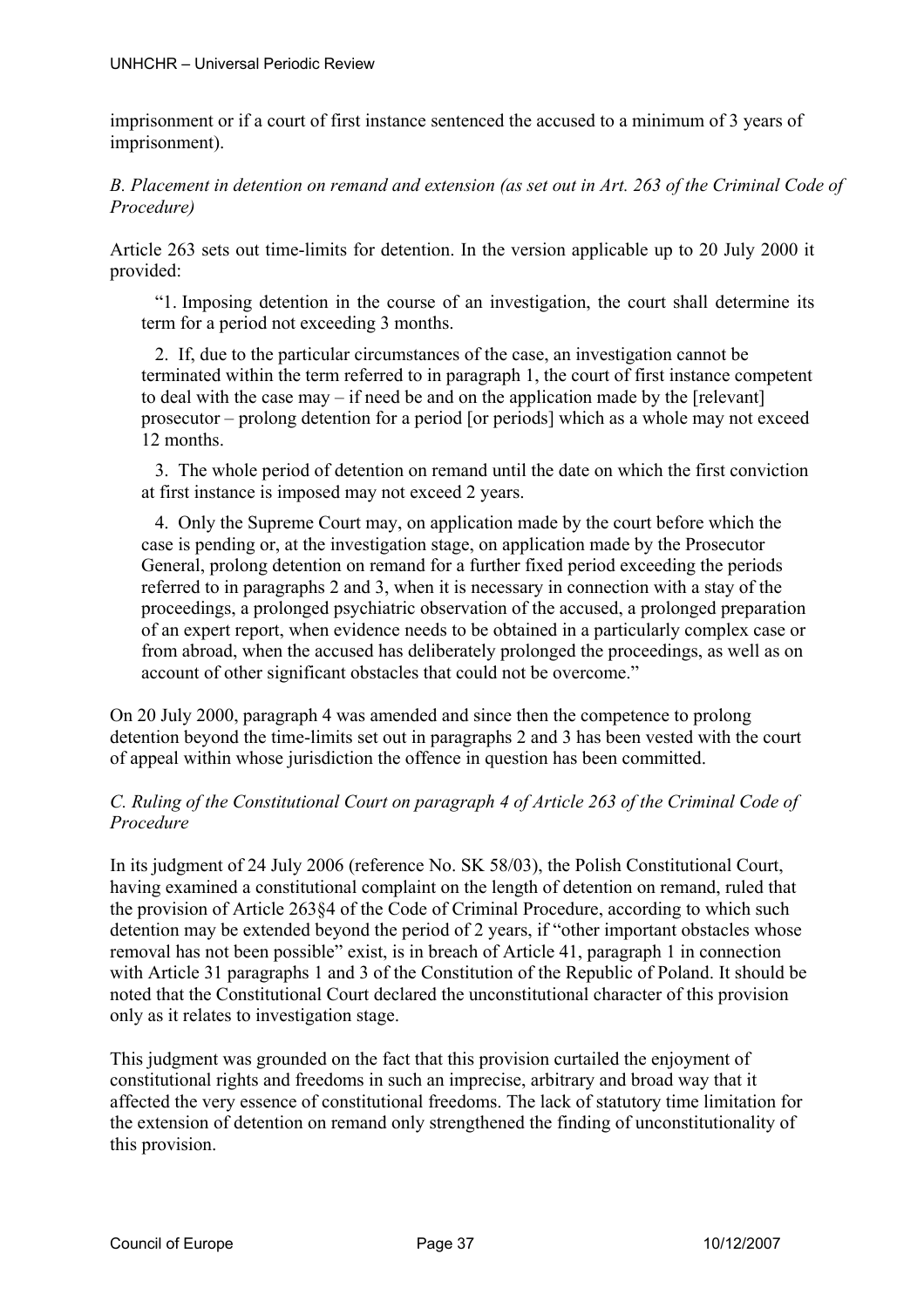The Constitutional Court also declared that this provision was to expire within 6 months after publication of the judgment in the Journal of Laws – *Dziennik Ustaw*. Therefore it lost its binding force on 8 February 2007.

# *D. Amendment of the Code of Criminal Procedure following the Constitutional Court's ruling*

Accordingly, Article 263, paragraph 4, of the Code of Criminal Procedure was amended as follows:

 "Paragraph 4. The extension of applying detention on remand over the periods specified in paragraphs 2 and 3, may be made only by the court of appeal in whose jurisdiction the proceedings are conducted, on a motion from the court before which the case is pending, and at the investigation stage on a motion from the appellate prosecuting authorities. This can be done if deemed necessary in connection with a suspension of criminal proceedings, in connection with actions aiming at establishing or confirming the identity of the accused, prolonged psychiatric observation of the accused, prolonged preparation of an opinion of an expert, conducting evidentiary action in a particularly intricate case or conducting them abroad, or intentional protraction of proceedings by the accused."

Moreover, a new provision was added in paragraph 4a of Article 263:

*"*paragraph 4a. The court of appeal, in whose jurisdiction the proceedings are being conducted may also, on a motion from the court before which the case is pending, order the extension of the detention on remand for a fixed period, exceeding that specified in paragraph 3, because of other important obstacles whose removal has not been possible".

This amendment was adopted on 12 January 2007 and entered into force on 16 February 2007.

According to the explanatory report on this amendment:

- the changes introduced in paragraph 4 of Article 263 of the Code of Criminal Procedure eliminated the clause of "other important obstacles whose removal has not been possible" as a legal ground for extending detention on remand;

- furthermore, extension of detention on remand was also allowed in cases in which proceedings could not have been completed because of measures under way to establish or confirm the identity of the accused.

- however, the new paragraph 4a will enable courts conducting criminal proceedings to extend

detention on remand beyond the period of 2 years because of 'other obstacles whose removal

has not been possible', which would allow a more flexible use of this provision. This new

regulation is not contrary to the Constitutional Court's judgment, which declared the clause of

the said obstacles unconstitutional only in reference to the investigationl stage of the

proceedings.

# **2. Practice of criminal courts and statistical data**

# *A. Recent practice of criminal courts*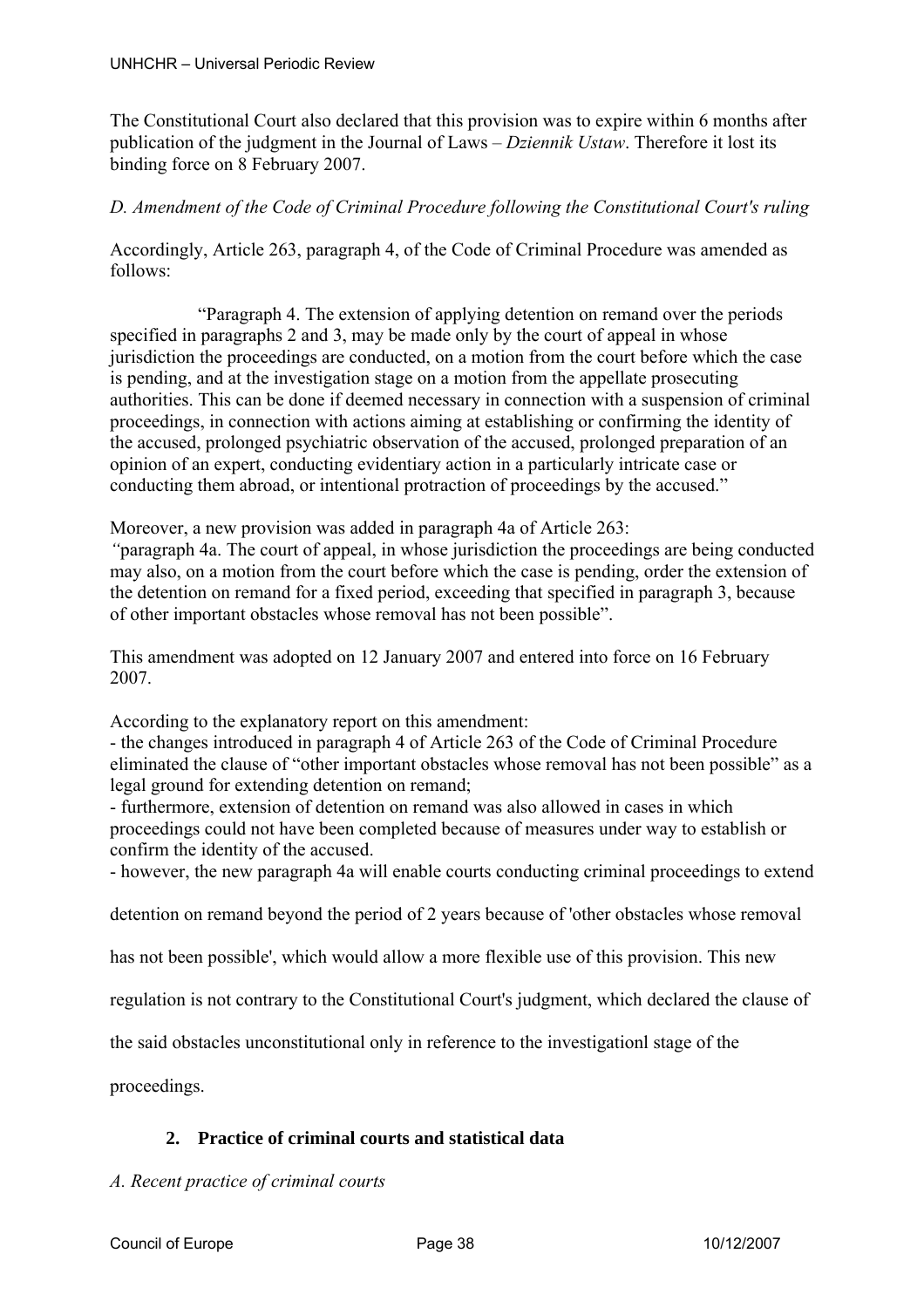In March 2006 the Polish authorities provided information on the recent practice of criminal courts concerning the imposition and extension of detention on remand. In 26 cases the courts (in the jurisdiction of 6 out of the 11 appeal courts in the country) made express reference in their decisions to the case-law of the European Court and in some cases to the circular sent out by the Ministry of Justice. In most of these cases the courts decided to bring an end to the detention on remand and replace it by some alternative measure of constraint, such as the obligation to report to the police or prohibition on leaving the country. In two other appeal court districts, similar decisions have been handed down in three cases, but without reference to the case-law of the European Court.

# *B. Latest figures on the length of detention on remand in 2006:*

According to the figures provided by the Polish Ministry of Justice the courts delivered 33 181 decisions on detentions on remand in the year 2006 compared with 34 830 in the year 2005.

The three tables and charts below (I, II and III) show the number of detentions on remand and their length as recorded on the last day of the reporting period, i.e. respectively on 31 December 2005 and 31 December 2006. The relevant data are presented separately for each category of courts.

|                         | 2005    | 2006    |
|-------------------------|---------|---------|
| Up to 3 months          | 2 5 2 8 | 2 3 5 8 |
| $3 - 6$ months          | 2 0 3 5 | 2 2 6 3 |
| $6 - 12$ months         | 1963    | 1899    |
| 12 months $-2$<br>vears | 918     | 911     |
| Over 2 years            | 191     | 190     |
| In total                | 7635    | 7632    |

Table and Chart I. - **District courts**



Table and Chart II. - **Regional courts**

|                         | 2005    | 2006    |
|-------------------------|---------|---------|
| Up to 3 months          | 207     | 160     |
| $3 - 6$ months          | 432     | 391     |
| $6 - 12$ months         | 1 1 6 6 | 1 2 3 7 |
| 12 months $-2$<br>years | 1 1 6 5 | 1 3 2 6 |
| Over 2 years            | 863     | 850     |
| In total                | 3833    | 4 000   |

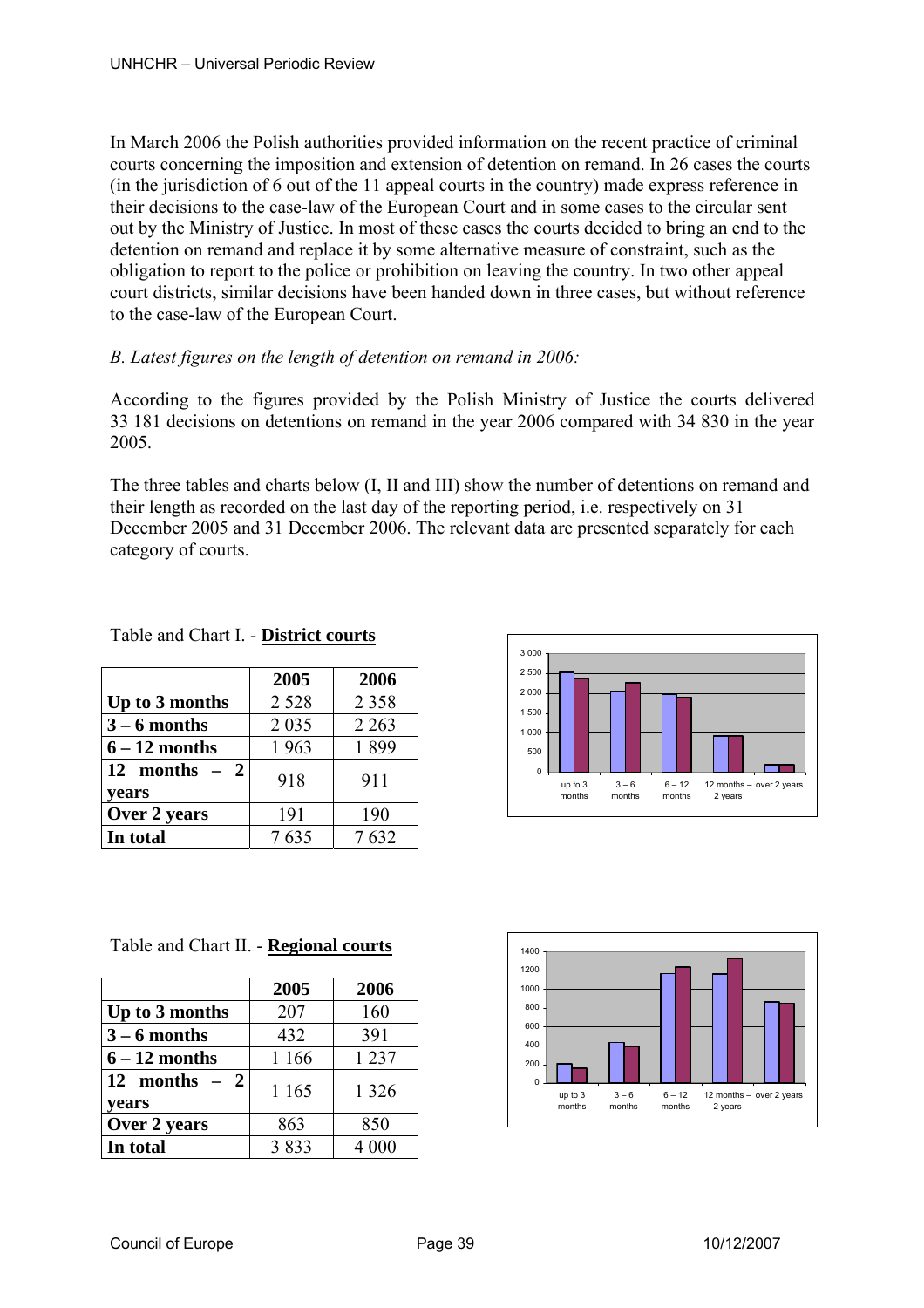|                           | 2005 | 2006 |
|---------------------------|------|------|
| Up to 3 months            |      | 72   |
| $3 - 6$ months            |      | 48   |
| $6 - 12$ months           |      | 27   |
| $12$ months $-2$<br>years |      | 32   |
| Over 2 years              |      | 27   |
| In total                  | 13   | 206  |



# Table and Chart III - Courts of appeal

As it transpires from the above tables, that, for obvious reasons, district courts were those which have ordered detention on remand in the highest number of cases.

Nonetheless detention on remand imposed by regional courts lasted longer: as recorded on the last day of the reporting period, these courts ordered the highest number of detentions on remand which lasted between 12 months and 2 years or more than 2 years. In 2006, such detentions accounted respectively for 33.15 per cent and 21.25 per cent of the total number of detentions on remand ordered by these courts (respectively 30 per cent and 23 per cent in 2005). It should be noted in this respect that these courts deal with very serious cases, including those of organised crime, in which detention on remand as the most severe measure appears to be indispensable.

According to the Polish authorities, the problem of excessively lengthy detentions on remand concerns mainly the detentions ordered by the regional courts. However, the number of detentions on remand lasting between 12 months and 2 years and more than 2 years, ordered by such courts does not indicate a general upward trend.

# **3. Publication and dissemination**

The European Court's judgments delivered in the cases of Chodecki and Olstowski have been translated into Polish and published on the Internet site of the Ministry of Justice www.ms.gov.pl.

On 4 June 2004 the Ministry of Justice wrote to all the Presidents of Courts of Appeal with an analysis of the case-law of the European Court concerning the requirements relating to the reasons for placing and keeping a person in detention pending trial. It was underlined in particular that the reason evoked in paragraph 2 of Article 258 of the Code of Criminal Procedure cannot justify keeping someone in detention for a long period of time.

Moreover, the Ministry of Justice has sent out circulars, drawing the attention of courts and public prosecutors to the reasoning required for decisions prolonging detention on remand.

# **III. Conclusions of the respondent state**

The government believes that the measures set out above demonstrate its determination and the sustained efforts that it has already made to reduce the length of detention on remand. The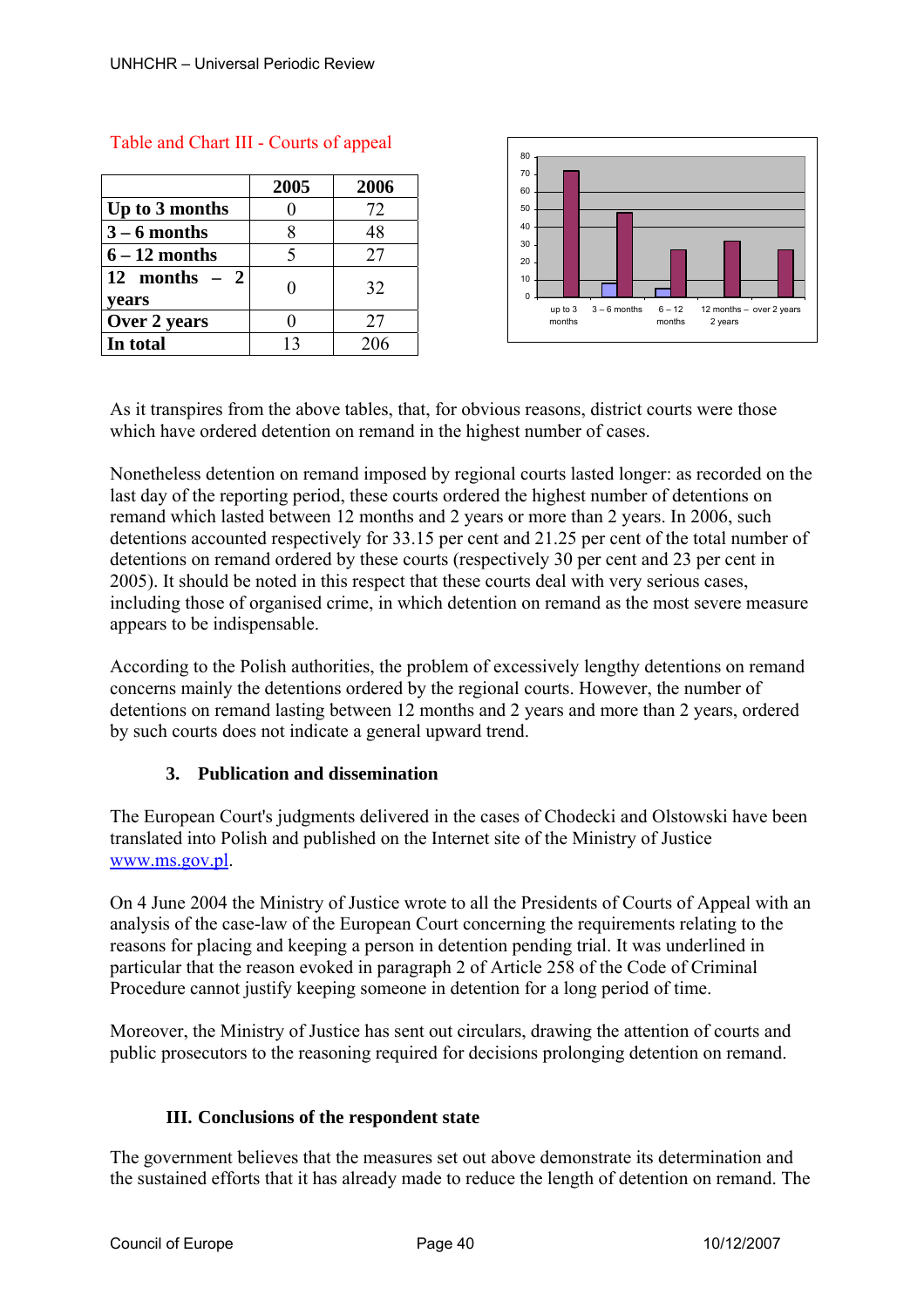government will continue to take all necessary measures to that effect and will keep the Committee of Ministers informed of all new developments, and in particular of the practical implications of the measures adopted.

\* \* \*

## *Appendix II to Interim Resolution CM/ResDH(2007)75*

## **List of cases**

 **- 44 cases of length of detention on remand** 

25792/94 Trzaska, judgment of 11/07/00 23042/02 Cabała, judgment of 08/08/2006, final on 08/11/2006 3489/03 Cegłowski, judgment of 08/08/2006, final on 08/11/2006 17584/04 Celejewski, judgment of 04/05/2006, final on 04/08/2006 49929/99 Chodecki, judgment of 26/04/2005, final on 26/07/2005 75112/01 Czarnecki, judgment of 28/07/2005, final on 28/10/2005 5270/04 Drabek, judgment of 20/06/2006, final on 20/09/2006 77832/01 Dzyruk, judgment of 04/07/2006, final on 04/10/2006 7677/02 Gąsiorowski, judgment of 17/10/2006, final on 17/01/2007 31330/02 Gołek, judgment of 25/04/2006, final on 25/07/2006 38654/97 Goral, judgment of 30/10/03, final on 30/01/04 28904/02 Górski, judgment of 04/10/2005, final on 15/02/2006 38227/02 Harazin, judgment of 10/01/2006, final on 10/04/2006 27504/95 Iłowiecki, judgment of 04/10/01, final on 04/01/02 36258/97 J.G., judgment of 06/04/2004, final on 06/07/2004 33492/96 Jabłoński, judgment of 21/12/00 15479/02 Jarzyński, judgment of 04/10/2005, final on 04/01/2006 25715/02 Jaworski, judgment of 28/03/2006, final on 28/06/2006 10268/03 Kankowski, judgment of 04/10/2005, final on 04/01/2006 25501/02 Kozik, judgment of 18/07/2006, final on 18/10/2006 31575/03 Kozłowski, judgment of 13/12/2005, final on 13/03/2006 17732/03 Krawczak, judgment of 04/10/2005, final on 04/01/2006 34097/96 Kreps, judgment of 26/07/01, final on 26/10/01 16535/02 Kubicz, judgment of 28/03/2006, final on 28/06/2006 44722/98 Łatasiewicz, judgment of 23/06/2005, final on 23/09/2005 36576/03 Leszczak, judgment of 07/03/2006, final on 07/06/2006 57477/00 Malik, judgment of 04/04/2006, final on 04/07/2006 13425/02 Michta, judgment of 04/05/2006, final on 04/08/2006 39437/03 Miszkurka, judgment of 04/05/2006, final on 04/08/2006 34052/96 Olstowski, judgment of 15/11/01, final on 15/02/02 6356/04 Pasiński, judgment of 20/06/2006, final on 23/10/2006 42643/98 Paszkowski, judgment of 28/10/2004, final on 28/01/2005 44165/98 Skrobol, judgment of 13/09/2005, final on 13/12/2005 29386/03 Stankiewicz, judgment of 17/10/2006, final on 17/01/2007 30019/03 Stemplewski, judgment of 24/10/2006, final on 24/01/2007 3675/03 Stenka, judgment of 31/10/2006, final on 31/01/2007 9013/02 Świerzko, judgment of 10/01/2006, final on 10/04/2006 33079/96 Szeloch, judgment of 22/02/01, final on 22/05/01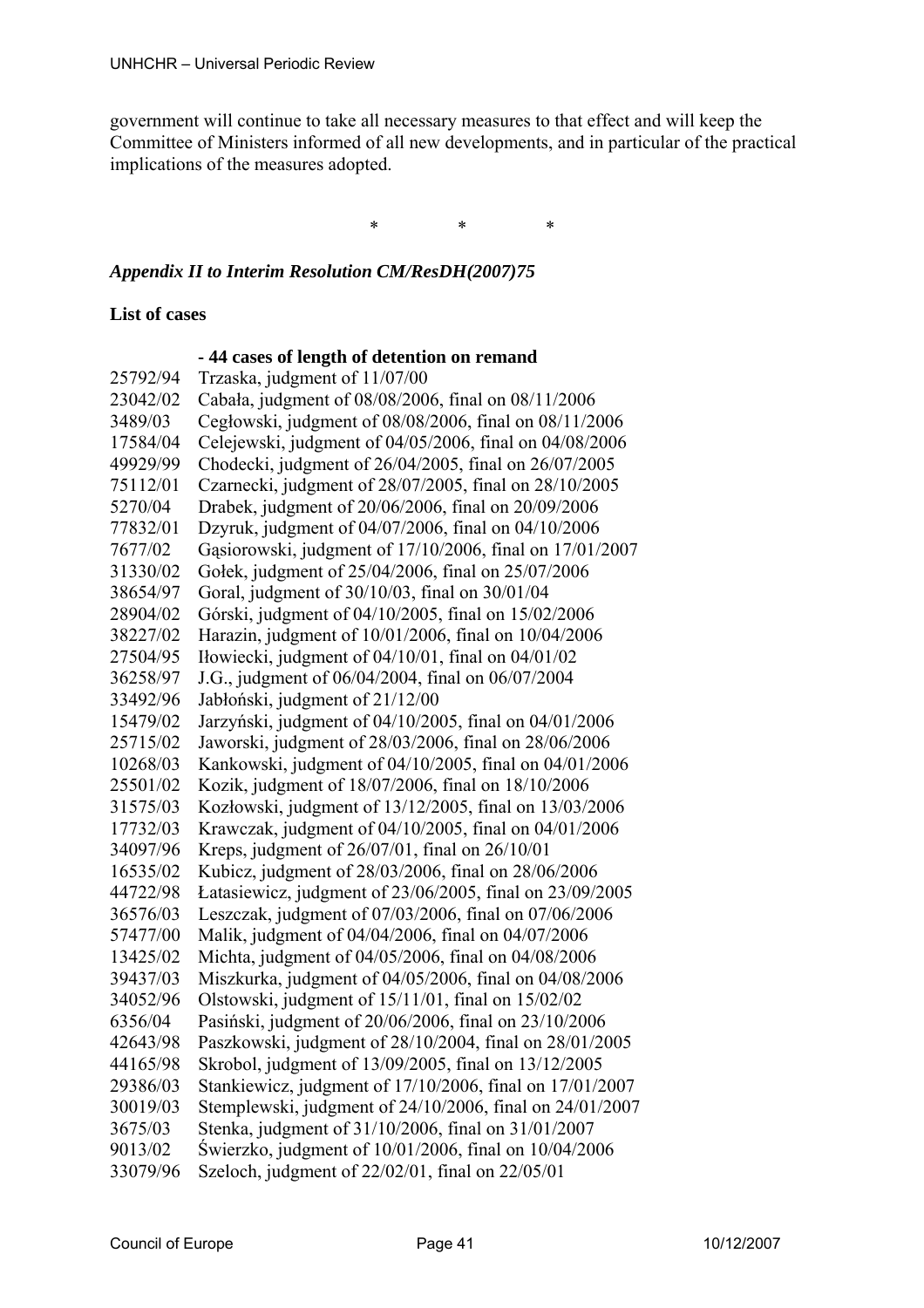- 56552/00 Telecki, judgment of 06/07/2006, final on 06/10/2006
- 29687/96 Wesołowski, judgment of 22/06/2004, final on 22/09/2004
- 31999/03 Żak, judgment of 24/10/2006, final on 24/01/2007
- 25301/02 Zasłona, judgment of 10/10/2006, final on 10/01/2007
- 13532/03 Zborowski, judgment of 31/10/2006, final on 31/01/2007
- 28730/02 Zych, judgment of 24/10/2006, final on 24/01/2007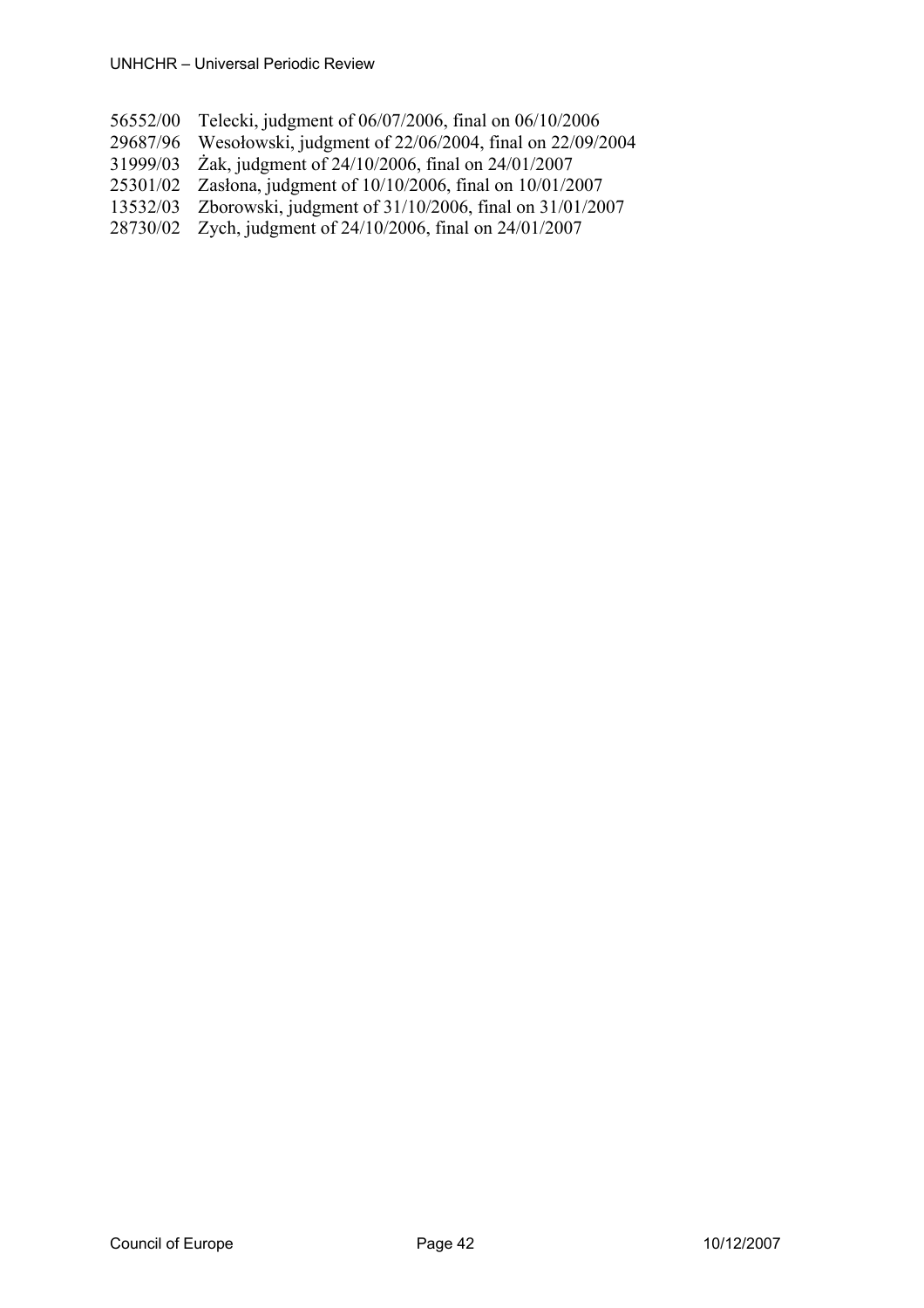# **Interim Resolution CM/ResDH(2007)28 concerning the judgments of the European Court of Human Rights in 143 cases against Poland (see Appendix II) relating to the excessive length of criminal and civil proceedings and the right to an effective remedy**

*(Adopted by the Committee of Ministers on 4 April 2007 at the 992nd meeting of the Ministers' Deputies)* 

The Committee of Ministers, under the terms of Article 46, paragraph 2, of the Convention for the Protection of Human Rights and Fundamental Freedoms, as amended by Protocol No. 11 (hereinafter referred to as "the Convention"),

Having regard to the great number of judgments of the European Court of Human Rights ("the Court") finding Poland in violation of Article 6, paragraph 1, of the Convention on account of the excessive length of judicial proceedings before the civil and criminal courts (see Appendix II to this resolution);

Having regard to the fact that in several cases the Court also found that there had been a violation of Article 13 of the Convention in that the applicants had no domestic remedy whereby they might enforce their right to a "hearing within a reasonable time" as guaranteed by Article 6, paragraph 1 of the Convention (e.g. Kudła against Poland, judgment of 26 October 2000 and D.M. against Poland, judgment of 14 October 2003);

Recalling that excessive delays in the administration of justice constitute a serious danger for the respect of the rule of law;

Recalling that the obligation of every state, under Article 46, paragraph 1, of the Convention, to abide by the judgments of the Court involves an obligation rapidly to adopt the individual measures necessary to erase the consequences of the violations as well as to adopt general measures preventing new violations of the Convention similar to those found including provision of effective domestic remedies pending the entry into effect of the necessary changes;

Recalling in this respect the Committee of Ministers' Recommendation to member states Rec(2004)6 regarding the need to improve the efficiency of domestic remedies;

Stressing the importance of rapid adoption of such measures in cases where judgments reveal structural problems which may give rise to a large number of new, similar violations of the Convention;

Having invited Poland to inform it of the measures adopted or being taken in consequence of the judgments concerning the excessive length of judicial proceedings and having examined the information provided by the Polish authorities in this respect (as it appears in the Appendix I to this interim resolution);

Measures to remedy the excessive length of proceedings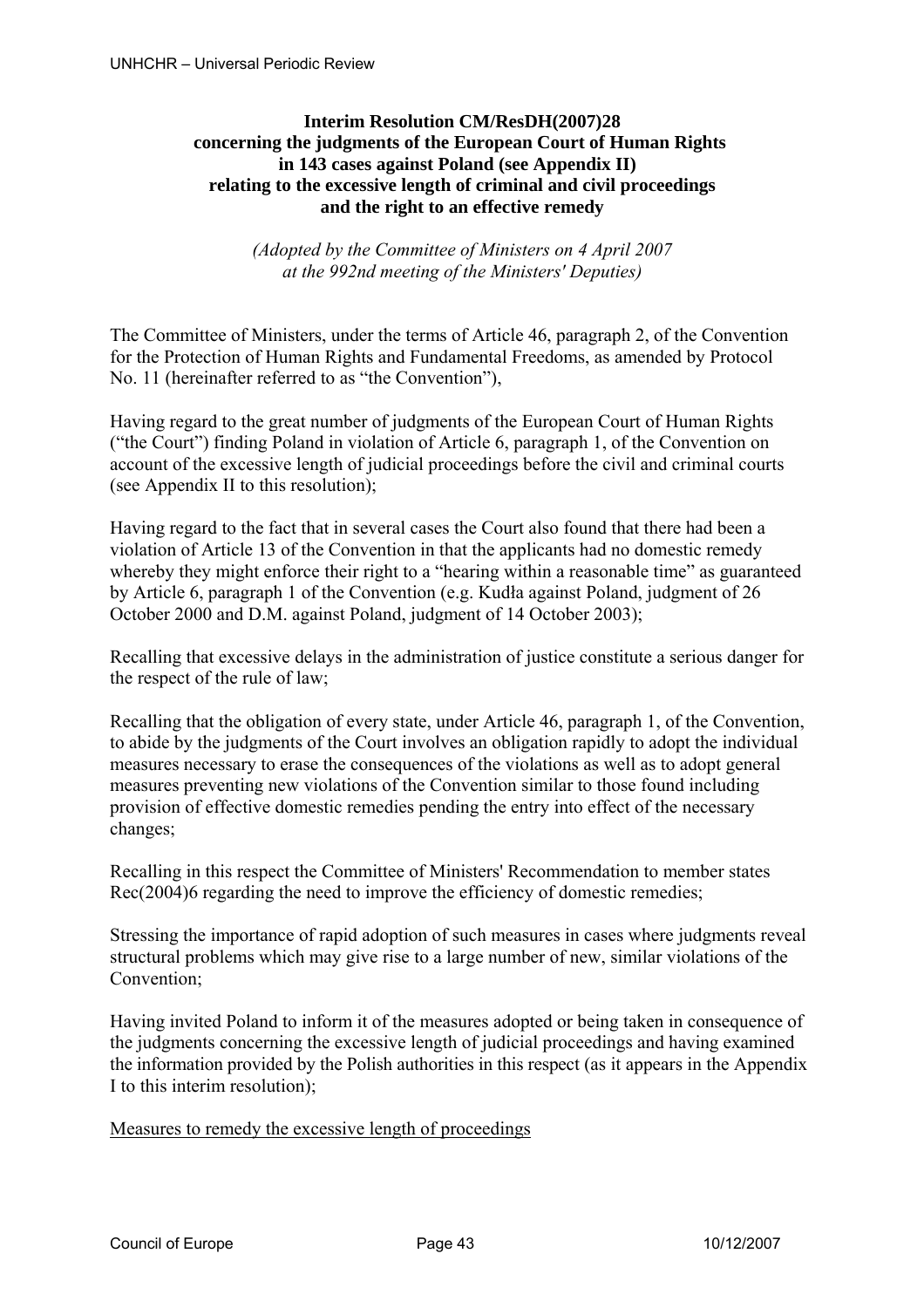Having noted the individual measures taken by the authorities to provide the applicants redress for the violations found (*restitutio in integrum*), in particular by accelerating as far as possible the proceedings which were still pending after the findings of violations by the Court (see details in Appendix I);

Welcoming the reforms adopted so far by the authorities in order to remedy the structural problems related to the excessive length of judicial proceedings in Poland, and in particular:

- the legislative reforms (new Code of Criminal Procedure and subsequent amendments) adopted in 1997 and 2003 aimed at simplifying and accelerating criminal proceedings;
- the additional administrative and structural measures adopted to prevent further, unreasonably long proceedings and to accelerate those which have already been excessively lengthy (in particular increasing the number of judges and administrative personnel, increasing courts' budgets and establishing of monitoring mechanisms); and
- the setting-up of a domestic remedy in 2004 for cases of excessive length of judicial proceedings allowing litigants to seek acceleration of the proceedings and claim compensation for damages caused by their excessive length;

Noting the statistical data provided by the Polish authorities and in particular the positive trend concerning the decrease in the number of "old" cases pending before civil courts (those pending for more than five years) and the increasing efficiency of criminal courts;

Noting, however, that the existing mechanism for evaluating the average length of judicial proceedings at national level is unclear and hinders supervision of the evolution of the duration of proceedings;

# Measures to put right the lack of effective remedy

Welcoming the creation of a domestic remedy in cases of excessive length of judicial proceedings and noting that the Court has already found, on the basis of the provisions of the legislation of 2004, that it satisfies the "effectiveness" test established in the *Kudła* judgment (see Appendix I, Section II B);

Noting nevertheless that the new remedy seems to exclude the possibility of complaining against the excessive length of the pre-trial stage of criminal proceedings;

Underlying that the creation of the new domestic remedy does not obviate the obligation to pursue with diligence the adoption of general measures required to prevent new violations of the Convention;

ENCOURAGES the Polish authorities, in view of the gravity of the systemic problem concerning the excessive length of judicial proceedings:

- to continue the examination and adoption of further measures to accelerate judicial proceedings and reduce the backlog of cases;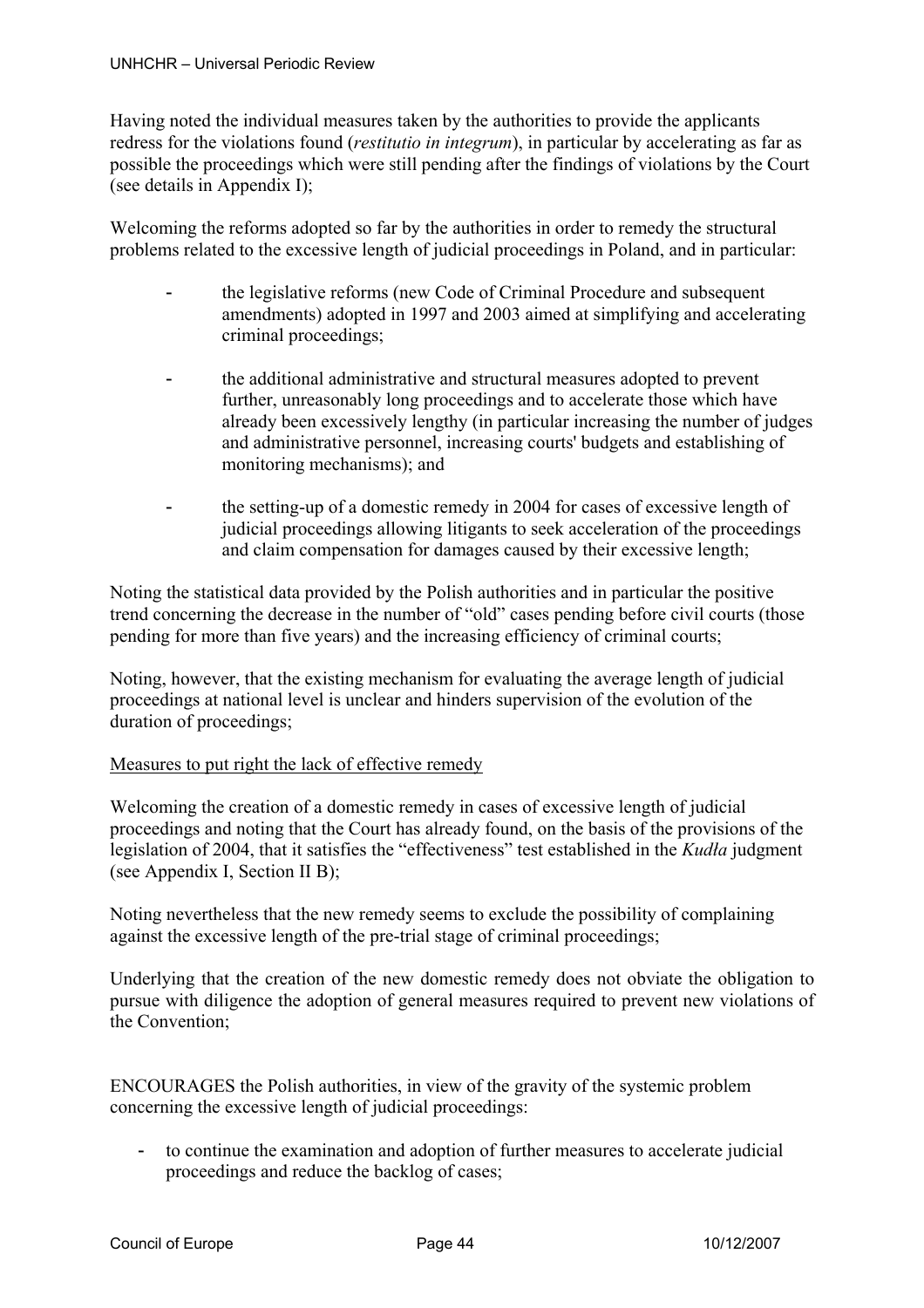- to establish a clear and efficient mechanism for evaluating the trend concerning the length of judicial proceedings; and
- to ensure that the new domestic remedy is implemented in accordance with the requirements of the Convention and the case-law of the Court and to consider introducing such a remedy as regards the pre-trial stage of criminal proceedings;

EXPECTS to receive further information soon on additional measures planned or already taken to comply with the judgments concerning the excessive length of judicial proceedings and on the implementation in practice of the new remedy introduced in June 2004 and,

DECIDES to resume consideration of the outstanding individual measures and the general measures in these cases, in one year at the latest.

# **Appendix I to Interim Resolution CM/ResDH(2007)28**

*Information provided by the Government of Poland during the examination of the cases concerning the excessive length of criminal and civil proceedings and the right to an effective remedy by the Committee of Ministers* 

# *I. Individual measures*

In the majority of these cases, the domestic proceedings impugned by the European Court in its judgments have ended. Concerning the rest of the cases, the competent authorities have taken measures to accelerate the proceedings still pending (i.e. the cases were placed under the administrative supervision of the president of the court and of the Ministry of Justice; the president of the competent court was urged by the Ministry of Justice to give priority to the applicants' cases, etc.).

# *II. General measures*

# *A) Measures taken to reduce the length of criminal and civil proceedings*

# **1. Legislative measures as regards the length of criminal proceedings**

# *Measures introduced by the Code of Criminal Procedure of 1997*

The Code of Criminal Procedure of 6 June 1997, which entered into force on 1 September 1998, has introduced the possibility under some conditions of conducting a hearing without the presence of a defendant if she or he refuses to participate in the trial or does not provide justification for her or his absence (Art.376 and 377). The opportunity to conduct a hearing without the presence of a defendant will considerably accelerate criminal proceedings, especially in cases brought against several co-defendants.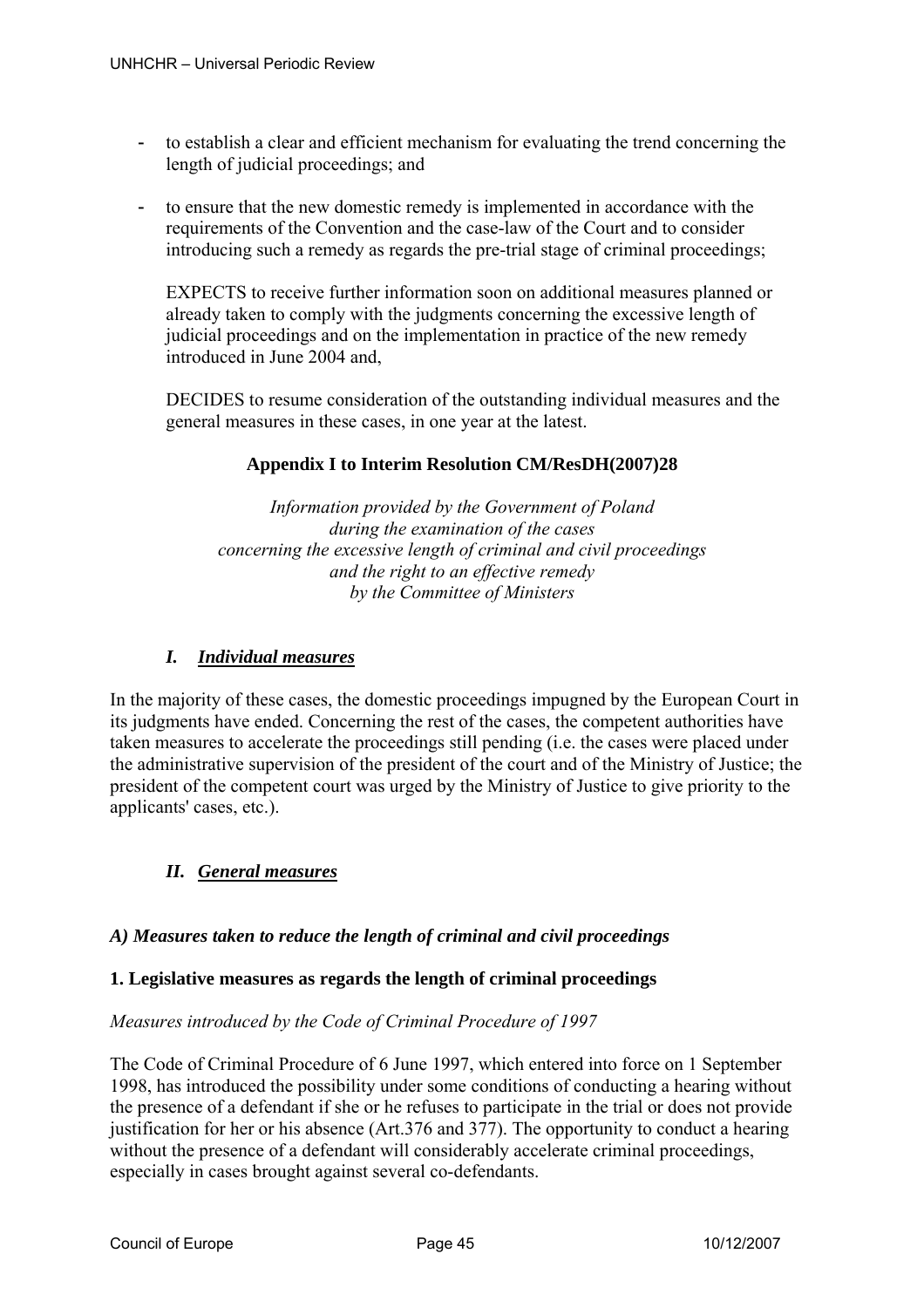# *Measures introduced by the amendments to the 1997 Code of Criminal Procedure*

The main purpose of the amendments to the Code which came into effect on 1 July 2003 was to introduce procedural mechanisms to speed up proceedings in criminal cases. The most important provide the following:

- preparatory proceedings and those concerning several co-defendants have been simplified by extending the range of offences liable to inquiry and not to investigation, which is more formal, and assigning the majority of investigations to the police instead of prosecutors (Art.325 b and 311§1);

- the possibilities of closing criminal proceedings by way of settlement have been extended (Art. 335, 343 and 387);

- first-instance courts may use at the trial stage evidence, such as testimonies, defendants' explanations or expert opinions collected during the preliminary investigation without the further hearing a witness, a defendant, an expert or other person, by reading aloud the relevant protocols, reports or other documents (Art. 377§4 and Art. 389, 391-394);

- the possibility of the remote hearing of witnesses by means of video conferences with the use of appropriate technical equipment (Art. 177§1 a);

- the court shall dismiss motions on evidence aimed at "obvious prolongation of the trial" (Art. 170§1 point 5);

- summonses may be served by fax or electronic mail (Art. 132§3);

- it is no longer necessary to re-hear a particular trial from the very beginning because the term of 35 days between subsequent hearings has been exceeded, if the parties so agree (Art. 404§2);

- when essential deficiencies in the pre-trial proceedings become apparent only at the hearing, courts may no longer refer the case back to the pre-trial proceedings stage for further inquiry to be carried out (Art. 397);

- special proceedings allowing prompt examination of a criminal case – the so-called "summary proceedings" and proceedings under writ of payment (decree proceedings) - were excluded from unnecessarily strict rules – see Art. 500 §§ 2 and 4 (e.g. concerning the summary proceedings the catalogue of cases considered under a simplified procedure now covers all cases in which an inquiry was carried out – see Art. 469);

- delays in criminal proceedings concerning several co-defendants due to the time taken to draft the reasons for the first-instance judgment will be reduced, as at present it is possible to draw up and to serve the reasons of the judgment only in respect of those of the co-defendants who requested it (Art. 423 §1a).

# **2. Legislative measures as regards the length of civil proceedings**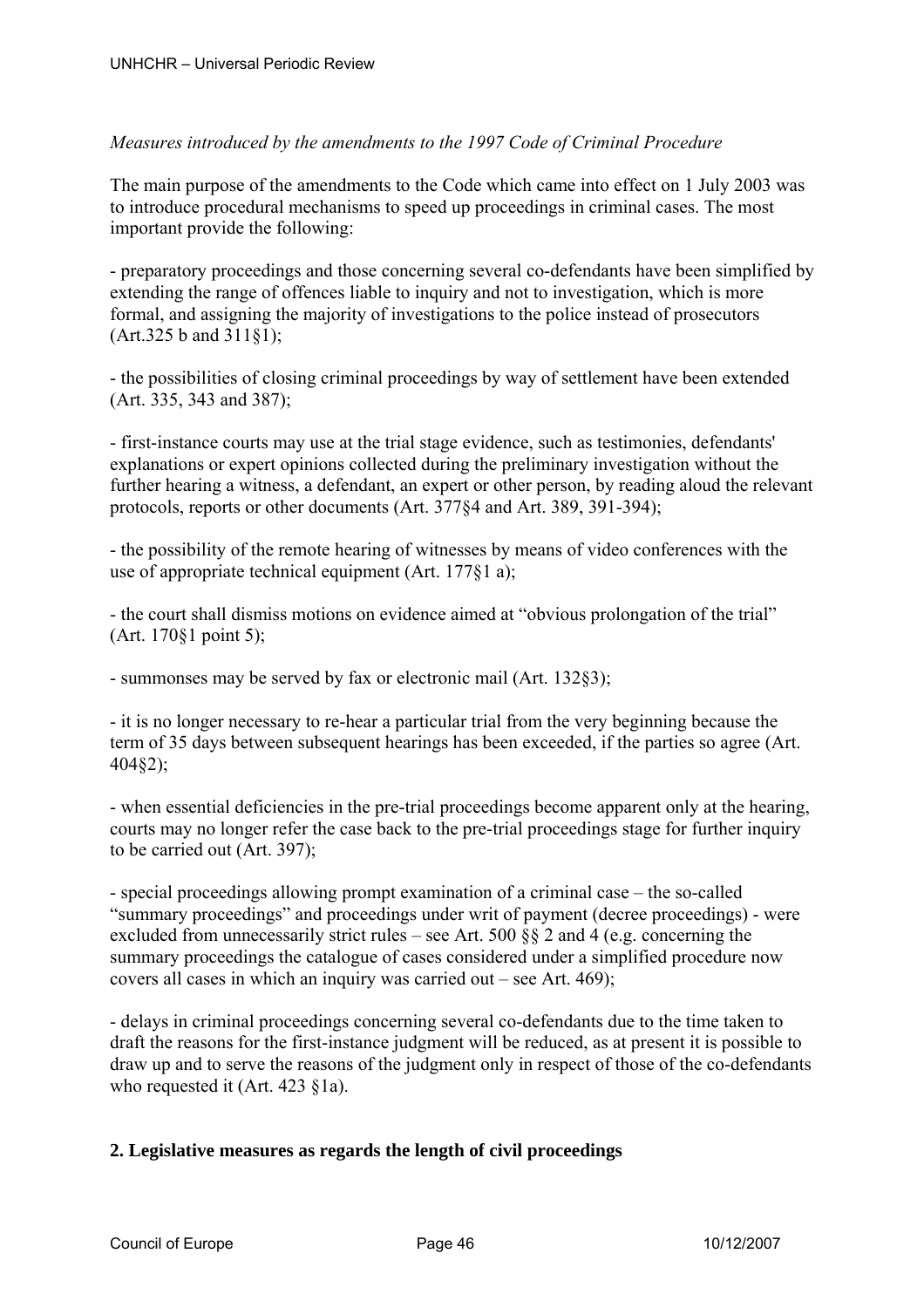# *Measures introduced by the amendments to the Code of Civil Procedure*

The most important provisions of the recent amendments to the Code (of 21 August 1997, 22 December 2004 and 28 July 2005) provide the following:

- law clerks (*referendarze sądowi*) are now allowed to perform certain acts in proceedings such as: making entries in the land and mortgage registers, establishing of a land register, registration of proceedings, issuing payment writs (*nakazy zapłaty*) in accelerated proceedings (*postępowanie upominawcze*) and examining applications for exemption from court fees;

- the institution of mediation has been established. Any civil case which can be examined in civil proceedings may be subject to mediation, which may end in a friendly settlement. Such a friendly settlement, if confirmed by a court, is tantamount to a friendly settlement concluded before the court. The costs of mediation are relatively low in comparison with the costs of court proceedings, which should be an additional incentive to use mediation;

- new regulations concerning arbitration (*sądownictwo polubowne*) have been introduced.

# *Measures introduced by the Act of 28 July 2005 on Court Fees:*

Following the entry into force of this Act, other mechanisms to accelerate civil proceedings have been introduced: for instance, certain decisions concerning court fees may no longer be subject to appeal.

# **3. Administrative and structural measures concerning civil and criminal proceedings**

# *Increase of the capacity of the judiciary (judges and staff)*

Having been faced since 1989 with an increase of about 275 % in cases lodged with Polish courts, the government is aware of the need to increase the number of posts for judges and court administrative staff. The scale of this effort is illustrated by the increase of the number of judges from 7000 in 1989 to nearly 8000 in 2000. In 2002 courts were granted additional full-time posts for 230 judges, 50 assessors and 350 assistants.

Moreover, the post of judges' associate and that of law clerk were introduced in Poland in 2001 by the Law on the organisation of common courts, with the aim of reducing the work of judges with respect to various administrative tasks which did not require their examination.

| Reporting period        | judges          | assessors | judges'<br>associates | law clerks | assistants |
|-------------------------|-----------------|-----------|-----------------------|------------|------------|
| 2003                    | 8 2 6 8         | 1 2 7 6   | 198                   | 785        | 21 3 29    |
| 2004                    | 8 2 3 2         | 1595      | 498                   | 985        | 22 2 5 5   |
| 2005                    | 8 2 2 7         | 1688      | 850                   | 1 1 8 5    | 23 4 12    |
| (as foreseen in<br>2006 | $+80$ new posts |           | $+800$ new posts      | $+250$ new | $+1020$    |
| the budget for 2006)    |                 |           |                       | posts      | new posts  |

The table below shows the levels of employment in the courts in 2003-2006:

*Organisation and management*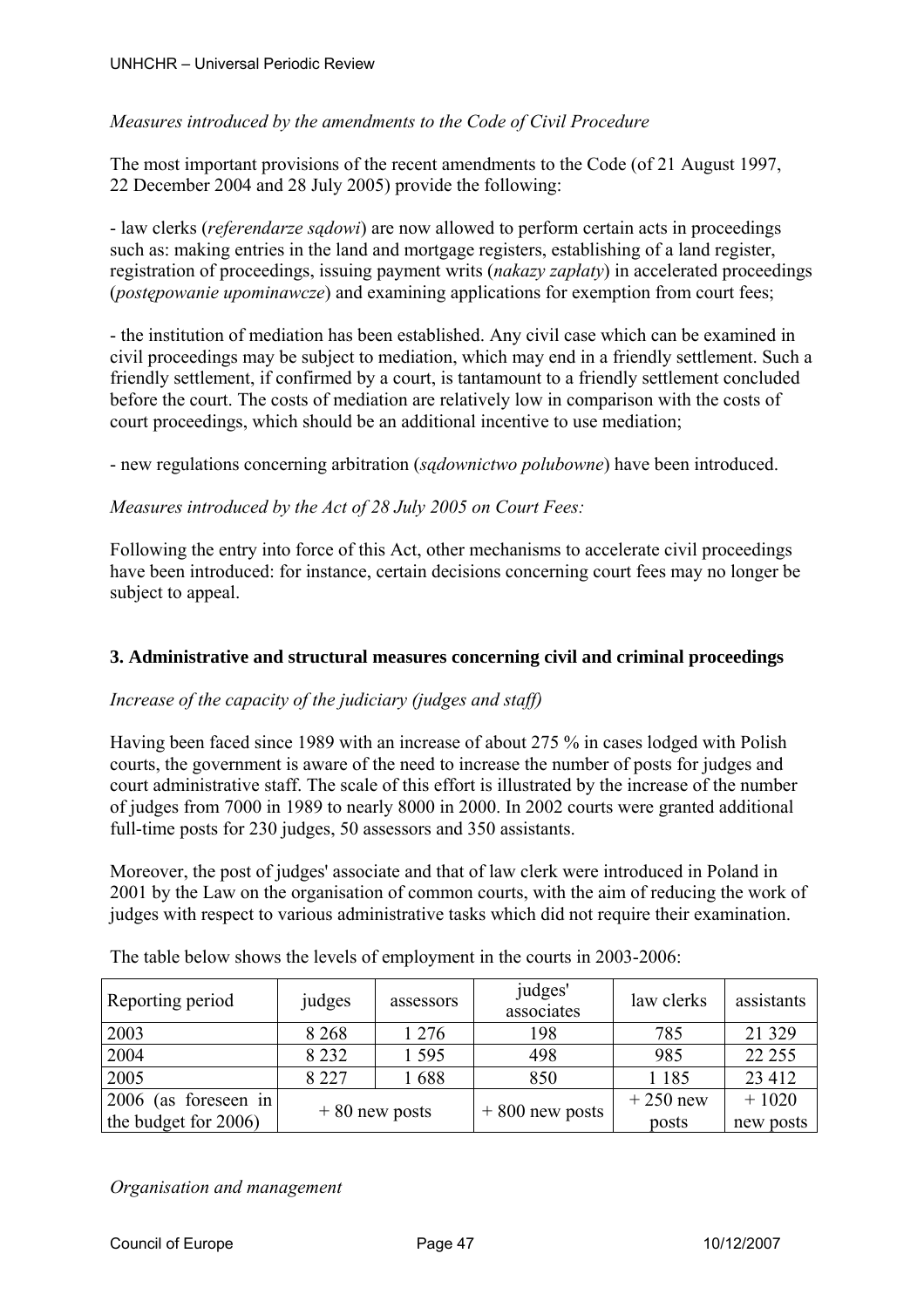As of 1 May 2005 the Warsaw courts were divided into two regional courts. Each regional court was divided into district courts. Consequently, in 2005 there was an improvement in the efficiency of the Warsaw courts in proceedings concerning social insurance cases.

Moreover, the Minister of Justice set up a special unit within his ministry. This unit has been entrusted with the task of assessing the work-load of judges and other court staff as well as with human resources management in common jurisdictions (and in particular their allocation and efficient use in courts). It has drawn up a method, based on objective criteria, of assigning posts for assistants and court clerks, and is currently working on an instrument allowing the assessment of the efficiency of judges' work, on the basis of the so-called *pensum,* that is the average number of cases concluded by judges in Poland. This method will be used to ensure a better allocation of posts, in particular by reshuffling posts from one court to another one.

# *Supervisory activities*

The Ministry of Justice is also involved in analysing the causes of delays in judicial proceedings within the framework of its competence in the administrative supervision of courts' work. The Department of Common Courts within the Ministry of Justice is coordinating other initiatives in this field, such as inspecting courts where the average length of proceedings gives rise to concerns. The question of supervision has been included in the supervisory work of presidents of courts as a permanent task. In particular, presidents have been invited to:

- ask judges heading divisions to perform direct supervision, mainly for the purpose of fixing hearings as a priority in the so-called "old cases";
- organise meetings to sum up their results and identify any reasons for delays; and
- undertake measures to request court experts to submit reports on time and to discipline the parties in the proceedings.

In 2003 the presidents of the Regional Courts were invited by the Ministry of Justice to examine the reasons for delays in all cases waiting for adjudication longer than 3 years. In addition, permanent monitoring of all proceedings lasting over five years is being carried out.

Moreover, the Minister of Justice recommended that the presidents of courts intensify their supervision of the assignment of court experts and discipline or discharge them if they do not perform their duties properly. The Minister of Justice further advised the presidents of courts to examine the legitimacy of decisions to stay proceedings and to assess the actions of heads of court sections in relation to stayed proceedings. In particular the presidents of courts have been called upon to supervise these proceedings, in which the European Court of Human Rights found a violation of Article 6§1 of the Convention or the domestic court allowed a complaint based upon the 2004 Act (see below).

# *Budget*

The budgetary Act for 2002 allocated the amount of PLN 2 560 317 000 to expenditure of the common courts, which was 15.41% more than the budget for the judiciary in 2001. Between 2003 and 2006 a constant yearly growth of the courts' budget was registered: by 24.89% in 2003, by 10% in 2004, by 12% in 2005. In 2006 this budget amounted to PLN 4 638 462 000,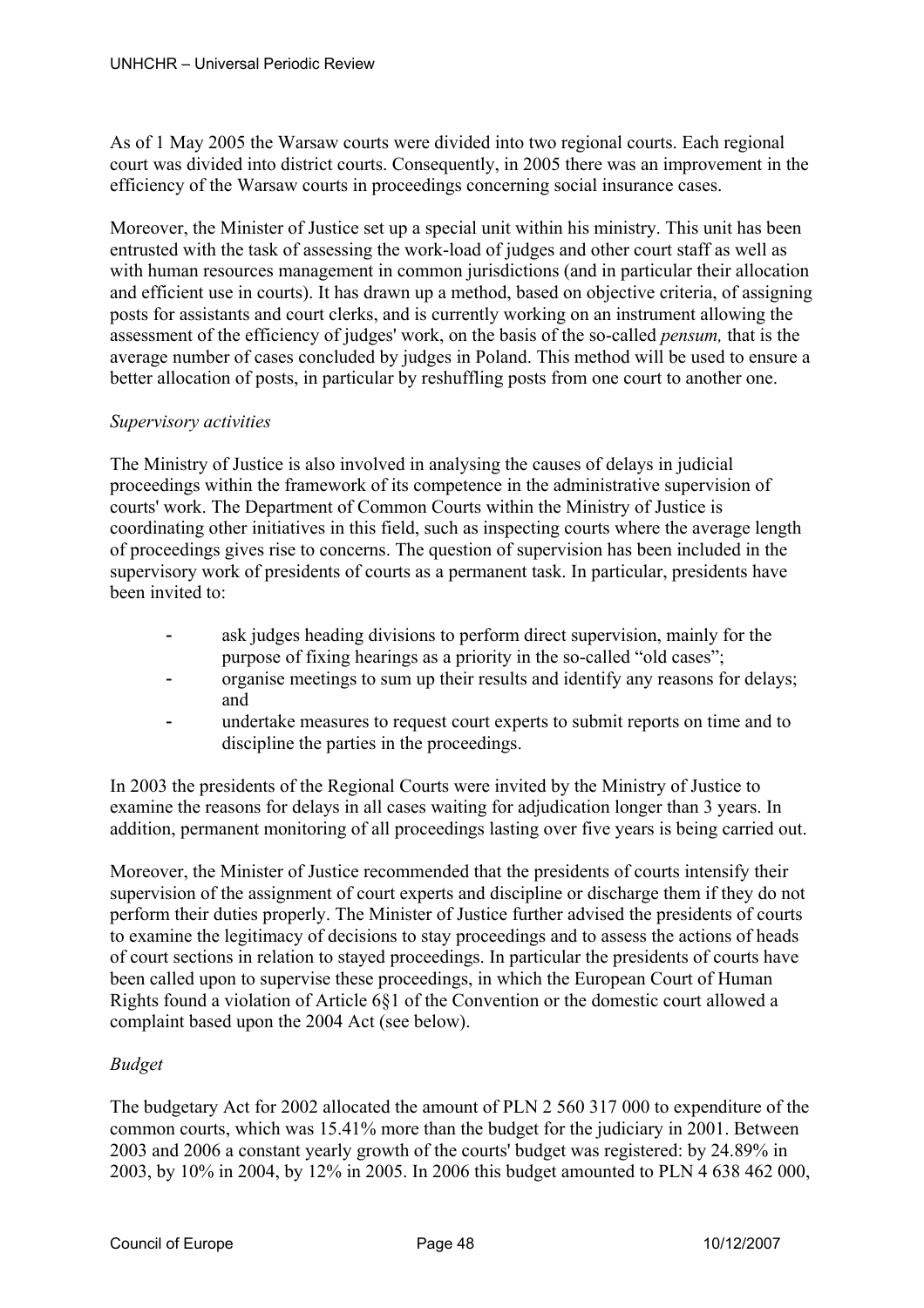an increase by 8 % in comparison with the expenses for common courts incurred in 2005 and by 45% in comparison with such expenses in 2002.

It should be noted that the budget of common courts was set up in accordance with the principles contained in the revised Act on Public Finance which entered into effect on 1 January 2002. Budgets became autonomous in such a way that the Minister of Finance does not have the authority to introduce any changes to the proposal submitted by the Minister of Justice – he simply includes the budget of common courts in the Government's draft of the budgetary act which is submitted to Parliament.

# *Court premises*

The Ministry of Justice carries out numerous activities to improve office conditions, especially as regards courts in Warsaw, which operate in exceptionally difficult conditions. A new building was acquired, which will house the Warsaw-Praga District Court. Premises for another district court in Warsaw are also being sought.

# *Computerisation*

Finally, IT projects, aimed at providing computerised support to courts and Public Prosecutor's Offices to ensure access to different data bases have been developed in order to:

- lodge e-pleadings;

- have remote access to information on proceedings, without having to appear in court *in persona*;

- replace traditional methods of recording with new digital techniques;

- show the evidence by using multimedia;

- use video conferences to enable a witness or an expert to be heard at a distance;

- provide an electronic exchange of documents between the internal units of the justice system and persons outside;

- keep evidence on electronic file; and

- archive documents on proceedings in electronic files.

The main objectives of the IT programme are the following:

- computerising sections' secretariats (case-flow register, correspondence with participants in proceedings, access to public information etc.) and assisting the judges, law clerks and judges' associates in dispensing justice;

- computerising courtrooms (recording of the hearings by using new digital techniques, edocket);

- introducing management and logistics resources (efficient use of resources and working time, scheduling of hearings for a whole court building; improving the organisation of court ushers);

- electronic exchange of documents, e-claim, electronic access to information gathered and kept by court units (on-line access to courts' case-files and courts' registers).

# **4. Statistical data**

Cases pending before all courts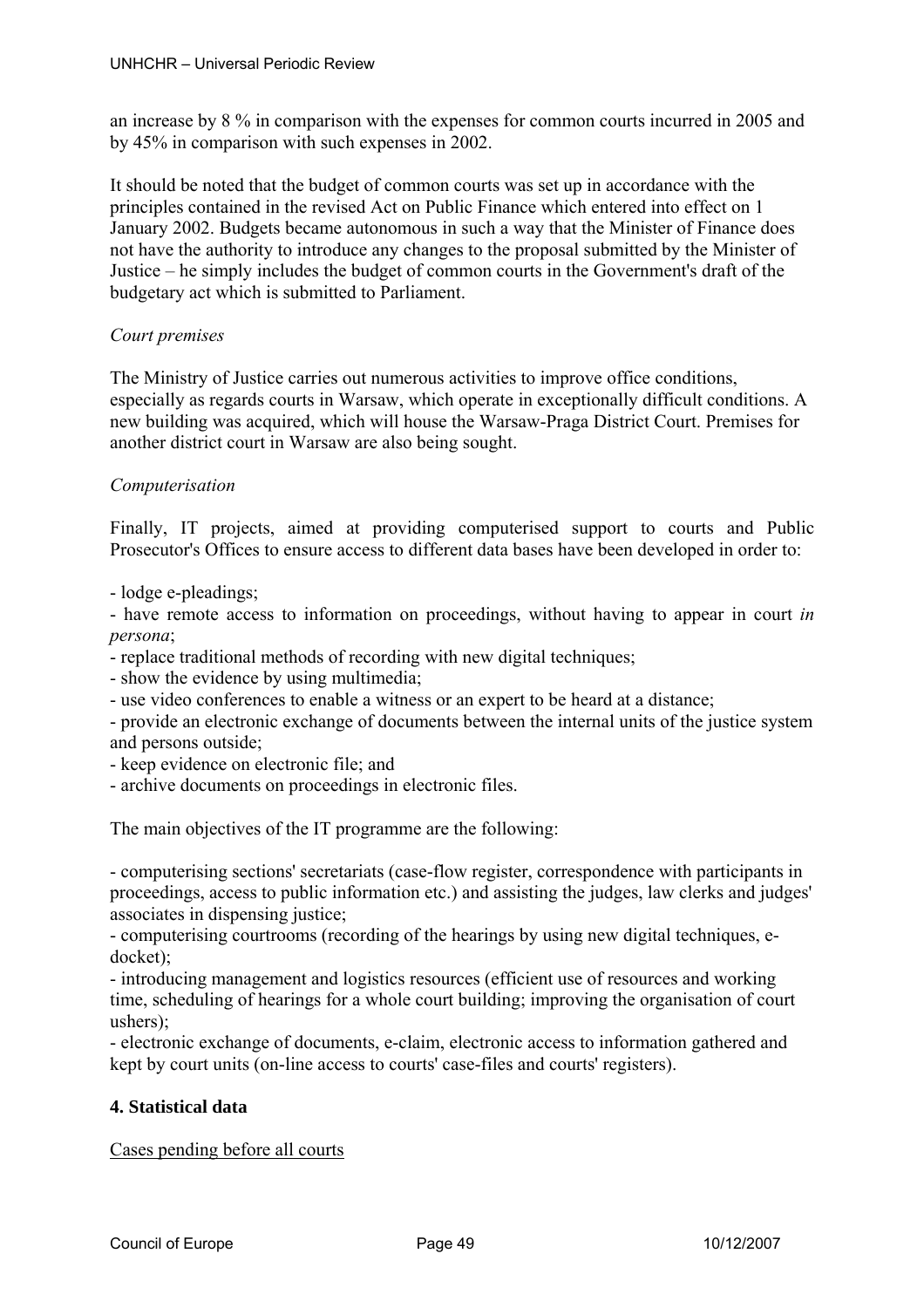The table below shows a steady increase of both new and completed cases brought before Polish civil and criminal courts between 2002 and 2006.

| reporting<br>period | backlog             | new<br>cases  | completed cases | backlog (cases pending at<br>the end of the reporting<br>period) |
|---------------------|---------------------|---------------|-----------------|------------------------------------------------------------------|
| 2002                | 2 2 4 5 0 0 0       | 8 696 913     | 8704897         | 2 2 7 8 6 6 5                                                    |
| 2003                | 2 2 7 8 6 6 5       | 9 5 21 3 29   | 9 679 823       | 2 122 222                                                        |
| 2004                | 2 122 222           | 9 728 822     | 10 116 016      | 1747897                                                          |
| 2005                | 1747897             | 9 5 8 1 6 1 3 | 9 834 086       | 1 496 229                                                        |
| 2006                | nearly 1 500<br>000 | 10 114 122    | 9918101         | nearly 1 700 000                                                 |

The table shows all cases brought in the Polish courts in the period from 2002 to 2006. In each reporting period the number of new cases was higher than that in the previous period (except in 2005). It should be noted that for the last 10 years there has been a considerable increase of new cases and this upward trend still continues. Nearly 4.9 million cases were brought to courts in 1995; in 2005 the new cases amounted to 9,5 million and in 2006 to 10,1 million. However, in each reporting period (except in 2006) the number of completed cases exceeded the number of new ones, which contributed to the reduction of the remaining backlog. Consequently, the total number of proceedings is declining and court efficiency is improving.

# Cases pending before civil and labour courts

The table below shows the number of new and completed cases in a given branch of law between 2002 and 2006.

| Type of cases    | 2002<br>new cases/<br>completed cases | 2003<br>new cases/<br>completed cases | 2004<br>new cases/<br>completed cases | 2005<br>new cases/<br>completed<br>cases | 2006<br>new cases/<br>completed<br>cases |
|------------------|---------------------------------------|---------------------------------------|---------------------------------------|------------------------------------------|------------------------------------------|
| civil cases      | 2 162 594                             | 2 476 251                             | 2 478 745                             | 2 432 639                                | 2 3 3 7 3 8 2                            |
|                  | 2 0 79 2 18                           | 2 452 344                             | 2 620 476                             | 2 465 799                                | 2 2 64 0 92                              |
| commercial       | 1 057 938                             | 1 048 681                             | 1 016 690                             | 944 329                                  | 952 359                                  |
| cases            | 1 063 636                             | 1 078 828                             | 1 099 957                             | 980 653                                  | 931 877                                  |
| labour law cases | 332 908                               | 401 122                               | 326 056                               | 255 767                                  | 222 981                                  |
|                  | 325 338                               | 374 001                               | 339 000                               | 296 000                                  | 227 847                                  |
| social insurance | 302 008                               | 285 501                               | 296 810                               | 212 151                                  | 269 158                                  |
| cases            | 337 059                               | 303 059                               | 308 000                               | 268 000                                  | 241 491                                  |
| family law       | 944 500                               | 981 440                               | 988 649                               | 1 077 219                                | 1 123 860                                |
| cases            | 994 000                               | 981 998                               | 1 009 000                             | 1 062 000                                | 1 1 1 5 3 1 3                            |
| land register    | 2 035 000                             | 2 301 000                             | 2 494 000                             | 2 439 000                                | 2 637 036                                |
| cases            | 2 167 000                             | 2 417 000                             | 2 545 000                             | 2 473 000                                | 2 603 568                                |

The above data show a decrease in the number of cases relating to labour law and social insurance as well as in commercial cases and land register cases. There has been a steady increase in the number of family law cases, criminal and civil cases.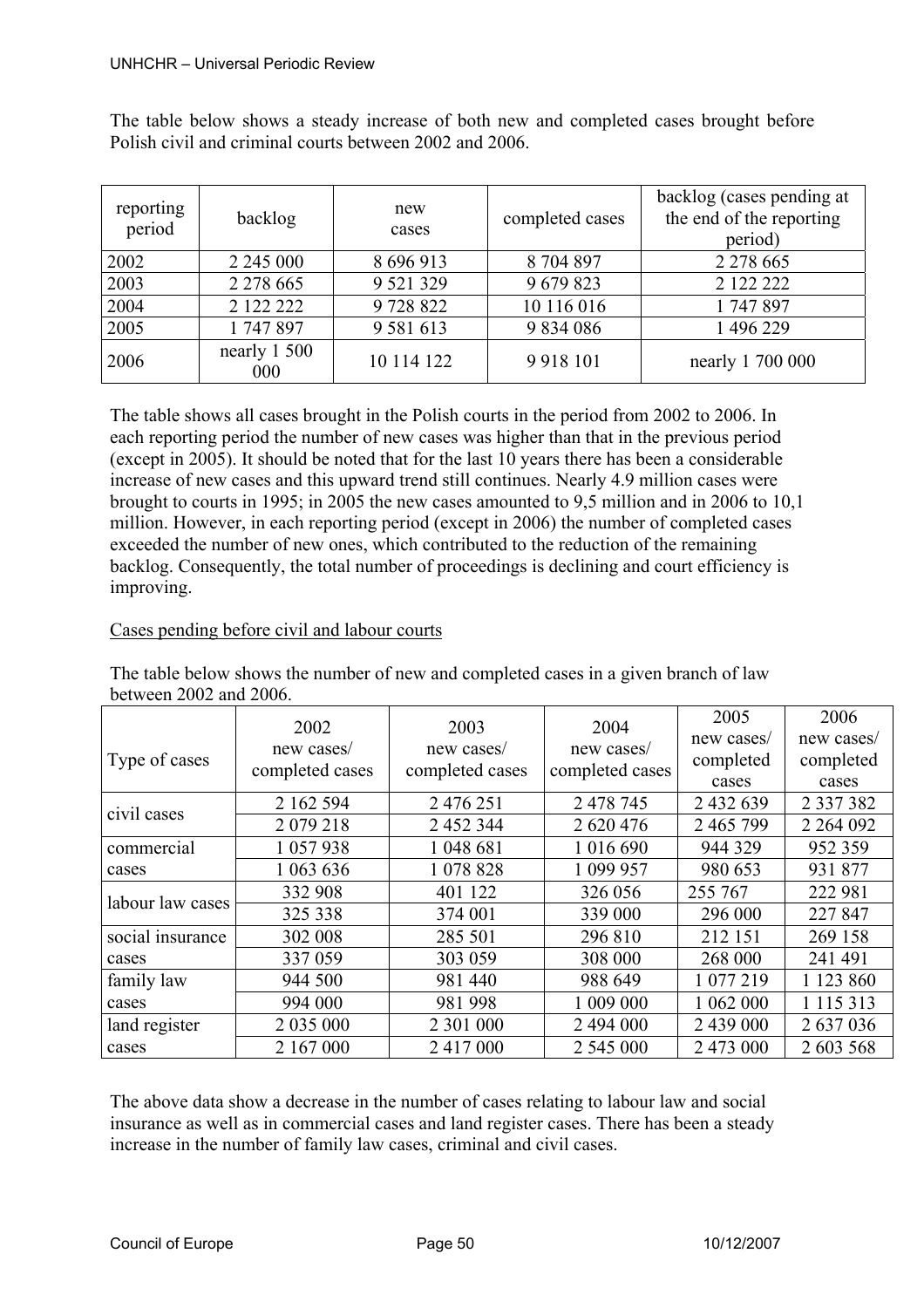As regards labour law cases, the average length of proceedings before first-instance courts was 3.4 months in the first half of 2005 and 2.7 months in the first half of 2006 before district courts. When such cases were examined by regional courts as first-instance courts, their average length amounted to 6.4 months in the first half of 2005 and 8.7 months in the second half of 2006. Thus there has been an increase in the length of proceedings. As regards the proceedings before regional courts as second-instance jurisdictions, the average length amounted respectively to 3.8 and 2.6 months, which shows an improvement.

Moreover, it should be noted that 2005 was the year in which the greatest number of such cases was brought before the Warsaw district courts: 20 384 new cases, which constituted an increase of more than 40%. Simultaneously, these courts concluded the greatest number of such cases: 26 309 cases were closed and thus a backlog amounting to 6 375 cases was reduced. The number of labour law cases examined in the second instance by the Warsaw Regional Court declined by more than 56%.

# Cases pending before criminal courts:

The table below shows the number of cases which were brought to courts in a given reporting period and the number of completed cases.

| <b>Reporting period</b>   | 2002    | 2003          | 2004      | 2005        | 2006          |
|---------------------------|---------|---------------|-----------|-------------|---------------|
| criminal cases:           | 861966  | 2 027 000     | 2 126 327 | 2 2 18 2 72 | 2.571.347     |
| new cases/completed cases | 788 189 | 2 0 7 1 2 3 7 | 2 185 995 | 2 2 7 9 9 6 | 2 5 3 9 9 1 3 |

The improvement of criminal courts' efficiency was triggered by the overhaul of the Polish criminal procedure (see above).

# **5. Publication and dissemination**

The European Court's judgments in the majority of these cases have been translated into Polish and published on the Internet site of the Ministry of Justice www.ms.gov.pl. They have been sent out to the courts directly concerned. The competent authorities' attention has been drawn in particular to the Convention's requirement of special diligence in handling some cases (e.g. cases relating to civil status, employment law, cases concerning compensation for medical malpractice, wrongful conviction etc), having regard to the particular importance of the proceedings for the applicants concerned.

# *B) Legislative measures to introduce an effective domestic remedy in cases of excessive length of judicial proceedings*

New Polish legislation was introduced in June 2004 in response to the European Court of Human Right's Grand Chamber judgment in the case Kudła aginst Poland (judgment of 26/10/2000), in which the Court notably held that the lack of an effective remedy for a breach of the right to a hearing within a reasonable time was in violation of Article 13.

On 17 June 2004, the Polish Parliament adopted a Law on complaints about a breach of the right to a trial within a reasonable time (the 2004 Act) and a Law on Amendments to the Civil Code Concerning the Civil Liability of the State Treasury for Actions or Omissions of Public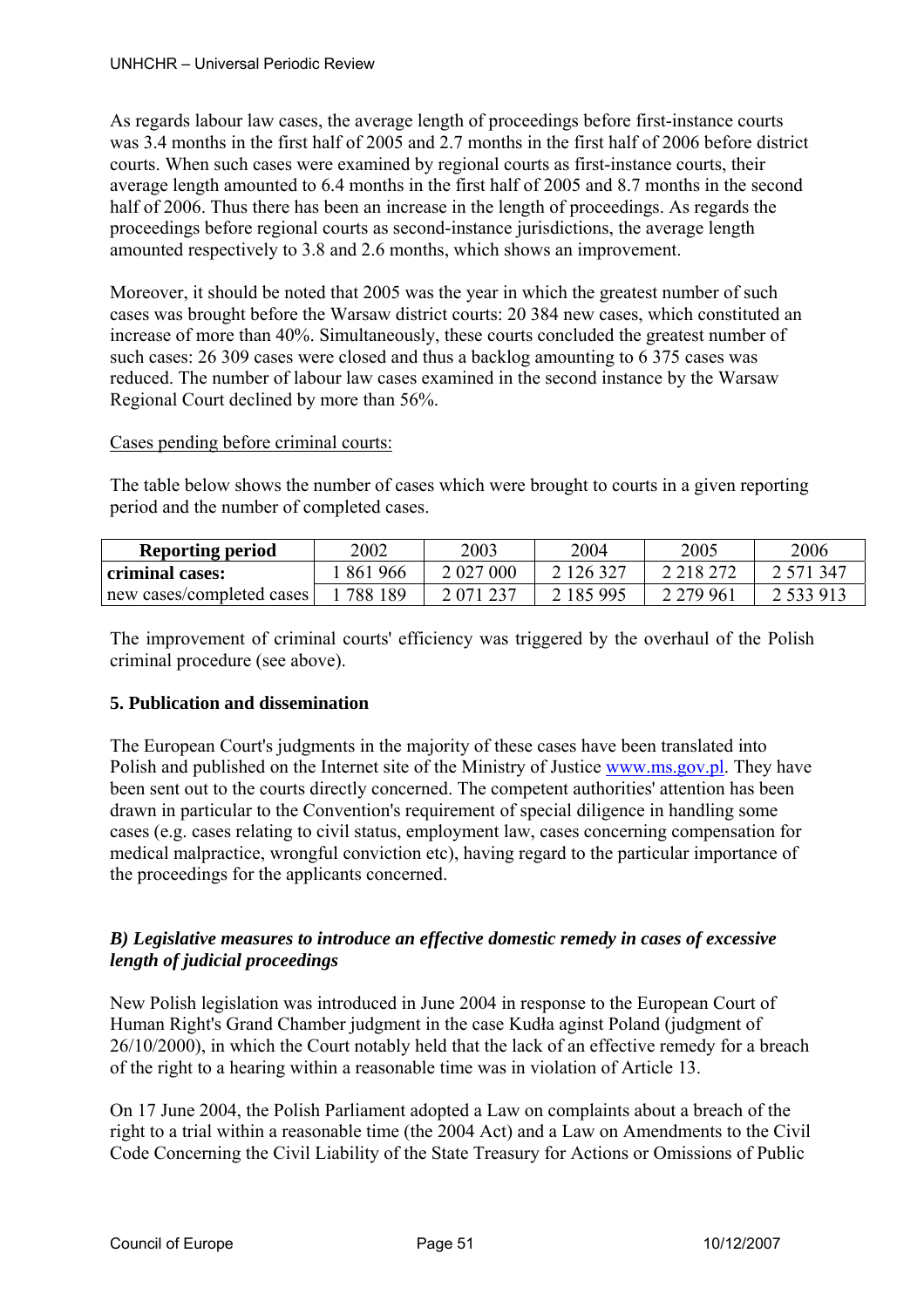Authorities. They have been published in the Official journal, No. 179 and No. 162 of 2004 and entered into force respectively on 17 September 2004 and 1 September 2004.

# **1. A remedy aimed at accelerating proceedings and awarding compensation to the applicants**

The 2004 Act allows parties to court proceedings to file a complaint concerning the length of their proceedings while those proceedings are still pending. The competent appellate court may find that there have been undue delays in the proceedings and recommend to the lower court to take **measures to accelerate the proceedings**. The appellate court can also award the complainant **compensation** of up to PLN 10,000 (approximately 2,550 euros). Additional compensation for damages can be sought in separate proceedings before the civil courts according to the general regime regulating the liability of the state for damages caused by an unlawful action or omission of public authorities (Article 417 *et seq.* of the Civil Code). The remedy introduced by the amendments to the Civil Code is also open to persons involved in proceedings which have been terminated.

# **2. Retroactivity of the new remedy**

The new remedy introduced by the new legislation of June 2004 is also available to individuals who lodged applications with the European Court of Human Rights while their domestic proceedings were still pending even if the proceedings have subsequently been terminated, provided their applications have not yet been declared admissible by the Court (Article 18 of the 2004 Act). They had until 17 March 2005 to apply to the Polish courts.

# **3. First implementation results of the new remedy**

Since the entry into force of the 2004 Act and until 31 December 2004, 2 528 complaints concerning excessive length of judicial proceedings have been filed before domestic courts. More than 80% of the complaints concerned civil cases. In 290 cases the competent courts found that there have been undue delays in the impugned proceedings. Compensation has been awarded in 165 of theses cases amounting to PLN 2 406 on average.

In 2005, the courts examined 4 921 complaints of that kind: 1 607 were dismissed (33%); 2 313 (47%) were declared inadmissible and 1001 (20 %) were allowed. In the first half of 2006 these figures stood at respectively: 1 879 579 (37 %); 835 (44%) and 361 (19%), in half of these cases just satisfaction was awarded).

Proceedings in which the court allowed the complaint are subject to supervision by the president of that court. In particular, the president of the court supervises whether the recommendations given by the court examining the complaint have been implemented. Should the court find that the judge caused the excessive length of proceedings, disciplinary proceedings may be instituted against him/her.

# **4. Positive assessment of the new remedy by the European Court**

Finally, it should be noted that in March 2005 the European Court examined this remedy for the purposes of Article 35, paragraph 1, of the Convention and found it effective in respect of complaints about the excessive length of judicial proceedings in Poland. In particular, it considered that it was capable both of preventing the alleged violation of the right to a hearing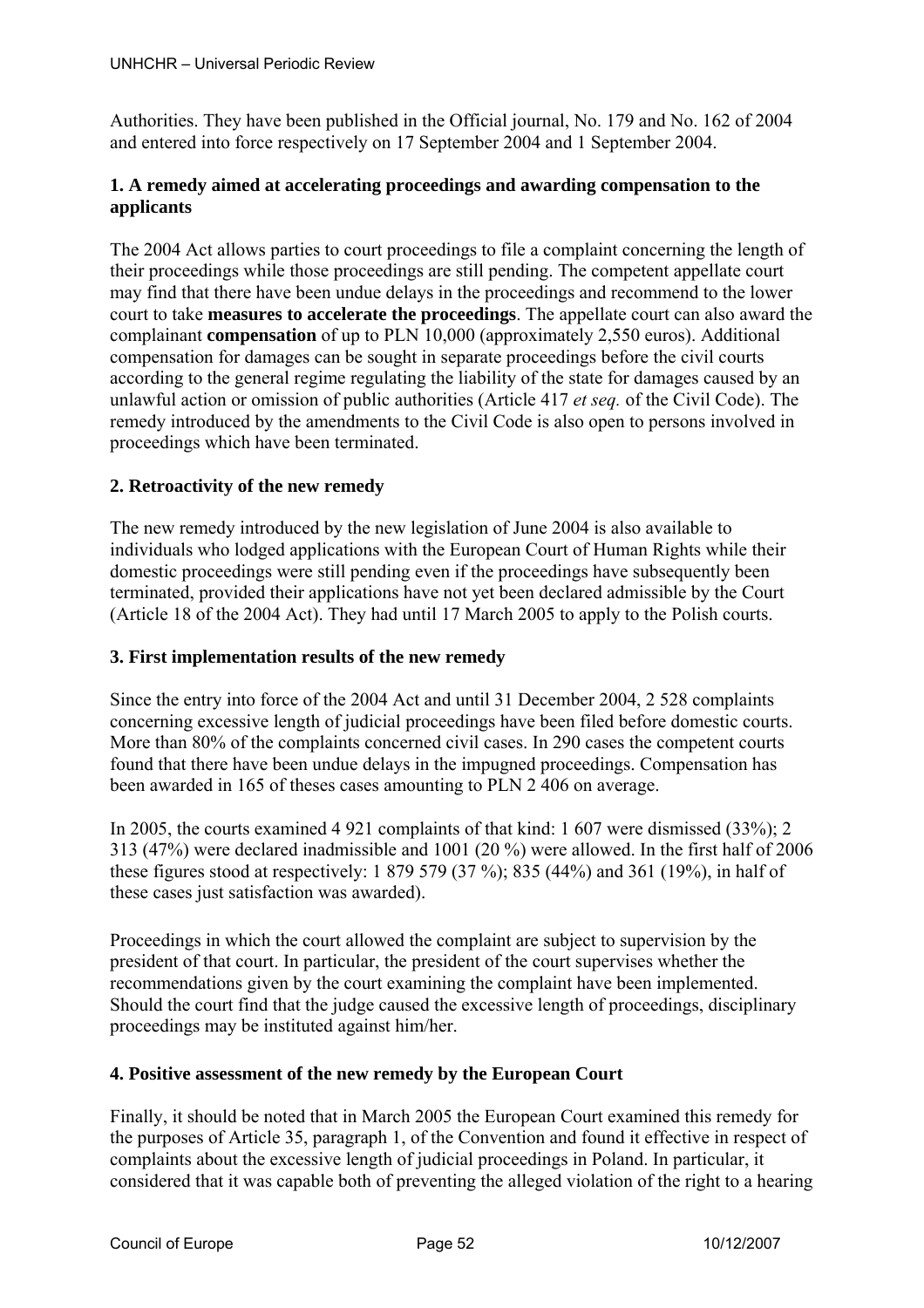within a reasonable time, and of providing adequate redress for any violation that has already occurred (see decisions in Michalak against Poland, Application No. 24549/03, §§ 37-43 and Charzyński against Poland, Application No. 15212/03, §§ 36-42). The European Court also considered that from 17 September 2004, the date on which the 2004 Act entered into force, action for damages under Article 417 of the Civil Code had attained a sufficient level of certainty to become an "effective remedy" within the meaning of Article 13 of the Convention (see decision in Krasuski against Poland, Application No. 61444/00, §74).

# **5. Other measures**

The Polish government noted with interest the European Court's judgment delivered in the case of Scordino against Italy ( 29 March 2006), and in particular the rules for the assessment of non-pecuniary damage as a consequence of the length of proceedings (§§ 267-271 of the Scordino judgment). Bearing in mind that the problems indicated in the Scordino judgment might also become relevant in the near future with respect to the 2004 Act, the Polish gdecided to take the following steps in order to improve the domestic practice and consider possible amendments to the national legislation:

- the judgment was translated into Polish and sent out, together with an evaluation of the 2004 Act, to all institutions responsible for the administration of justice as well as to domestic courts. The translation of the judgment is also available on the website of the Ministry of Justice (http://www.ms.gov.pl/re/re\_wyroki.shtml);

- considerable attention was paid to the issue of implementing the 2004 Act in the course of drafting the governmental "Plan of Action with regard to execution of the ECHR judgments". This document is being prepared by the representatives of the ministries involved in the execution of the European Court's judgments in Polish cases;

- the implementation of the 2004 Act by courts has been continuously discussed in the course of training organised for judges and prosecutors. On 4 September 2006 the National Training Centre for Judges and Prosecutors was inaugurated (cf. http://www.kcskspip.gov.pl). Issues concerning the implementation of the 2004 Act will be included in the curriculum of the training organised by the Centre.

# *III. Conclusion*

The Polish government believes that the measures set out above demonstrate its determination and the sustained efforts that it has already made with a view to improving the efficiency of the judicial system and to set up an effective domestic remedy against the excessive length of judicial proceedings. The Polish authorities will continue to take all necessary measures to that effect and will keep the Committee of Ministers informed of all new developments, and in particular of the practical implications of the measures adopted.

\* \* \*

# **Appendix II to Interim Resolution CM/ResDH(2007)28**

# **- 132 cases before civil courts**

**Cases**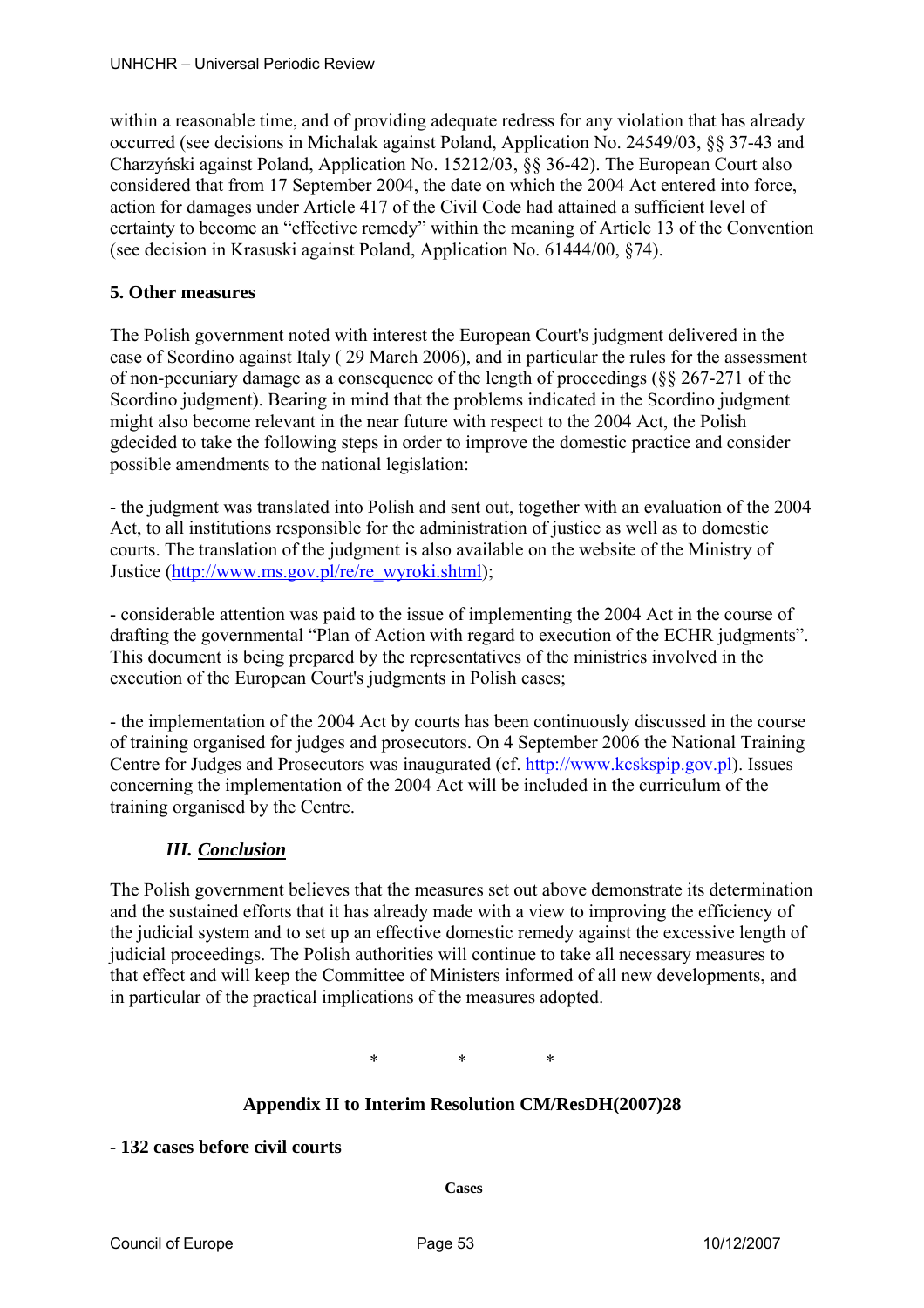Adamscy, judgment of 27/07/04 Majewski and others, judgment of 08/11/05 Badowski, judgment of 08/11/05 Majewski, judgment of 11/10/05 Barszcz, judgment of 30/05/06 Majkrzyk, judgment of 06/05/03 Bednarska, judgment of 15/07/04 Małasiewicz, judgment of 14/10/03 Bejer, judgment of 04/10/01 Majewski, judgment of 11/10/05 Biały, judgment of 27/07/04 Majkrzyk, judgment of 06/05/03 Biskupska, judgment of 22/07/03 Malinowska Henryka, judgment of 14/10/03 Bukowski, judgment of 11/02/03 Malinowska, judgment of 14/12/00 Cegielski, judgment of 21/10/03 Maliszewski, judgment of 06/05/03 Chyb, judgment of  $12/07/06$  Małasiewicz, judgment of  $14/10/03$ Ciborek, judgment of 04/11/03 Marszał, judgment of 14/09/04 Czech, judgment of 15/11/05 Mączyński, judgment of 15/01/02 Dańczak, judgment of 21/12/04 Młynarczyk, judgment of 14/12/04 Dojs, judgment of 02/11/04 Nierojewska, judgment of 22/08/06 Domańska, judgment of 25/05/04 Nowak, judgment of 05/10/04 Dudek, judgment of 05/10/04 Orzeł, judgment of 25/03/03 Durasik, judgment of 28/09/04 Pachnik, judgment of 30/03/04 Dybo, judgment of 14/10/03 Palka, judgment of 11/10/05 Falęcka, judgment of 05/10/04 Parciński, judgment of 18/03/01 Fojcik, judgment of 21/09/04 Paśnicki, judgment of 06/05/03 Gęsiarz, judgment of 18/05/04 Peryt, judgment of 02/12/03 Gibas, Interim Resolution DH(97)242 Piechota, judgment of 05/11/02 Gidel, judgment of  $14/10/03$  Pieniążek Irena, judgment of 28/09/04 Góra, judgment of 27/04/04 Podbielski, judgment of 30/10/98 Górska, judgment of 03/06/03 Pogorzelec, judgment of 17/07/01 Grela, judgment of 13/01/04 Politikin, judgment of 27/04/04 Gronuś, judgment of  $28/05/02$  Porembska, judgment of  $14/10/03$ Gryziecka and Gryziecki, judgment of 06/05/03 Przygodzki, judgment of 05/10/04 Guzicka, judgment of 13/07/04 R.O., judgment of 25/03/03 Hajnrich, judgment of 25/05/04 R.P.D., judgment of 19/10/04 Hulewicz, judgment of 30/03/04 R.W., judgment of 15/07/03 I.P., judgment of 14/10/03 Ratajczyk, judgment of 18/07/06

Iżykowska, judgment of 28/09/04 Rawa, judgment of 14/01/03 Jablonska, judgment of 09/03/04 Romanow, judgment of 21/09/04 Janas, judgment of 21/09/04 Rychliccy, judgment of 18/05/04 Janik, judgment of 27/04/04 Sawicka, judgment of 01/10/02 Jastrzębska, judgment of 28/09/04 Sibilski, judgment of 04/10/05 Jedamski, judgment of 26/07/01 Sienkiewicz, judgment of 30/09/03 Kaczmarczyk, judgment of 24/01/06 Sikora, judgment of 05/10/04 Kaszubski, judgment of 24/02/04 Sikorski, judgment of 09/11/04 Koblański, judgment of 28/09/04 Sitarek, judgment of 15/07/03 Kolasiński, judgment of 01/02/05 Sitarski, judgment of 08/08/06 Koral, judgment of 05/11/02 Sobański, judgment of 21/01/03 Korbel, judgment of  $21/09/04$  Sobczyk, judgment of  $26/10/00$ Kranz, judgment of 17/02/04 Styranowski, judgment of 30/10/98 Kreuz No 3, judgment of 24/01/06 Szarapo, judgment of 23/05/02 Kroenitz, judgment of  $25/02/03$  Szczeciński, judgment of  $11/10/05$ Król, judgment of 28/09/04 Uthke, judgment of 18/06/02 Kruk, judgment of 05/10/04 W.M., judgment of 14/01/03 Krzak, judgment of 06/04/04 W.Z., judgment of 24/10/02 Krzewicki, judgment of 27/04/04 Wasilewski, judgment of 21/12/00 Kubiszyn, judgment of 30/01/03 Wiatrzyk, judgment of 26/10/04 Kusiak, judgment of 21/09/04 Wierciszewska, judgment of 25/11/03

#### **Cases**

C., judgment of 03/05/01 Malinowska-Biedrzycka, judgment of 05/10/04 D.M., judgment of 14/10/03 Mejer and Jałoszyńska, judgment of 19/10/04 Goc, judgment of 16/04/02 Piłka Andrzej and Barbara, judgment of 06/05/03 **Cases**  Kranc, judgment of 31/01/06 Sobierajska-Nierzwicka, judgment of 27/05/03 Kreuz No. 2, judgment of 20/07/04 Surman-Januszewska, judgment of 27/04/04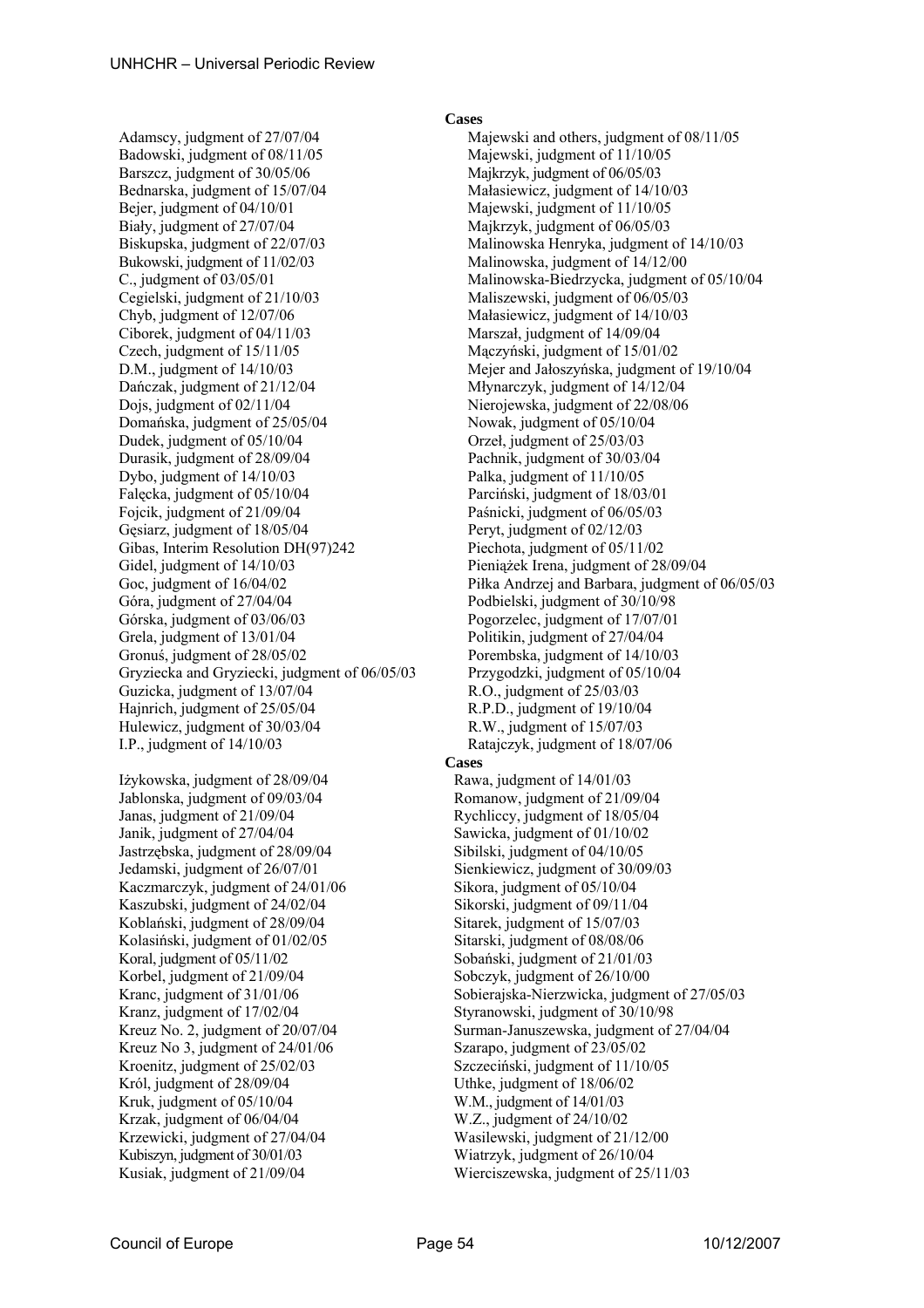Kuśmierek, judgment of 21/09/04 Wojnowicz, judgment of 21/09/00 Kuśmierkowski, judgment of 05/10/04 Wojtkiewicz, judgment of 21/12/04 Ł., judgment of 27/07/04 Wylęgły J. and J., judgment of 03/06/03 Leszczyńska, judgment of 22/06/04 Wyszczelski, judgment of 29/11/05 Lipowicz, judgment of 19/10/04 Zarjewska, judgment of 21/12/04 Lisławska, judgment of 13/07/04 Zaśkiewicz, judgment of 30/11/04 Lizut-Skwarek, judgment of 05/10/04 Zawadzki, judgment of 20/12/01 Łobarzewski, judgment of 25/11/03 Zmaliński, judgment of 22/03/05 Majchrzak, judgment of 22/08/06 Majewski and others, judgment of 08/11/05 Zys-Kowalski, judgment of 28/09/04

# **- 11 before criminal courts**

Kudła, judgment of 26/10/00 - Grand Chamber Lisiak, judgment of 05/11/02

A.W., judgment of 24/06/2004 Panek, judgment of 08/01/04 B.R., judgment of 16/09/03 Skawińska, judgment of 16/09/03 Bogacz, judgment of 09/05/2006 Wojda, judgment of 08/11/2005 Bzdyra, judgment of 15/11/2005 Wróbel, judgment of 20/07/2004 Dzierżanowski, judgment of 27/06/2006

## **Cases**

## **Cases**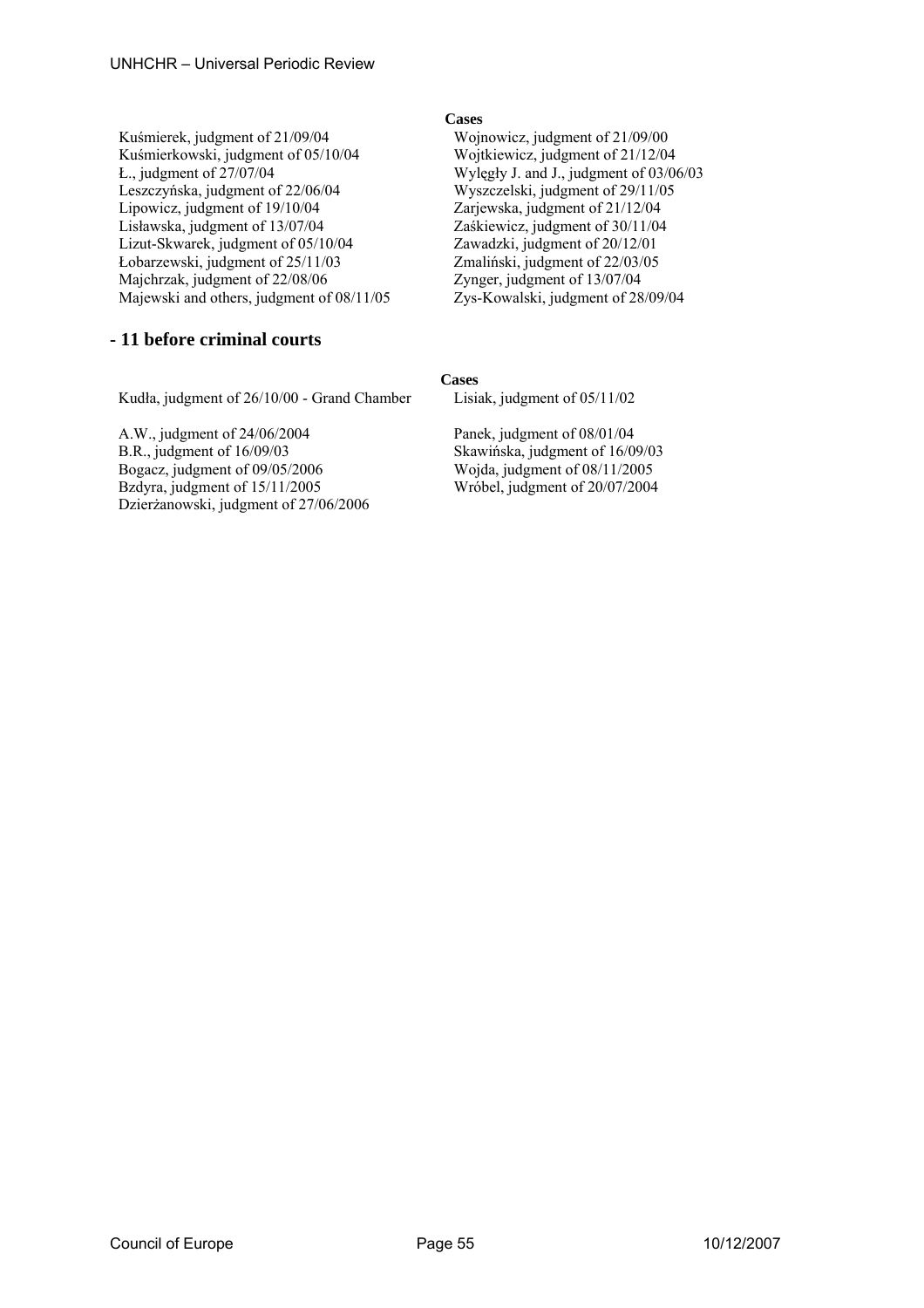# **Interim Resolution ResDH(2005)58 concerning the judgment of the European Court of Human Rights of 22 June 2004 (Grand Chamber) in the case of Broniowski against Poland**

*(Adopted by the Committee of Ministers on 5 July 2005 at the 933rd meeting of the Ministers' Deputies)* 

The Committee of Ministers, under the terms of Article 46, paragraph 2, of the Convention for the Protection of Human Rights and Fundamental Freedoms as amended by Protocol No. 11 (hereinafter referred to as "the Convention"),

Having regard to the judgment of the European Court of Human Rights ("the Court") of 22 June 2004 in the case of Broniowski against Poland transmitted on the same date to the Committee of Ministers in accordance with Article 46 of the Convention;

Recalling that the case originated in an application (No. 31443/96) against Poland, lodged with the European Commission of Human Rights on 12 March 1996 under former Article 25 of the Convention by Mr Jerzy Broniowski, a Polish national, and that the Court, seised of the case under Article 5, paragraph 2, of Protocol No. 11, declared admissible the complaint concerning the authorities' failure to implement the applicant's entitlement to compensation for property abandoned in the territories beyond the Bug River as a result of boundary changes following the Second World War;

Noting that the Court, referring to the Committee of Ministers' Resolution of 12 May 2004 on judgments revealing an underlying systemic problem (Res(2004)3) and to the Recommendation of the same date on the improvement of domestic remedies (Rec(2004)6), decided to indicate the measures that the Polish State should take, under the supervision of the Committee of Ministers and in accordance with the subsidiary character of the Convention, so as to avoid being seised of a large number of similar cases;

Whereas in its judgment of 22 June 2004 the Court held unanimously, *inter alia*:

*-* that there had been a violation of Article 1 of Protocol No. 1 to the Convention;

- that this violation had originated in a systemic problem connected with the dysfunction of domestic legislation and practice caused by the absence of an effective mechanism to implement the "right to credit" of Bug River claimants;

- that the respondent state must, through appropriate legal measures and administrative practices, secure the implementation of the property right in question in respect of the remaining Bug River claimants or provide them with equivalent redress in lieu, in accordance with the principles of protection of property rights provided by Article 1 of Protocol No. 1;

- that, as regards the financial award to the applicant for any pecuniary or non-pecuniary damage resulting from the violation found in the present case, the question of the application of Article 41 was not ready for decision and accordingly reserved and postponed for a later stage;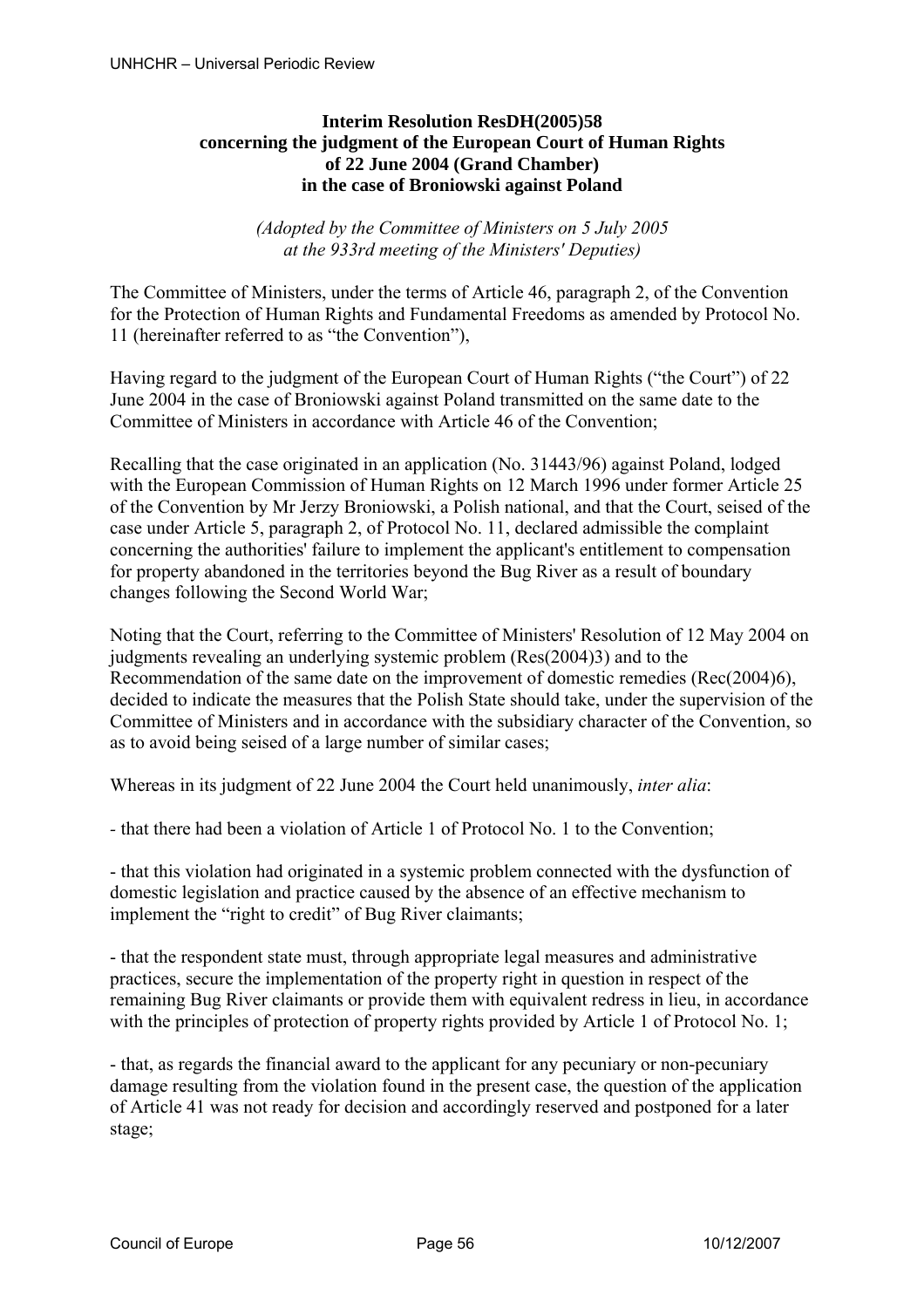- that the respondent state was to pay the applicant, within three months, 12,000 euros in respect of costs and expenses incurred up to the present stage of the proceedings before the Court, less 2,409 euros received by way of legal aid from the Council of Europe to be converted into the currency of the respondent state at the rate applicable on the date of payment, and that simple interest at a rate equal to the marginal lending rate of the European Central Bank plus three percentage points would be payable on the above amount from the expiry of the above-mentioned three months until settlement;

Recalling that on 6 July 2004 the Court decided that all similar applications (216 at present) – including future applications - should be adjourned pending the outcome of the leading case and the adoption of the measures to be taken at national level;

Stressing the obligation of every state, under Article 46, paragraph 1, of the Convention, to abide by the judgments of the Court;

Recalling that High Contracting Parties are required rapidly to take the necessary measures to this end, *inter alia* by preventing new violations of the Convention similar to those found in the Court's judgments;

Recalling that the adoption of such measures is particularly pressing in cases where a judgment which points to structural or general deficiencies in national law or practice has been delivered, and a large number of applications to the Court concerning the same problem are pending or likely to be lodged;

Drawing attention in this connection to the Committee's Recommendations and Declaration of 12 May 2004 aimed at ensuring the long-term effectiveness of the European Court of Human Rights and improving the execution of its judgments (see, in particular, Res(2004)3 and Rec(2004)6, cited above);

Stressing that the need to adopt the necessary measures rapidly in the present case is of particular concern in view of the fact that persons concerned by the situation impugned by the Court are unable to obtain redress either through domestic remedies or from the Court itself, as the latter has decided to adjourn the examination of similar complaints pending the solution of the underlying problem in Poland;

Having invited Poland to inform it of the measures adopted or being taken in consequence of the judgment in this case;

Having examined the information provided so far by the Polish authorities concerning the measures adopted or planned to abide by the judgment (as it appears in the Appendix to this resolution);

Having satisfied itself that on 9 September 2004, within the time-limit set, the government of the respondent state paid the applicant the sum provided for in the judgment of 22 June 2004 in respect of costs and expenses;

Welcoming the fact that on 15 December 2004 the Polish Constitutional Court, basing itself in particular on the Court's judgment, declared several provisions of the law of December 2003 contrary to the Polish Constitution with the result that claimants in the applicant's situation (those who had been awarded partial compensation) will no longer meet any legal obstacles to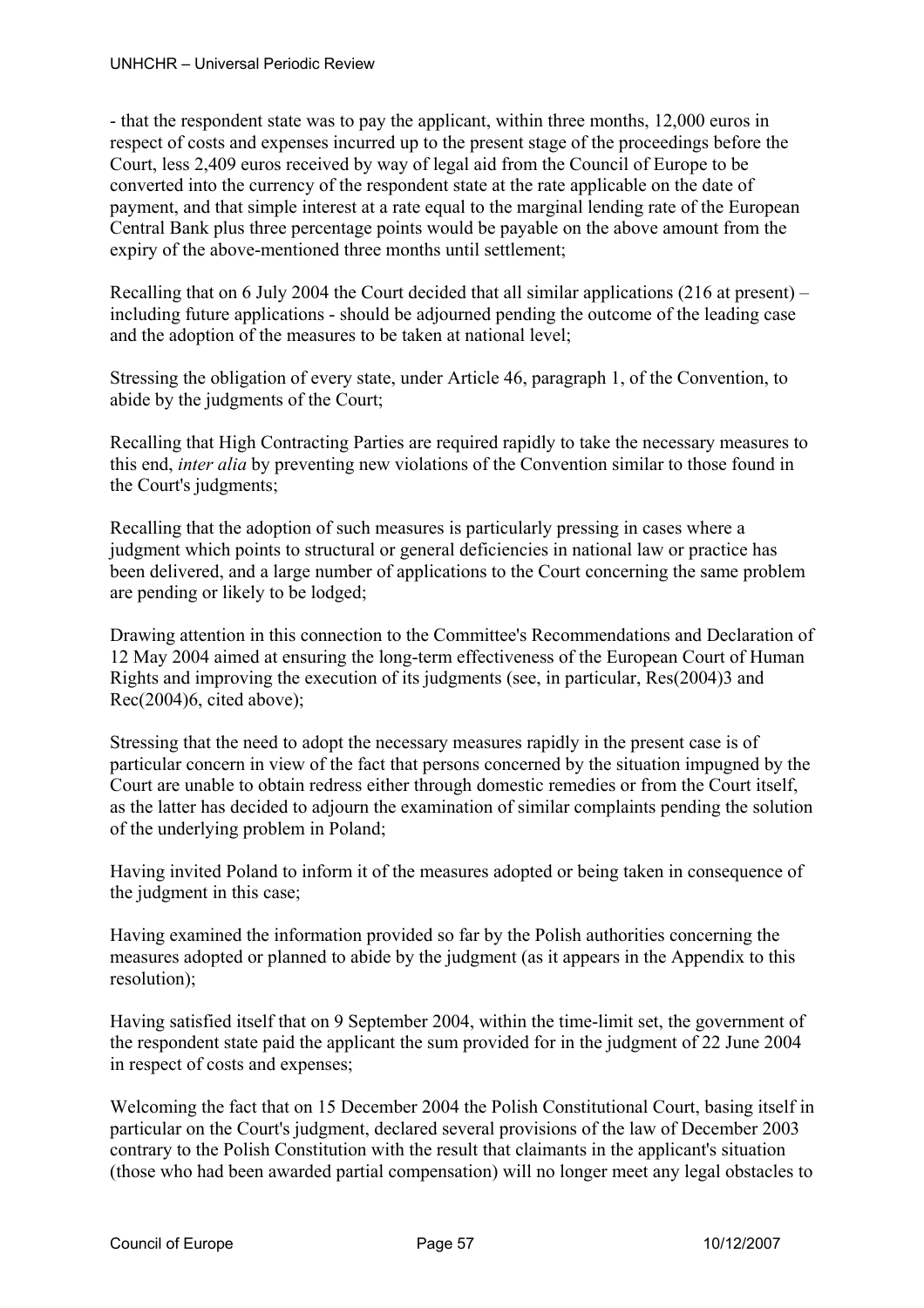obtain at least a proportion of their entitlement on an equal footing with the remaining Bug River claimants;

Noting that a new draft law has been submitted to the Polish Parliament aiming at improving the conditions for compensation of all Bug River claimants so as to ensure full compliance with the Convention and the Court's judgment;

Noting with concern that, pending the entry into force of this new law, the implementation of Bug River claimants' rights is to a large extent suspended,

CALLS UPON the Polish authorities to intensify their efforts rapidly to finalise the legislative reform and create the conditions necessary for its effective implementation;

EXPECTS to receive from the Polish authorities a comprehensive plan of action including time-table, on how they plan to ensure this implementation so as to guarantee that the claimants' right to compensatory property does not remain illusory but becomes enforceable;

DECIDES to continue to give priority to the examination of this case until the judgment has been fully executed.

# **Appendix to Interim Resolution ResDH(2005)58**

*Information provided by the Government of Poland during the examination of the Broniowski case by the Committee of Ministers* 

# *I. The Constitutional Court's decision of 15 December 2004*

On 15 December 2004 the Constitutional Court declared contrary to the Polish Constitution several provisions of the law of December 2003 (Law on offsetting the value of property abandoned beyond the present borders of the Polish State against the price of State property or the fee for the right of perpetual use), challenged in the judgment of the Grand Chamber.

This decision concerns in particular Article 2, paragraph 4 of this Law, according to which claimants in the applicant's position who had been awarded partial compensation, lost their entitlement to further compensation. The provision limiting the right to compensation to 50,000 Zlotys has also been declared contrary to the Constitution (Article 3, paragraph 2).

In accordance with national law, the provisions invalidated in the Constitutional Court's judgment lost their binding force on 27 December 2004 (the date of the publication of this judgment), except for Article 3, paragraph 2, which remained applicable until 30 April 2005.

Consequently, claimants in the applicant's situation will no longer meet any legal obstacles to fulfilling their entitlement to compensation equal to that planned for claimants who had received no compensation before, i.e. 15% of the value of their property.

# *II. Activities of the Agricultural Property Agency in application of the law of December 2003*

Between 30 January 2004 and 31 October 2004 the Agency organised 30,000 auctions and offered for sale 60,000 hectares of land. In the relevant period persons entitled to receive